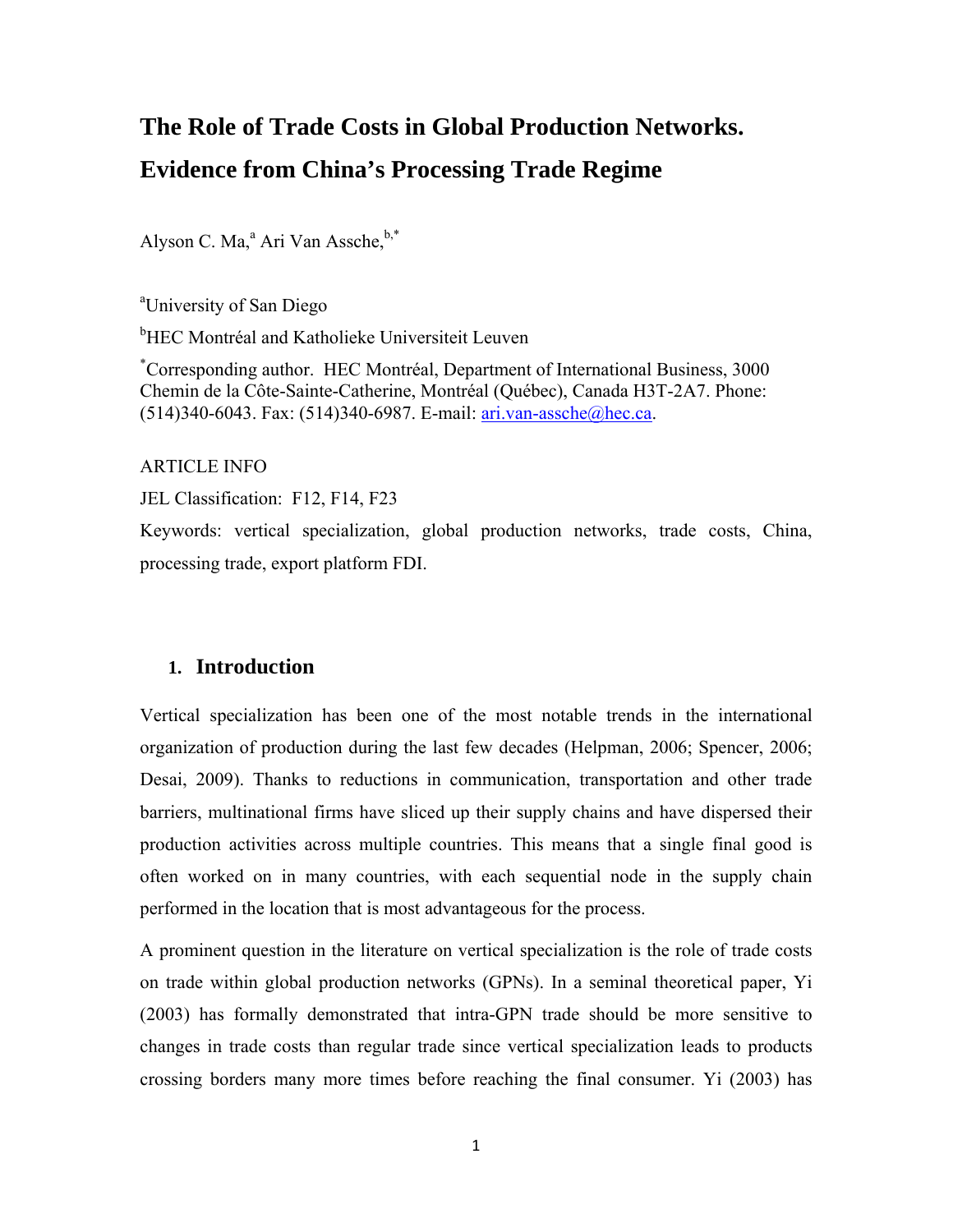used this insight to explain how a relatively small reduction in tariffs could explain the rapid growth of world trade in the second half of the twentieth century. Furthermore, Rubin and Tal (2008) and Rubin (2009) have built on this theory to conjecture that rising oil prices will lead to a major slowdown in the growth of world trade. Finally, Jacks, Meissner and Novy (2009) and Yi (2009) have used the notion to attribute the large trade collapse during the recent Great Recession to rising trade costs associated with evaporating credit, increasing non-tariff barriers and home bias in government stimulus plans. $<sup>1</sup>$ </sup>

Largely due to data limitations, empirical research on the sensitivity of intra-GPN trade on trade costs has been scant.<sup>2</sup> In this paper, we take advantage of a unique data set on China's processing trade regime for the period from 1988 to 2008 to analyze the role of trade costs on intra-GPN trade. Under this customs regime, firms are granted duty exemptions on imported raw materials and other inputs *as long as they are used solely for export purposes*. As a result, the data set provides, for each Chinese processing location, a unique mapping of the source countries where processing inputs are imported from and the destination countries of processed exports. This makes it possible to examine the role of both trade costs related to the import of inputs (*upstream trade costs*) and trade costs related to the export of final goods (*downstream trade costs*) on intra-GPN trade. Such mapping of GPNs cannot be conducted with regular trade data since imports are not necessarily used solely for export purposes, but can also be consumed domestically, as we explain in Section 2.

In Section 3, we identify three stylized facts that suggest that both upstream and downstream trade costs play an important role on China's processing trade. First, China's processing exports heavily rely on foreign inputs, with a relatively low share of the value made in China. According to a recent estimate by Koopman, Wang and Wei (2008), only 18% of China's processing exports value is produced in China, while the remaining 82% consists of the value of imported processing inputs. Second, the average distance traveled

<sup>&</sup>lt;sup>1</sup> This argument has been contested by Hoekman, Martin and Mattoo (2009) and Kee, Neagu and Nicita (2010), among others. See the discussion in section 6.<br><sup>2</sup> A notable exception is Hanson, Mataloni and Slaughter (2004), who have examined the role of trade costs

for the decisions by U.S. multinationals to export intermediate goods to their foreign affiliates for processing.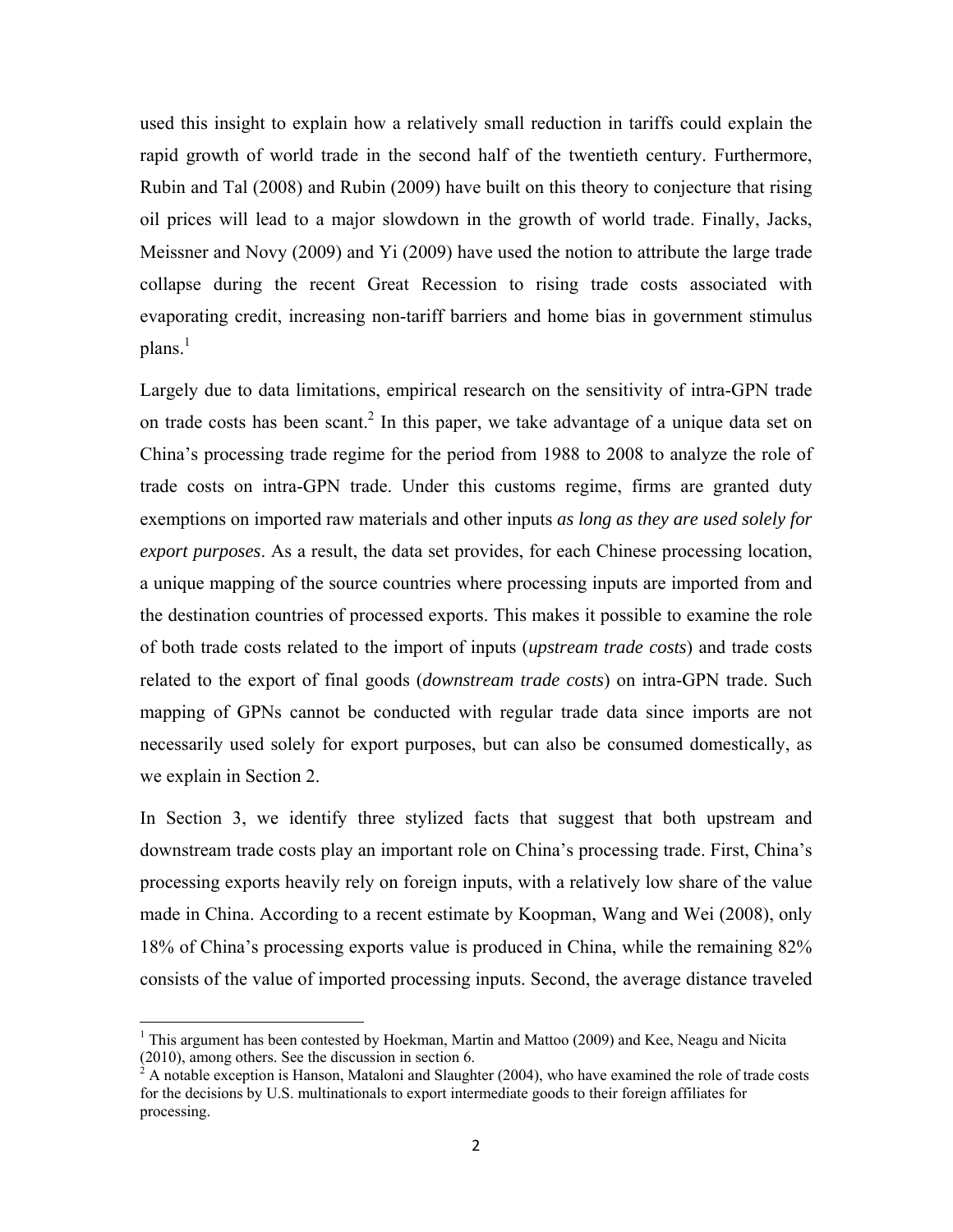by processing imports (import distance) is shorter than the average distance traveled by processing exports (export distance). In 2008, 75% of China's processing imports originated from within the East Asian region, while 62% of the processing exports were destined to non-Asian OECD countries. Third, this spatial pattern is not consistent across processing locations. In a cross-section of 29 Chinese provinces, import distance is negatively correlated to export distance for most years between 1995 and 2008. In other words, locations in China that import their processing inputs from nearby tend to export their processed goods far away, and vice versa.

To explain the role of trade costs on intra-GPN trade, we in Section 4 develop a threecountry general-equilibrium trade model.<sup>3</sup> In the model, the world consists of three countries: *East* (for advanced East Asian countries), *West* (for Europe and North America), and *China*. Multinational firms from the two advanced regions, *East* and *West,* sell goods in each other's markets. Each firm can serve the other market in one of two ways. It can produce its goods at home and directly export them to the other market. Alternatively, it can indirectly export its goods to the other market by assembling them in the low cost country, *China*. Since *China* is located in the vicinity of *East,* the model provides an explanation for the negative correlation between export and import distance for *China*'s processing trade: the inputs that *China* imports from nearby *East* are processed into final goods and exported to the far-away *West*; conversely, the inputs that *China* imports from the far-away *West* are processed into final goods and exported to the nearby *East*. Furthermore, the model allows us to develop a number of testable hypotheses relating trade costs to China's processing trade patterns. First, China's processing exports should be negatively affected by both an increase in import distance and an increase in export distance. Second, China's processing exports to *East* should be more sensitive to export distance and less sensitive to import distance than its processing exports to *West*. The intuition underlying the model is the following. For *Eastern* firms, the key distance factor that determines *China*'s attractiveness as a processing location is its vicinity to Eastern input suppliers, i.e. import distance. The larger is import distance, the less attractive *China* becomes as a location for processing activities and therefore the

<sup>&</sup>lt;sup>3</sup> Our model builds on the recent export platform FDI literature by Yeaple (2003), Grossman, Helpman and Szeidl (2006) and Ekholm, Forslid and Markusen (2007). It is a generalized version of the model developed by Ma, Van Assche and Hong (2009).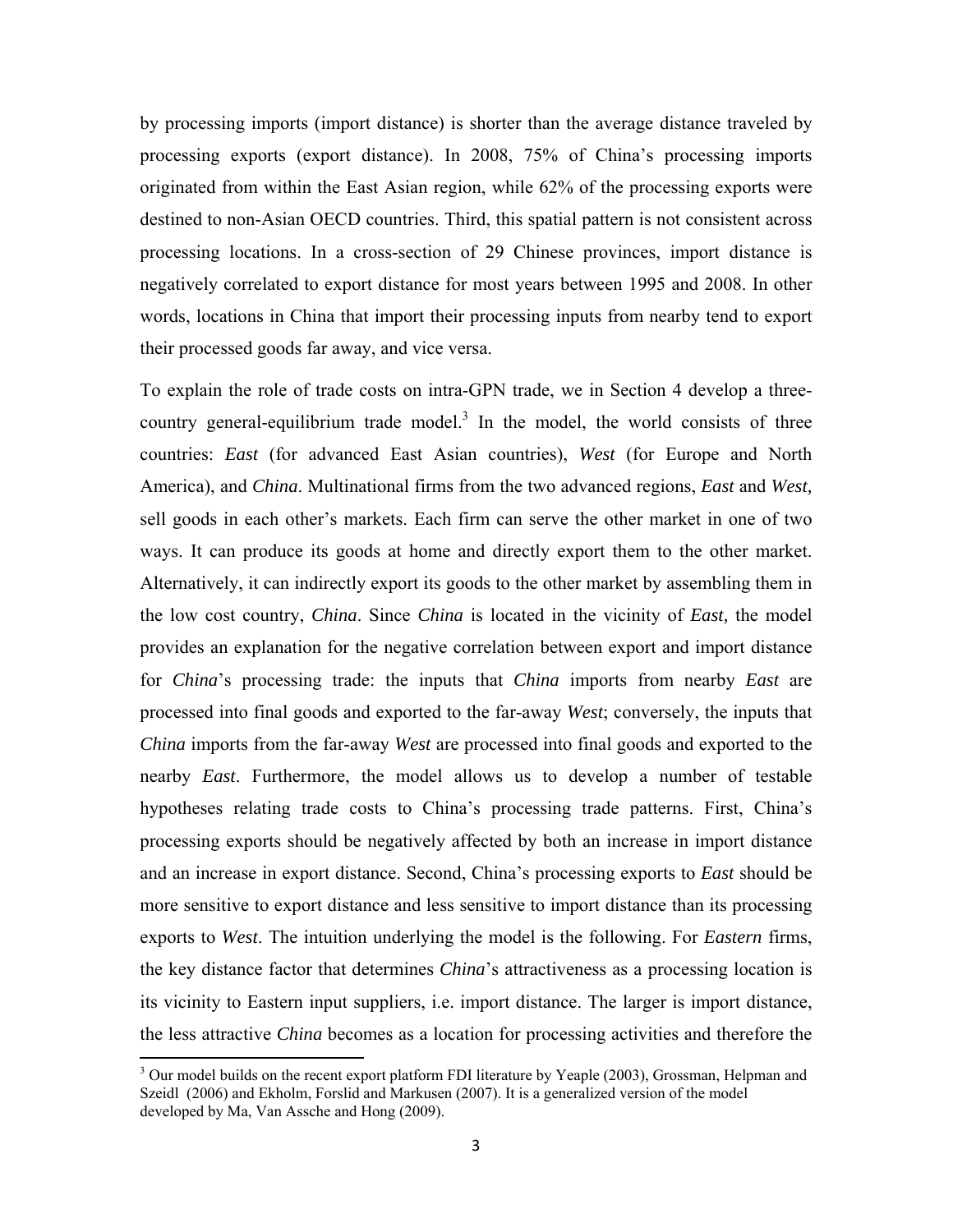less processed goods *China* exports. Conversely, for *Western* firms, the critical determinant of *China*'s attractiveness as a processing location is its proximity to the East Asian market, i.e. export distance. The larger is export distance, the less attractive *China* becomes as a location for processing activities. Using China's bilateral processing trade data, we find support for the theoretical predictions of the model. Specifically, our empirical analysis provides evidence that China's processing exports are negatively affected by both import and export distance. Furthermore, it shows that processing exports to East Asian countries are more sensitive to export distance and less sensitive to import distance than processing exports to non-Asian OECD countries.

In Section 5, we take advantage of the panel structure of the processing trade data to investigate whether rising oil prices have rendered intra-GPN trade more sensitive to distance-related trade costs. We find evidence that China's processing exports indeed have become more sensitive to both import and export distance in times of rising oil prices. We also find that processing exports are more sensitive to oil price movements than non-processing exports. Specifically, an increase in oil prices tends to reduce the share of processing exports in total exports, and especially when destined for far away countries. These results are in line with Yi's (2003) theory that intra-GPN trade is more sensitive to changes in trade costs than regular trade.

In Section 6, we use the processing trade data to analyze the impact of the recent Great Recession on intra-GPN trade. This analysis has become particularly relevant in light of the great collapse in trade during the crisis, which was significantly larger than the drop in world GDP. While there is a general consensus among trade economists that GPNs played an important role in the great trade collapse, there continues to be a heated debate through which channels. Analyzing China's processing trade data, we find evidence for the existence of three channels: a compositional effect, a trade cost effect and a bullwhip effect. First, in line with the *compositional effect*, we find that the sectors that contributed most to China's exports collapse are those where processing trade is more prevalent. Second, we show that, within industries, processing exports consistently dropped more than non-processing exports during the Global Recession. This is consistent with the *trade cost effect,* since intra-GPN trade should be more sensitive to trade costs than regular trade. Third, in line with the *bullwhip effect*, we show that in virtually all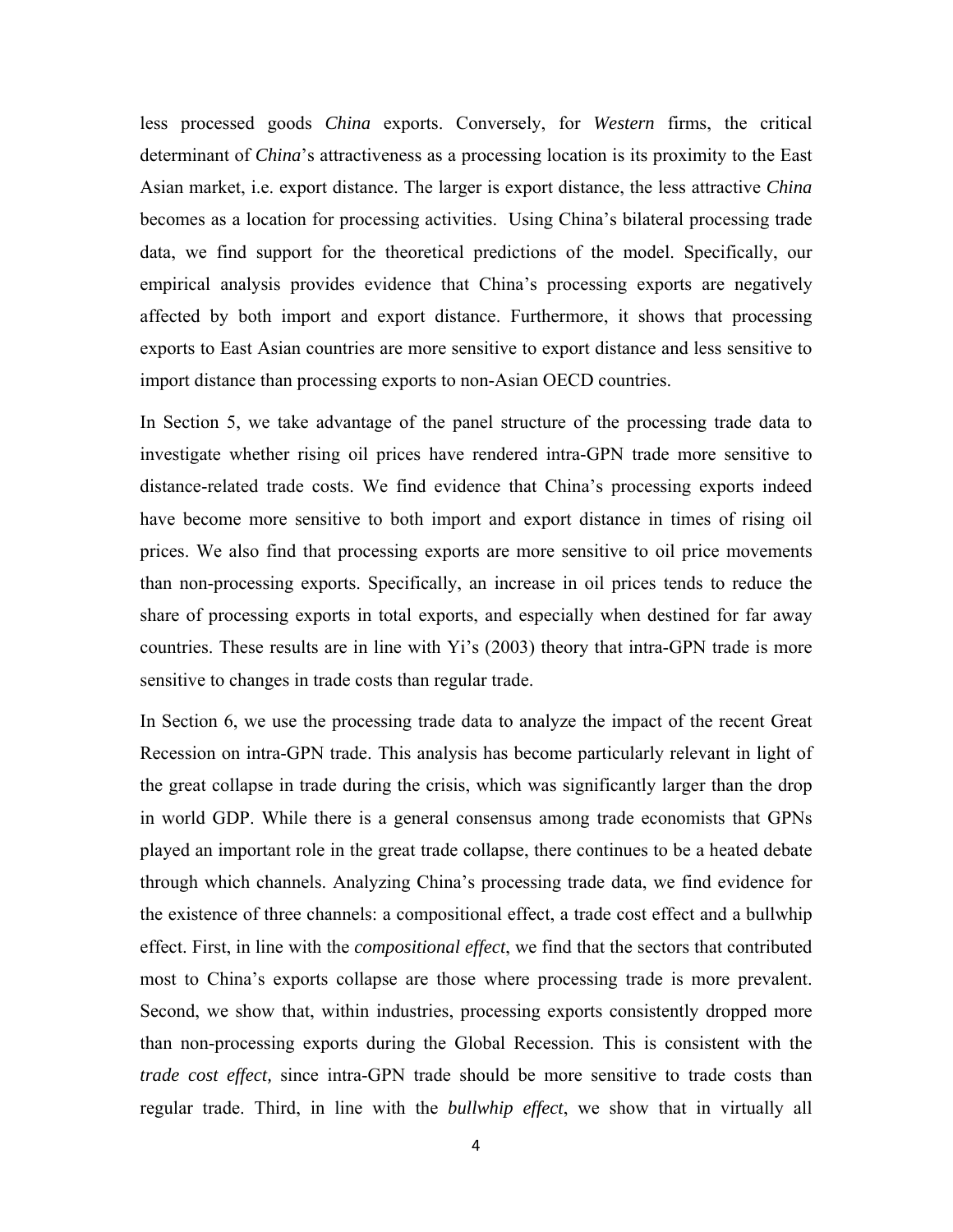industries, the drop in demand for China's processing exports led to a magnified drop in processing imports.

### **2. Mapping Global Production Networks**

Empirical evidence on vertical specialization and the role of trade costs in GPNs is remarkably scant, largely because concrete evidence is difficult to obtain. To measure vertical specialization, one would like to know the number of countries involved in the production process of a specific good, the value added created in each country, and the sequential supply chain linkages between production activities. However, this information is hard to come by. Firms are generally not willing to provide data on the cost structure of their own supply chain activities, and often do not know the full range of value chain activities conducted by its suppliers.<sup>4</sup> Furthermore, national statistical agencies do not generally track the domestic value added of goods that their countries trade, nor do they track the use of these traded goods, that is, whether they are used for sales to final consumers, whether they are used for further processing in a specific industry, and what share of this industry's output is exported.

In the field of international economics, scholars have used a variety of approaches to gain insights into the structure of GPNs. One method has been to rely on the highly disaggregated product codes and descriptions in international trade statistics to classify traded goods according to their main use. Yeats (2001) and Ng and Yeats (2001), for example, categorized intermediate goods as those products whose description include the words "parts" or "components". Lemoine and Ünal-Kesenci (2004) and Zebregs (2004) used the United Nation's "Broad Economic Categories" (BEC) classification to distinguish between intermediate and final goods. While this approach has been useful to demonstrate the large and growing role of GPNs in international trade, it faces two important shortcomings. First, classifying goods according to their product codes is somewhat arbitrary since product descriptions provide insufficient information to identify

<sup>&</sup>lt;sup>4</sup> Dedrick, Kraemer and Linden (2010) is a rare study that has been able to capture the value added created by a lead firm and its most important component suppliers for specific electronics products. For this purpose, they have relied on lists of components and their factory prices from industry analysts' "teardown" reports, which capture the composition of the product at a specific point in time.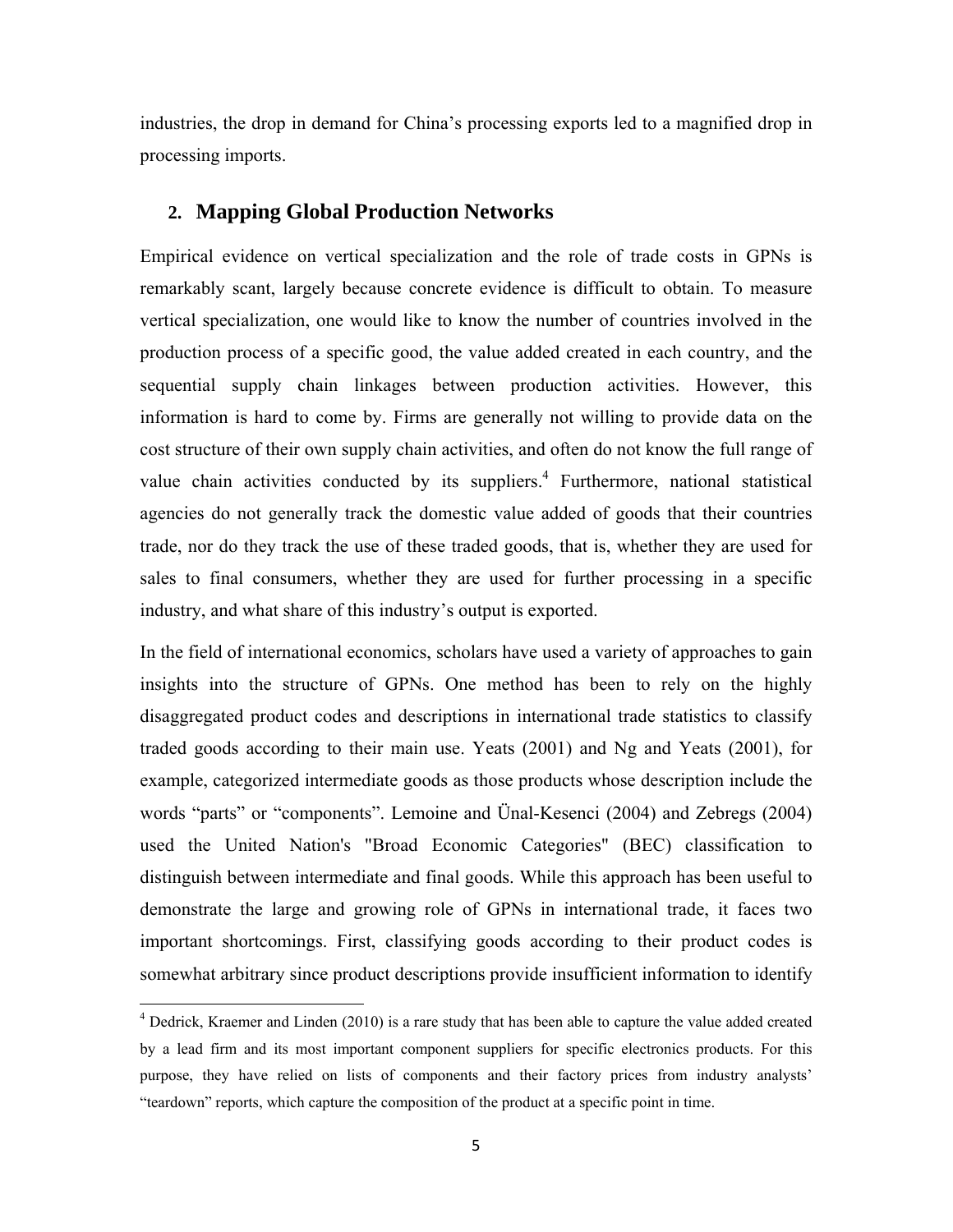a product's main use (Hummels, Ishii and Yi, 2001). Indeed, some goods, such as *tires,* can be used both as a final good by consumers and as an intermediate good by car manufacturers. Second, even if traded goods were correctly classified as intermediate or final goods, international trade data do not identify in which sector intermediate goods are used, if it is processed for domestic consumption, or if it is used for export purposes. This makes it difficult to accurately link a trade flow with other trade flows within the same GPN.

An alternative approach used to map activities within GPNs is to combine international trade data with input-output (IO) table data. The advantage of IO data is that – for domestic activities – it unambiguously defines intermediate inputs by their use, i.e., in which industry they are put to use and what share of the industry's output is exported. This information on main use, however, is not available for imported goods in many input-output tables. Lacking this information, researchers have adopted the *proportionality assumption* to approximate the main use of imports. That is, every domestic sector is assumed to import inputs in the same proportion as its economy-wide use of that input. For example, if an industry such as electronics relies 10% on semiconductors and 10% of all semiconductors are imported, it is assumed that 10% of the semiconductors used by the electronics industry is imported. With this assumption, scholars have been able to link the flow of imported inputs to the flow of exported goods within the same global production network. Hummels, Ishii and Yi (2001) and Johnson and Noguera (2009) have used this approach to quantify the import content embodied in a country's exports. Recent studies, then again, have questioned the accuracy of the proportionality assumption. Winkler and Milberg (2009) have shown that, in Germany, the cross-sectoral variation in the use of imported inputs differs significantly from the cross-sectoral variation in the use of domestic inputs. Koopman, Wang and Wei (2008) show that China's policy preferences for processing exports has led to a significant difference in the intensity of imported inputs in the production for processing exports than in other productions (for domestic final sales and non-processing exports).

A third approach has been to use firm-level data on multinationals to measure the dispersion of GPNs. Collinson and Rugman (2008), Rugman, Li and Oh (2009) and Rugman and Oh (2009), for example, use data on the geographic distribution of assets for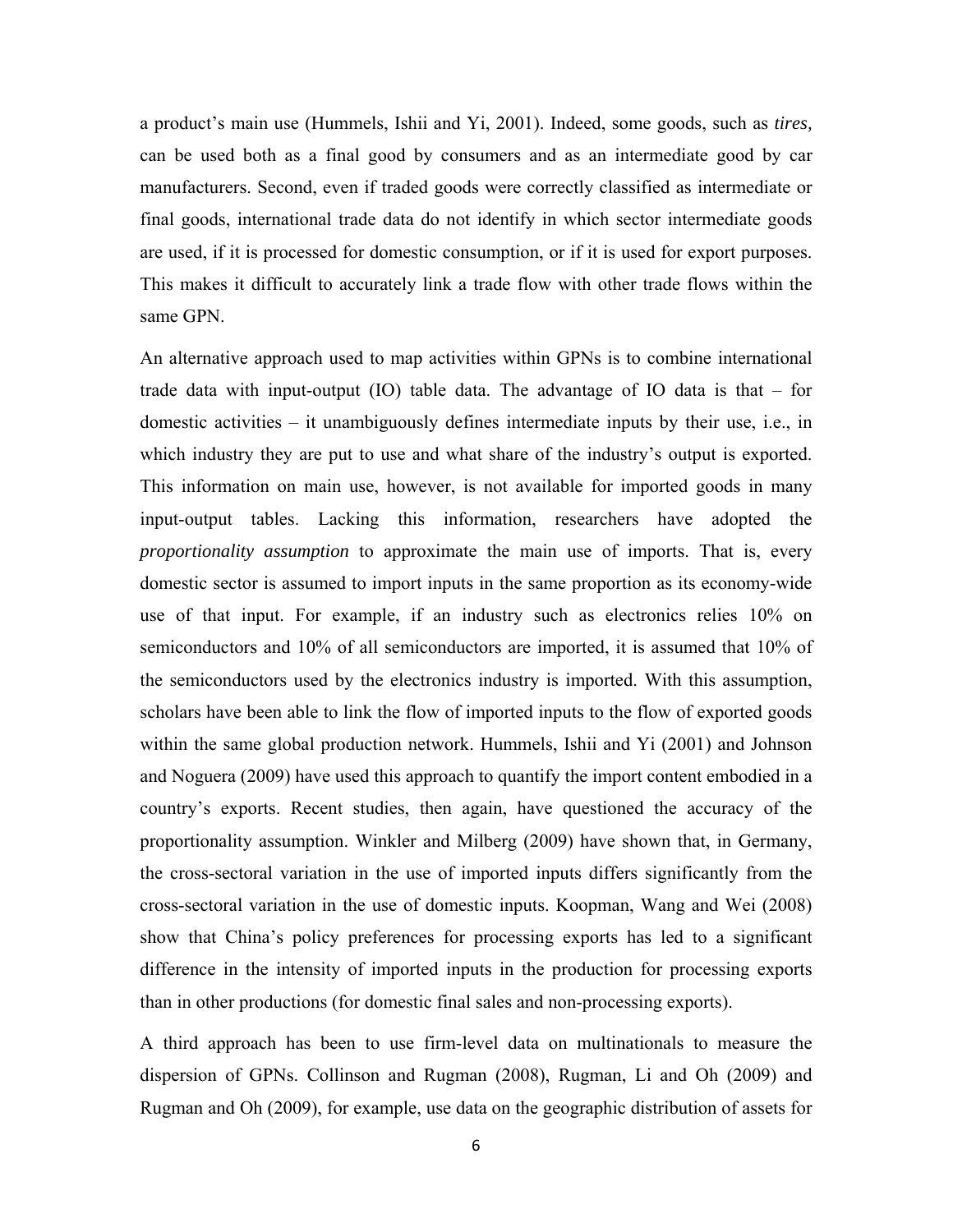large multinational firms to measure the dispersion of GPNs. Hanson, Mataloni and Slaughter (2005) use BEA data on U.S. multinationals to estimate the drivers of trade in intermediate inputs for further processing between parent firms and their foreign affiliates. These studies, however, give an incomplete and potentially biased picture of the organization of GPNs since many multinationals outsource a large portion of their manufacturing activities to external firms (Gereffi, 1999; Gereffi, Humphrey and Sturgeon, 2005; Swenson, 2006; Bonham, Gangnes and Van Assche, 2007; Desai, 2009). If these outsourced activities are more dispersed geographically than the assets owned by the multinational firms, the existing estimates on the dispersion of upstream activities will be biased.

In this paper, we will exploit a unique data set that allows us to overcome some of the shortcomings in the existing literature. Specifically, we will exploit a data set collected by the *General Administration of Customs of the People's Republic of China* on China's processing trade regime. Under this regime, firms are granted duty exemptions on imported raw materials and other inputs *as long as they are used solely for export purposes*. Since imported processing inputs may not be consumed domestically, the processing trade data provides, for each processing location, a unique mapping of the source countries where processing inputs are imported from and the destination countries of processed exports. This makes it possible to directly link imported inputs to exported products within the same GPNs, without relying on the proportionality assumption. Furthermore, since the processing trade data incorporate both intra-firm and arm's length trade, it provides a more complete measure of trade flows within GPNs. In the next section, we provide an overview of the processing trade data and identify three stylized facts that relate import and export distance to processing trade patterns.

#### **3. China's Processing Trade Regime**

China's processing trade regime was installed in the mid-eighties in order to both attract foreign direct investment and promote exports. Under the regime, firms were granted duty exemptions on imported raw materials and other inputs *as long as they are used solely for export purposes*. Largely ignored by many scholars, the regime was much more far-reaching than similar systems introduced in other East Asian countries. Unlike in its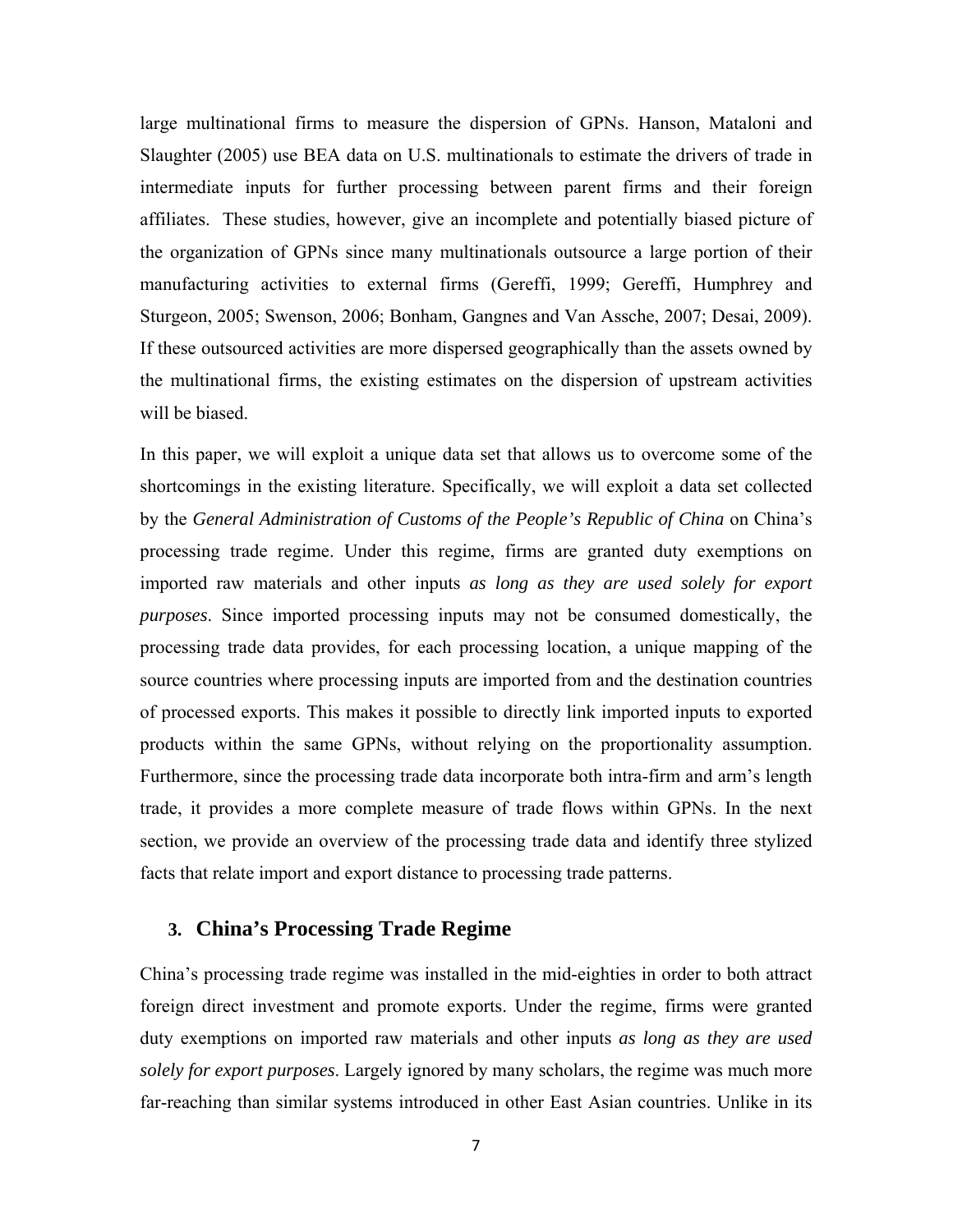neighboring countries, China's concessionary provisions were not geographically limited within strictly policed export processing zones, but rather applied over its entire territory (Naughton, 2006). As a result, China's processing trade regime has turned into an important part of its overall trade performance. As it is illustrated in Figure 1, between 1988 and 2008, the share of processing exports (i.e. exports conducted under the processing regime) in China's total exports has risen from 30% to 51%, while the share of processing imports in total imports has increased from 27% to 38%.

#### **[Figure 1 about here]**

A special characteristic of China's processing exports is that it more heavily relies on imported inputs than China's non-processing exports. According to recent estimates by Koopman, Wang and Wei (2008), only 18.1% of China's processing export value is produced in China, while the remaining 81.9% consists of the value of imported inputs (see Figure 2). In comparison, the domestic content share of China's non-processing exports stood at a much higher 88.7%, meaning that imported inputs only represented 11.3% of the export value.

#### **[Figure 2 about here]**

In this section, we are primarily interested in the geographic characteristics of China's processing trade regime. To analyze the countries of origin of processing imports and the destination countries of processing exports, an important data issue that needs to be addressed is that 90% of China's trade with its largest trading partner, Hong Kong, are reexported elsewhere (Feenstra, Hai, Woo and Yao, 1999; Feenstra, Hanson and Lin, 2004; Ferrantino and Wang, 2007). This can significantly affect the analysis since it biases the *true* source country of processing imports and the *true* destination country of processing exports that are shipped through Hong Kong. To account for these re-exports, we follow Ma, Van Assche and Hong (2009) by linking the processing trade data from China's Customs Statistics to a data set from the Hong Kong Census and Statistical Office on Hong Kong re-exports. This allows us to estimate the country of origin of processing imports re-exported through Hong Kong and the destination country of processing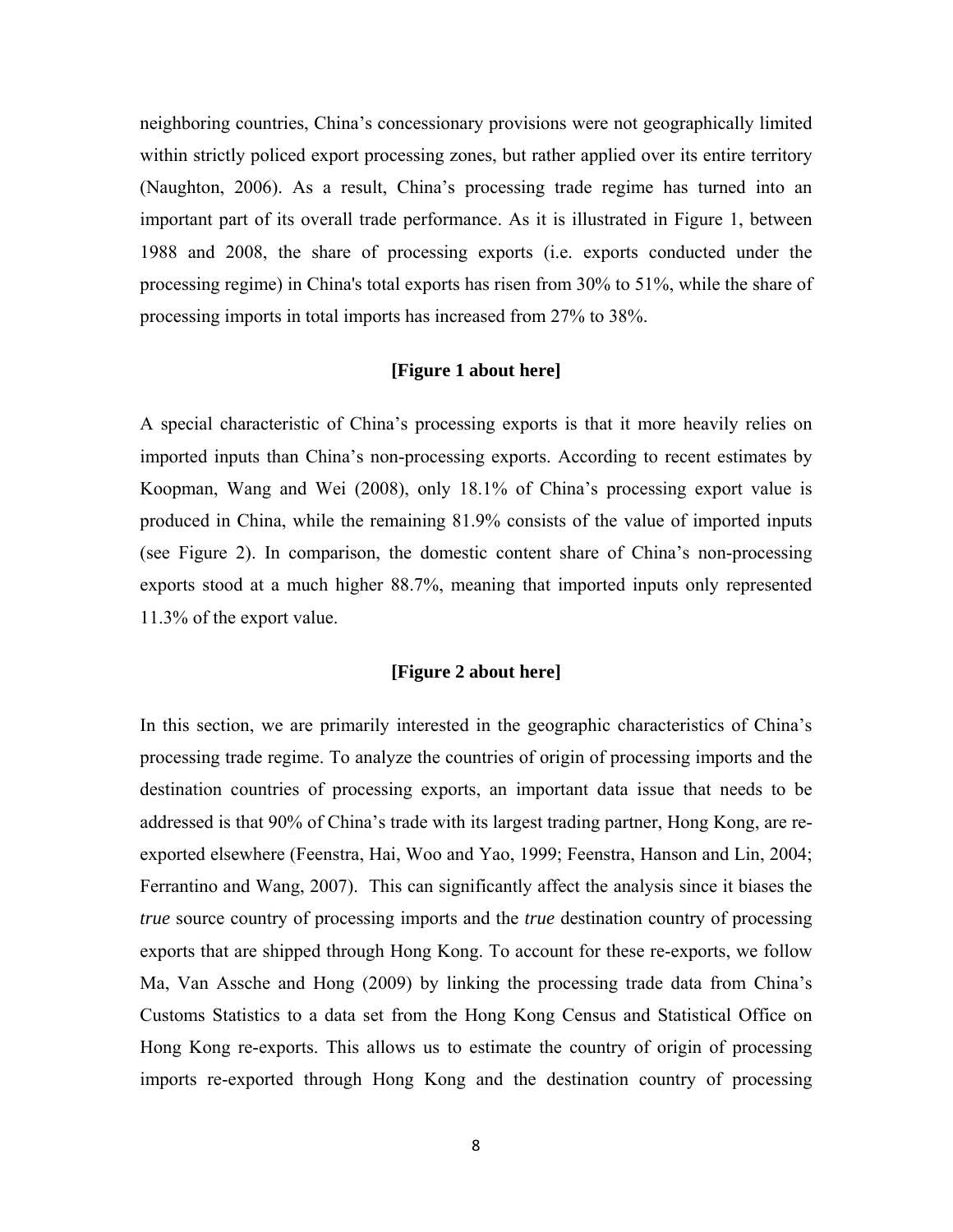exports re-exported through Hong Kong. A comparison of columns 1-2 and 3-4 in Table 1 illustrates the impact of adjusting for re-exports through Hong Kong on China's processing trade with its major trading partners. It almost doubles the share of processing imports originating from China's other major trading partners and increases by a quarter the share of processing exports destined to these same countries.

#### **[Table 1 about here]**

China's processing trade regime heavily relies on East Asian inputs. As it is shown in Figure 3, China heavily sources its inputs from its neighboring East Asian countries, with 75.1% of its processing imports originating from within East Asia in 2008. By contrast the United States,  $EU-19<sup>5</sup>$  and Canada contributed relatively little to the supply of processing inputs, together accounting for less than 19% of processing imports in 2008. This asymmetric sourcing pattern of processing inputs has become more pronounced over time. Between 1988 and 2008, the share of processing imports originating from China's most important East Asian trading partners has risen from 59.6% to 75.1%, while the share of processing imports originating from non-Asian OECD countries has decreased from 37.7% to 18.7% over the same period.

#### **[Figure 3 about here]**

Conversely, the majority of processing exports are destined to non-Asian OECD countries, except for an interlude between 1992 and 1997. As it is shown in Figure 4, the share of processing exports destined to non-Asian OECD countries has risen from 54.7% in 1997 to 59.4% in 2008. On the contrary, the share of processing exports destined within the East Asian region has declined from 36.0% to 28.3% during the same period.

#### **[Figure 4 about here]**

This unbalanced processing trade pattern is generally attributed to the reorganization of GPNs in East Asia (Yoshida and Ito, 2006; Gaulier, Lemoine and Ünal-Kesenci, 2007;

 $<sup>5</sup>$  The EU-19 include all European Union countries prior to the accession of the 10 candidate countries on 1</sup> May 2004, plus the four eastern European member countries of the OECD, namely Czech Republic, Hungary, Poland, Slovak Republic.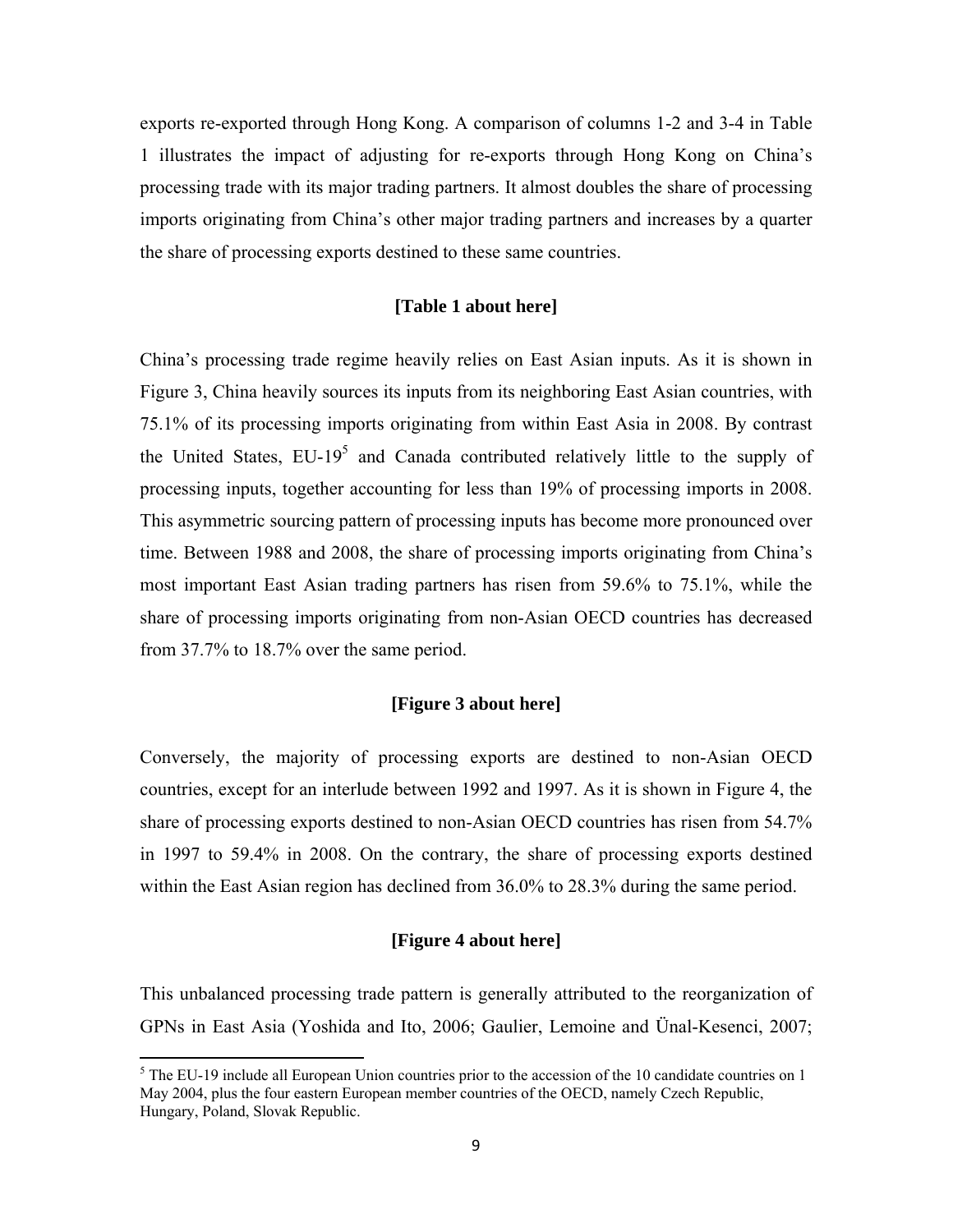Haddad, 2007). With rising costs in Japan and the Newly Industrialized Economies (NIEs) – Taiwan, Singapore, South Korea and Hong Kong – East Asian firms are increasingly using China as a lower cost export platform. Instead of directly exporting their final goods to the Western markets, these firms now export high value intermediate goods to their processing plants in China and then export it on to the West after assembly. As a result, it is argued that a triangular trade pattern has emerged in GPNs in which China heavily relies on processing inputs from East Asia, while predominantly sending processed goods to the West.

Data on the bilateral intensity of China's processing trade provide further evidence of this triangular trade structure. As it is shown in Figure 5, East Asian countries more intensively supply China with processing inputs than countries outside of East Asia. Except for Indonesia and Vietnam, more than 35% of China's imports from its major East Asian trading partners were processing imports in 2007 (see Figure 5). Almost 40% of its imports from Japan and between 40% and 60% of its imports from the Newly Industrialized Economies (South Korea, Taiwan and Singapore) were aimed at supplying inputs for processing industries. This is a significantly higher share than for Western countries. The share of processing imports in China's total imports from the EU-19, Canada and the United States amounted to 15.4%, 17.6% and 25.0%, respectively.

#### **[Figure 5 about here]**

At the same time, China more intensively supplies processed goods to developed countries than to its East Asian neighbors. As it is shown in Figure 6, more than 50% of the exports that China sends to the United States, the EU-19 and Japan are processing exports. For most developing East Asian countries the number is significantly lower.

#### **[Figure 6 about here]**

The triangular trade pattern suggests that China is primarily used as an export platform by East Asian firms that sell their goods to Western markets. However, in a cross-section of 29 Chinese provinces, the weighted average distance traveled by processing imports (import distance) has been negatively correlated to the weighted average distance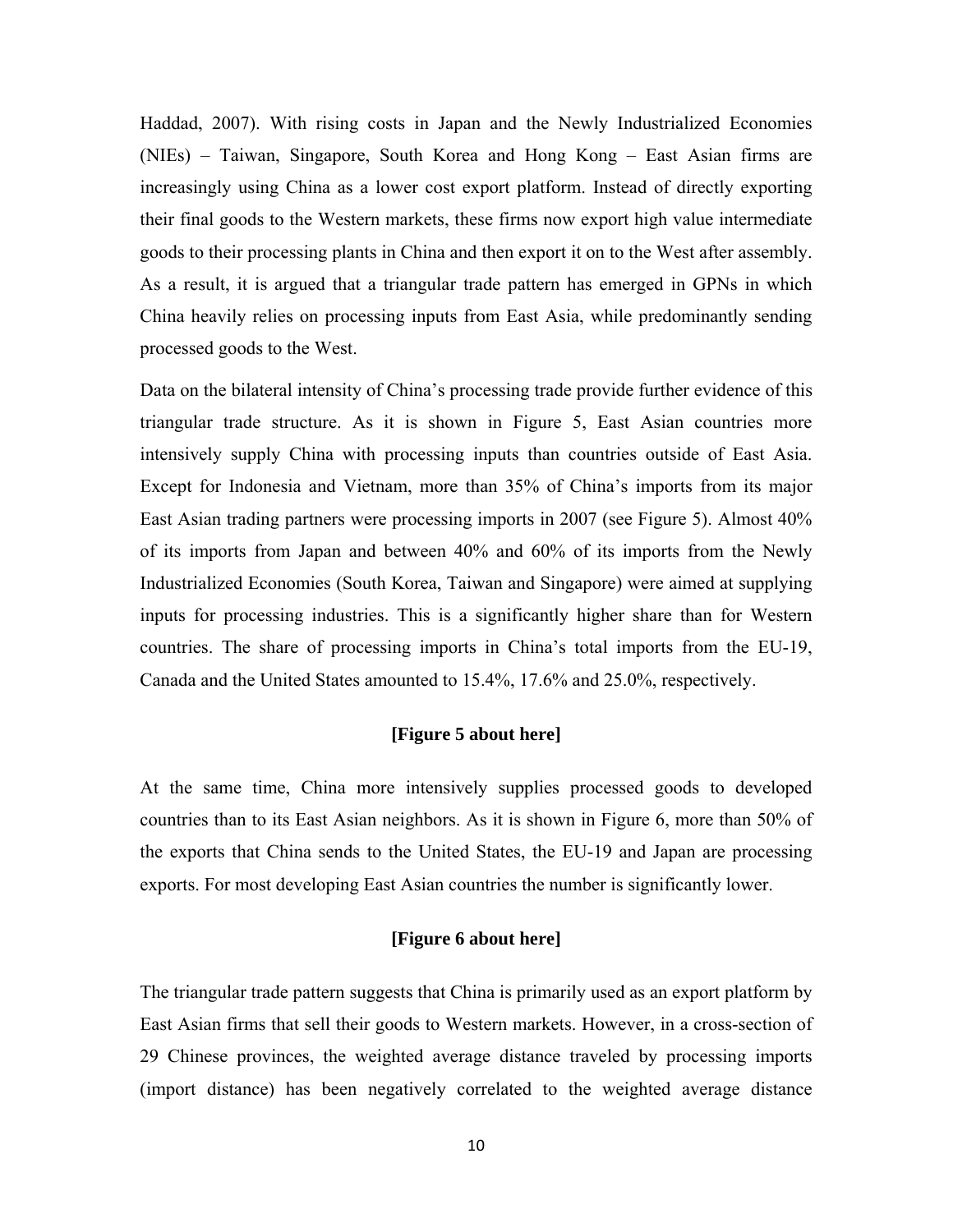travelled by processing exports (export distance) for most years between 1995 to 2008 (Ma, Van Assche and Hong, 2009). In other words, locations in China that import their processing inputs from nearby tend to export their processed goods far away and vice versa.

### **4. Trade Costs and Intra-GPN Trade**

To understand the role of trade costs on China's processing trade, we in subsection 4.1 develop a theoretical model that builds on a recent literature about export platform FDI (Yeaple, 2003; Grossman, Helpman and Szeidl, 2006; Ekholm, Forslid and Markusen, 2007). In section 4.2 and 4.3, we set up the empirical specification and empirically test the hypotheses that come from the model.

# **4.1. Theoretical framework<sup>6</sup>**

Consider a world with three countries. There are two advanced countries, *East* and *West*, which have high wages and large markets for differentiated products. In addition, there is a third country *China* that has low wages and no local market for differentiated products.<sup>7</sup> Households in the two advanced countries consume goods produced by two industries. One industry manufactures homogeneous products in a perfectly competitive environment, while the other produces differentiated goods under monopolistically competitive conditions. Consumers' preferences are characterized by the utility function

$$
U = q_0 + \left[\int_0^n q(v)^\alpha \, dv\right]^{1/\alpha}, \quad 0 < \alpha < 1,\tag{1}
$$

Where  $q_0$  is a homogeneous good,  $q(v)$  is the *v*th variety in the differentiated goods sector and *n* is the measure of varieties in the industry. With this utility function, the elasticity of substitution between any pair of differentiated goods is  $\varepsilon = 1/(1 - \alpha)$ . Maximizing the utility function subject to the consumer's expenditure generates the demand function that a firm producing variety *v* faces in advanced country *i*:

$$
q^{i}(v) = A^{i} p(v)^{-\varepsilon}, \tag{2}
$$

 $6$  This is a generalized version of the model developed by Ma, Van Assche and Hong (2009).

 $<sup>7</sup>$  The assumption that China does not have a market for the industry's output is not limiting since, by the</sup> very nature of the processing trade regime, processed goods are not allowed to be sold on the Chinese market.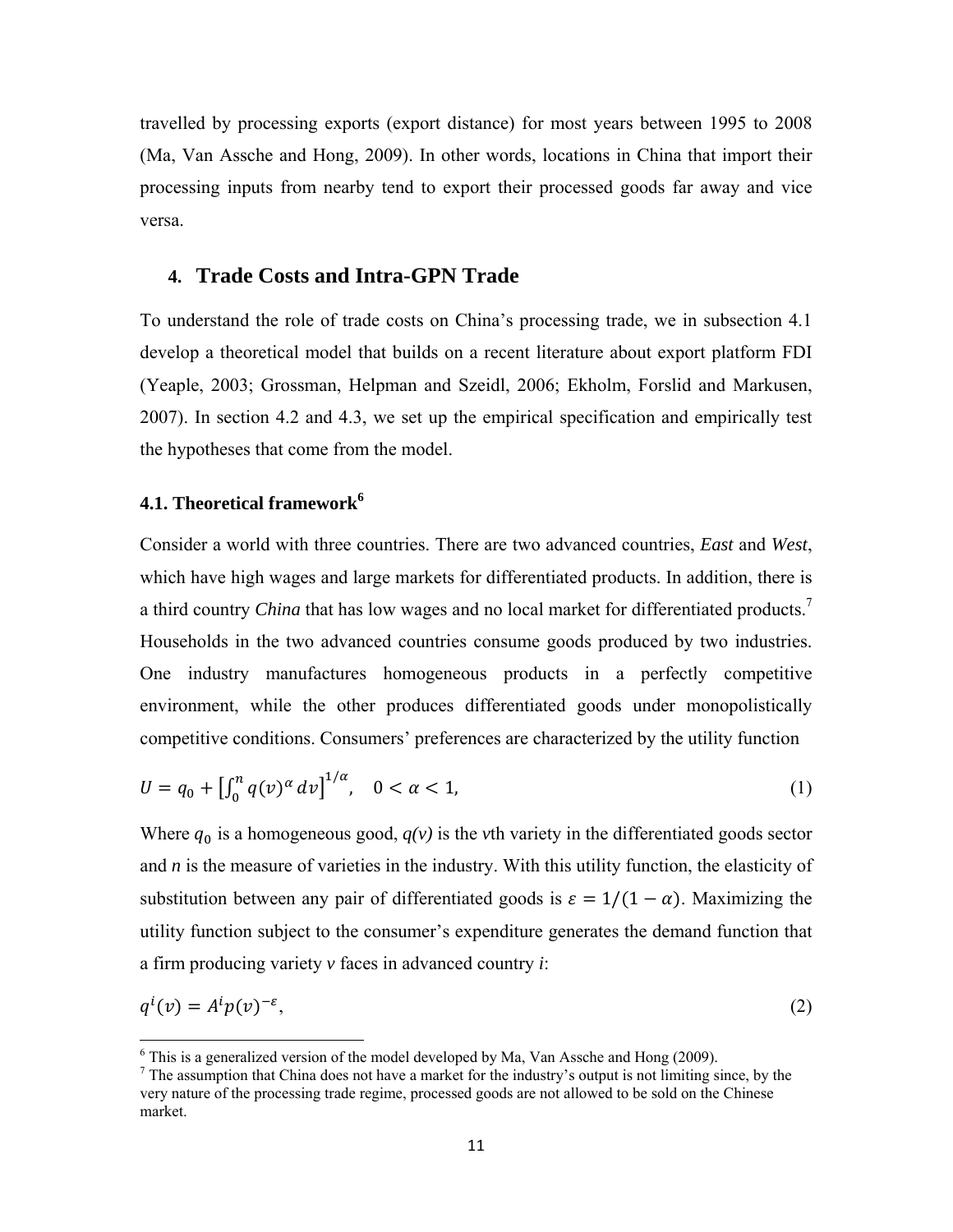where the demand level  $A^i$  is exogenous from the point of view of the individual firm.<sup>8</sup> The monopolistically competitive firm charges the following price for its product:

$$
p^i(v) = \frac{c(v)}{\alpha},\tag{3}
$$

where c denotes the firm's marginal unit production cost and  $1/\alpha$  represents the markup factor.

The countries differ in several ways. First, advanced country firms are more productive than Chinese firms in producing the homogeneous good  $x_0$ . We assume that one unit of labor is needed to produce one unit of the homogeneous good in *East* and *West*, but that 1/w>1 units of labor are needed to produce one unit of the good in *China*. We also assume that the homogeneous good is produced in equilibrium in all three countries and take this good to be the numéraire. This implies that  $w^E = w^W = 1 > w^C = w$ , where  $w<sup>i</sup>$  is the wage in country *i*. Second, the market size for differentiated products differs across countries. We denote by  $Y^i$  the number of households in country *i* that consume differentiated products and assume that  $Y^{W}$ ,  $Y^{E} > 0$  and  $Y^{S} = 0$ . Third, *China* is located closer to *East* than to *West*, while *West* is equidistant to both *East* and *China*. Denote  $\tau^{ij}$ as the melting-iceberg trade cost of shipping goods from country *i* to country *j*, where  $\tau^{ii}$  $= 1$  and  $\tau^{ij} = \tau^{ji} > 1$  for  $i \neq j$ . We assume that trade costs increase linearly with distance so that  $\tau^{EC} = t < \tau^{WC} = \tau^{WE} = \tau$  (see Figure 7).<sup>9</sup> These geographic assumptions reflect the notion that *China* acts as the low-cost processing platform in the vicinity of *East*. To see this, note the differential impact that an increase in trade costs  $t$  and  $\tau$  play in our model. A rise in *t* increases trade costs only between *East* and *China*, thus making it less attractive to indirectly export through *China*. Conversely, a rise in  $\tau$  increases the trade costs between *West* and *China* as well as *West* and *East*, thus reducing the incentives of both direct and indirect exports.

#### **[Figure 7 about here]**

<sup>&</sup>lt;sup>8</sup> As is well known,  $A^i = Y^i / \left[ \int_0^{n_i} p^i(v)^{1-\epsilon} dv \right]$  in general equilibrium, where  $n^i$  is the measure of varieties

available in country *i* and  $p^{i}(v)$  is the price of variety *v*.<br><sup>9</sup> A recent debate has emerged on whether trade costs are truly a linear function of distance (e.g, Brun, Carrère, Guillaumont and de Melo, 2005; Coe, Subramanian and Tamirisa, 2007). In this paper, we follow the standard approach in gravity regressions of using distance as a proxy for trade costs.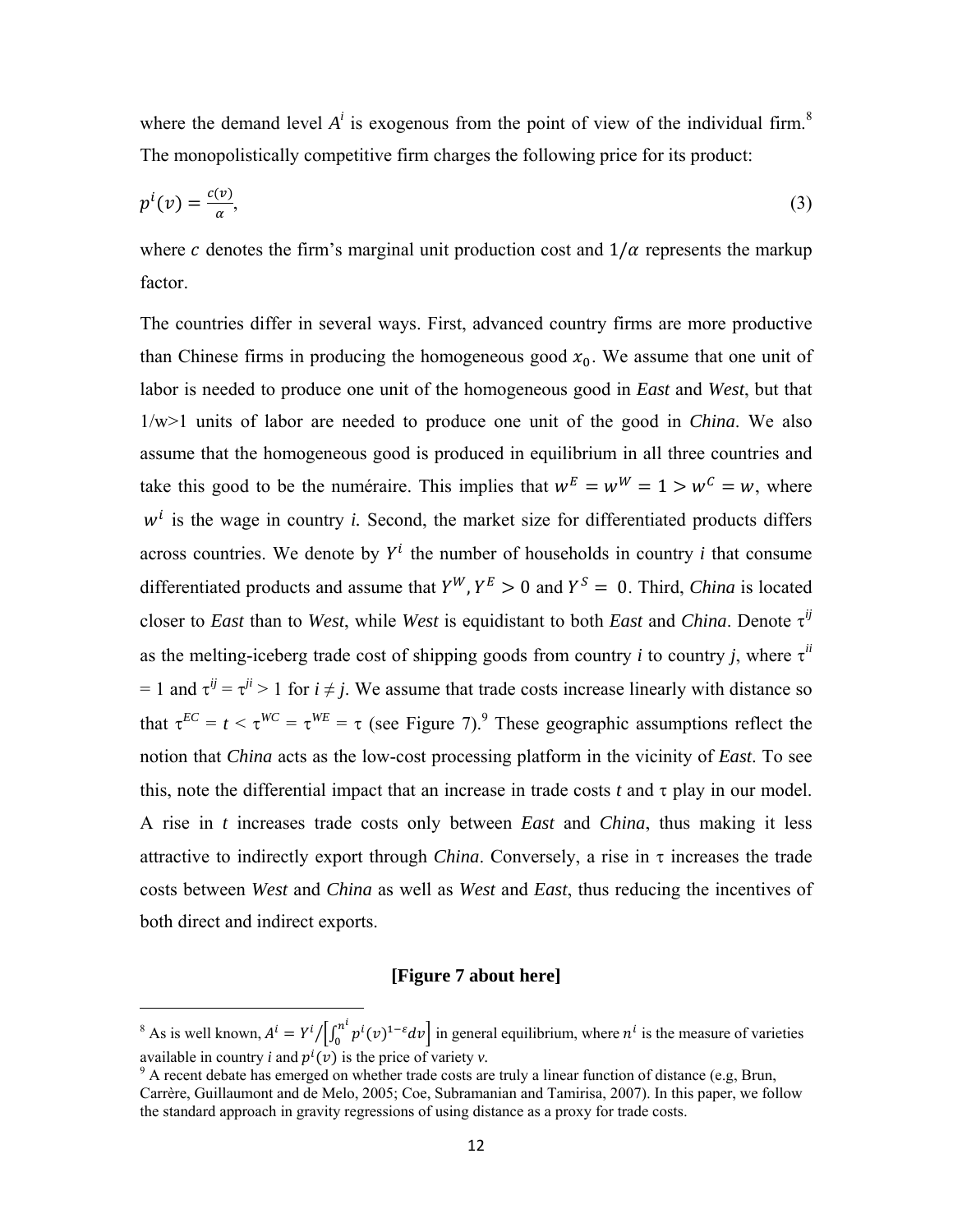In the remainder of the model, we focus on the differentiated goods industry. To simplify notation, we will in the rest of the model drop the  $v$ 's. In the differentiated goods industry, we assume that firms are heterogeneous and can only enter as producers of differentiated products in the two advanced countries and that such firms must locate their headquarters and produce their intermediate goods in their country of origin. Entry requires a firm to bear a fixed fee  $F<sub>e</sub>$ , measured in labor units. With this fee, the entrant acquires the design for a differentiated product and draws a labor-per-unit-output coefficient of *a* from a cumulative Pareto distribution  $G(a)$  with shape parameter *z*.<sup>10</sup> Upon observing this draw, the firm decides either to exit the industry or to start producing. If it decides to produce, it bears an additional fixed cost  $f<sub>D</sub>$  of initiating production operations. There are no other fixed costs when the firm sells only for the domestic market. If the firm chooses to export to the foreign market, however, it bears an additional fixed cost  $f_X$  of forming a distribution and servicing network in the foreign country. Finally, if it sets up a processing plant abroad, it bears one additional fixed cost *f*O.

The marginal cost structure of a product depends on the firm's organizational form. Each firm needs to produce its intermediate good in its home country at cost  $aw^j = a$ , where  $\alpha$  equals the firm's labor-per-unit-output coefficient. The final good can then be processed in any country  $l \in \{E, W, C\}$  at an extra ad valorem cost  $w^l$ . The combination of production costs and trade costs implies that the unit cost of producing an intermediate good in country *j*, processing it into a final good in country *l* and delivering the final goods to country *i* equals:

$$
c^{jli} = a\tau^{jl}w^l\tau^{li},\tag{4}
$$

To maximize the number of organizational forms that coexist in the industry, we take on the following assumption:

$$
(tw)^{1-\varepsilon} < \frac{f_D + f_O + f_X}{f_D + f_X} \tag{5}
$$

This assumption ensures that at least one domestic firm processes its final goods locally and at least one foreign firm produces its goods locally. Dropping this assumption does

 $10$  Our model features intra-industry firm heterogeneity as developed by Melitz (2003).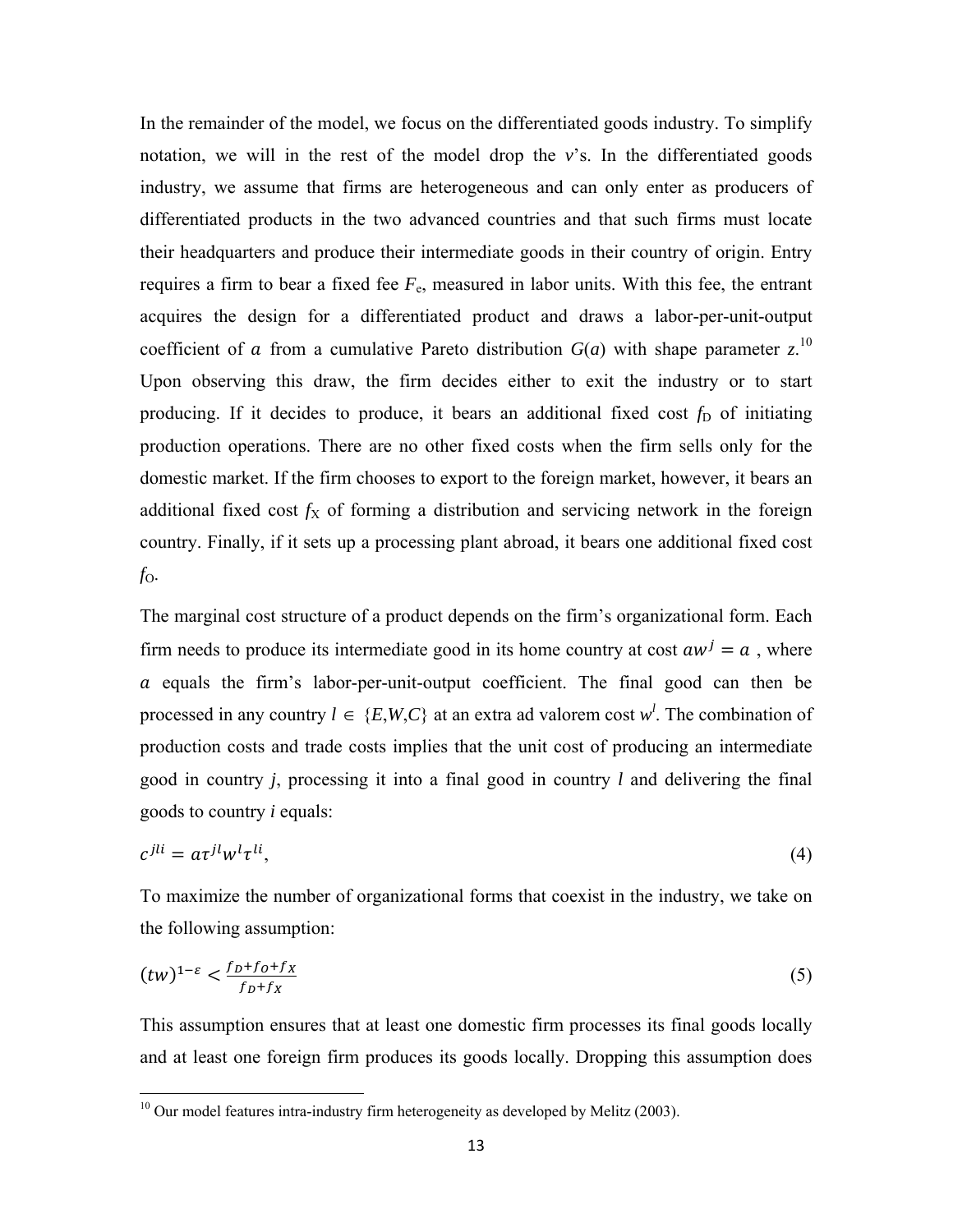not alter the key results of the model.<sup>11</sup> The assumption in equation  $(5)$  then implies that, in equilibrium, there are four types of firms that sell their final goods in advanced country *i*:

- *Type-D firms* are domestic firms, headquartered in country *i,* that process and sell their final goods in their home country*.*
- *Type-O firms* are domestic firms, headquartered in country *i*, that offshore their final good processing to *China* and sell in their home country.
- *Type-X firms* are foreign firms that are headquartered in country  $j \neq i$ , process their final goods in advanced country  $j \neq i$  and export to *i*.
- *Type-T firms* are foreign firms that are headquartered in advanced country  $j \neq i$ , process their final goods in *China* and then export to country *i*. For this type of firms, there is a triangular trade pattern.

Using equations (1)-(4), we can derive the operating profits that the four types of firms face in the markets *East* and *West*:

|                                                         | <b>Market East</b>                                                  | <b>Market West</b>                                                                                                        |
|---------------------------------------------------------|---------------------------------------------------------------------|---------------------------------------------------------------------------------------------------------------------------|
|                                                         |                                                                     |                                                                                                                           |
|                                                         | <i>Type-D</i> firm $\pi_D^E = a^{1-\epsilon}B^E - f_D$              | $\pi_D^W = a^{1-\varepsilon} B^W - f_D$                                                                                   |
|                                                         | <i>Type-O firm</i> $ \pi_0^E = (at^2w)^{1-\epsilon}B^E - f_0 - f_p$ | $\pi_0^W = (a\tau^2 w)^{1-\epsilon} B^W - f_0 - f_D$                                                                      |
|                                                         | <i>Type-X</i> firm $\pi_X^E = (a\tau)^{1-\epsilon}B^E - f_X - f_D$  | $\pi_X^W = (a\tau)^{1-\epsilon}B^W - f_X - f_D$                                                                           |
| <i>Type-T</i> firm                                      |                                                                     | $\int \pi_0^E = (a\tau tw)^{1-\epsilon}B^E - f_0 - f_x - f_D \mid \pi_0^W = (a\tau tw)^{1-\epsilon}B^W - f_0 - f_x - f_D$ |
| where $B^{i} = (1 - \alpha)A^{i}/\alpha^{1-\epsilon}$ . |                                                                     |                                                                                                                           |

### **Table 2: Profit functions**

Note that if  $B^E = B^W$  in Table 2, the profit functions for *Type-D* firms, *Type-X* firms and *Type-T* firms are identical in *East* and *West*. For *Type-O* firms, however,  $\pi_0^E > \pi_0^W$ . Since trade costs are higher between *West* and *China* than between *East* and *China* (see Figure 7)*,* it is more costly for Western firms to offshore to *China* than for Eastern firms.

 $11$  Ma, Van Assche and Hong (2009) show that hypotheses 1 and 2 hold in the more restrictive model where firms cannot offshore production to China for sale in their home country.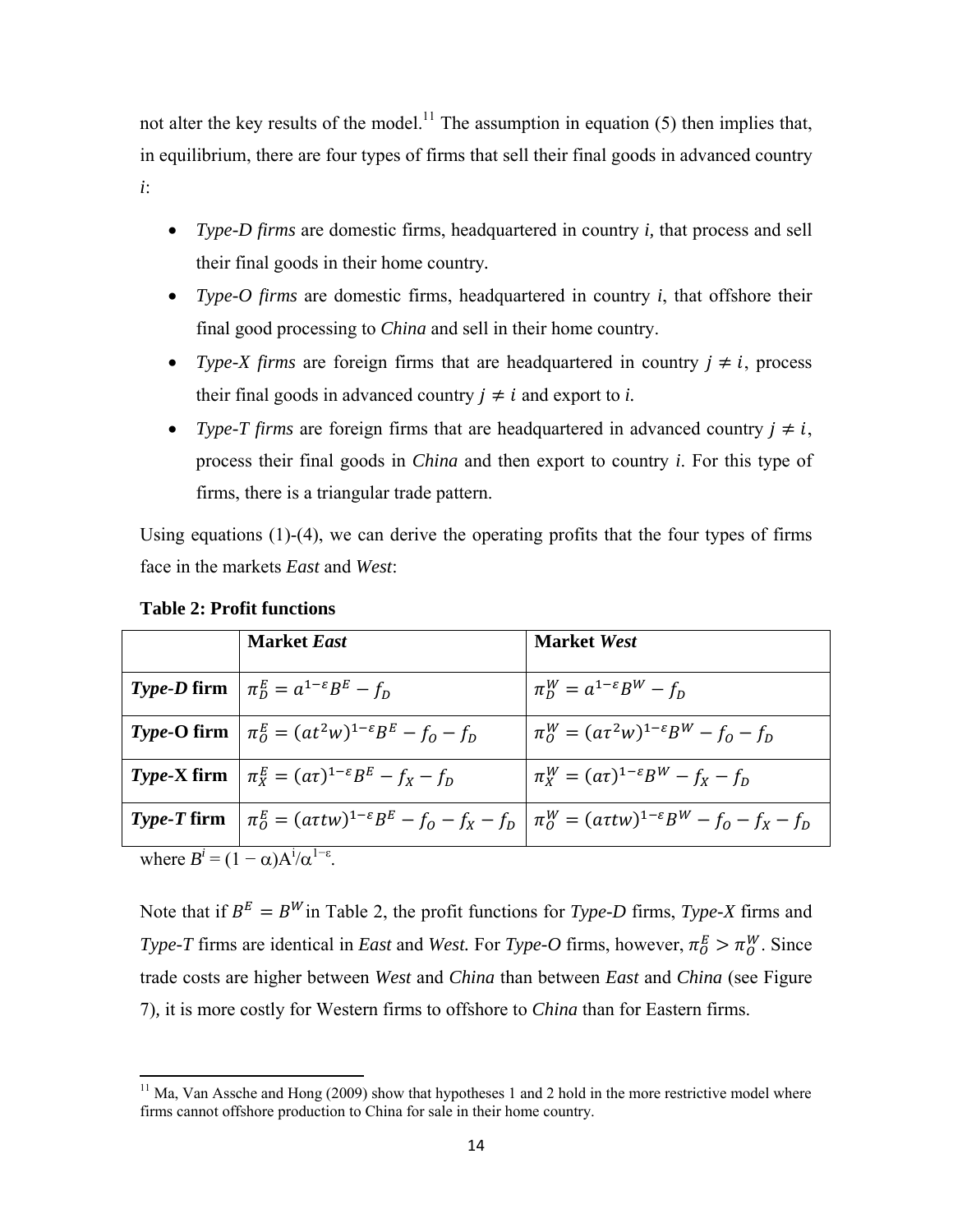In Figure 8, we depict the profit functions of the four firm-types that are selling in country *i*. In this figure,  $a^{1-\epsilon}$  is represented on the horizontal axis. Since  $\epsilon > 1$ , this variable increases monotonically with labor productivity  $1/a$ , and can be used as a productivity index.<sup>12</sup> All four profit functions are increasing with this productivity index: more productive firms are more profitable for all four firm types.

#### **[Figure 8 about here]**

Figure 8 illustrates that domestic and foreign firms can be ranked according to productivity. Consider first the domestic firms in country *i*. For a given productivity level, type-*D* firms face a lower fixed cost but a higher marginal cost than type-*O* firms. This implies that domestic firms with a productivity level below  $(a_b^i)^{1-\varepsilon}$  expect negative operating profits and exit the industry, firms with productivity levels between  $(a_b^i)^{1-\varepsilon}$ and  $(a_0^i)^{1-\varepsilon}$  become type-*D* firms, and firms with productivity levels above  $(a_0^i)^{1-\varepsilon}$ become type-*O* firms. In other words, the most productive domestic firms offshore their production to China (*Type-O*), while the less productive firms produce their final goods locally (*Type-D*).

Foreign firms face a similar pattern. For a given productivity level, type-*X* firms face a lower fixed cost but a higher marginal cost than type-*T* firms. This means that foreign firms with productivity levels below  $(a_X^i)^{1-\epsilon}$  do not sell their products in country *i*; foreign firms with productivity between  $(a_X^i)^{1-\varepsilon}$  and  $(a_T^i)^{1-\varepsilon}$  become type-*X* firms; while those with a productivity higher than  $(a_T^i)^{1-\varepsilon}$  become type-*T* firms. In other words, the most productive foreign firms offshore their production to *China (Type-T)*, while the less productive foreign firms produce their final goods in their home country (*Type-X*).

Using the profit functions in Table 2, it is straightforward to derive that the cutoff coefficients  $(a^i_k)^{1-\epsilon}$  depicted in Figure 8 solve the following equations:

#### **Table 3: Cut-off conditions**

 $12$  This graphical approach of presenting the results is adopted from Helpman, Melitz and Yeaple (2004).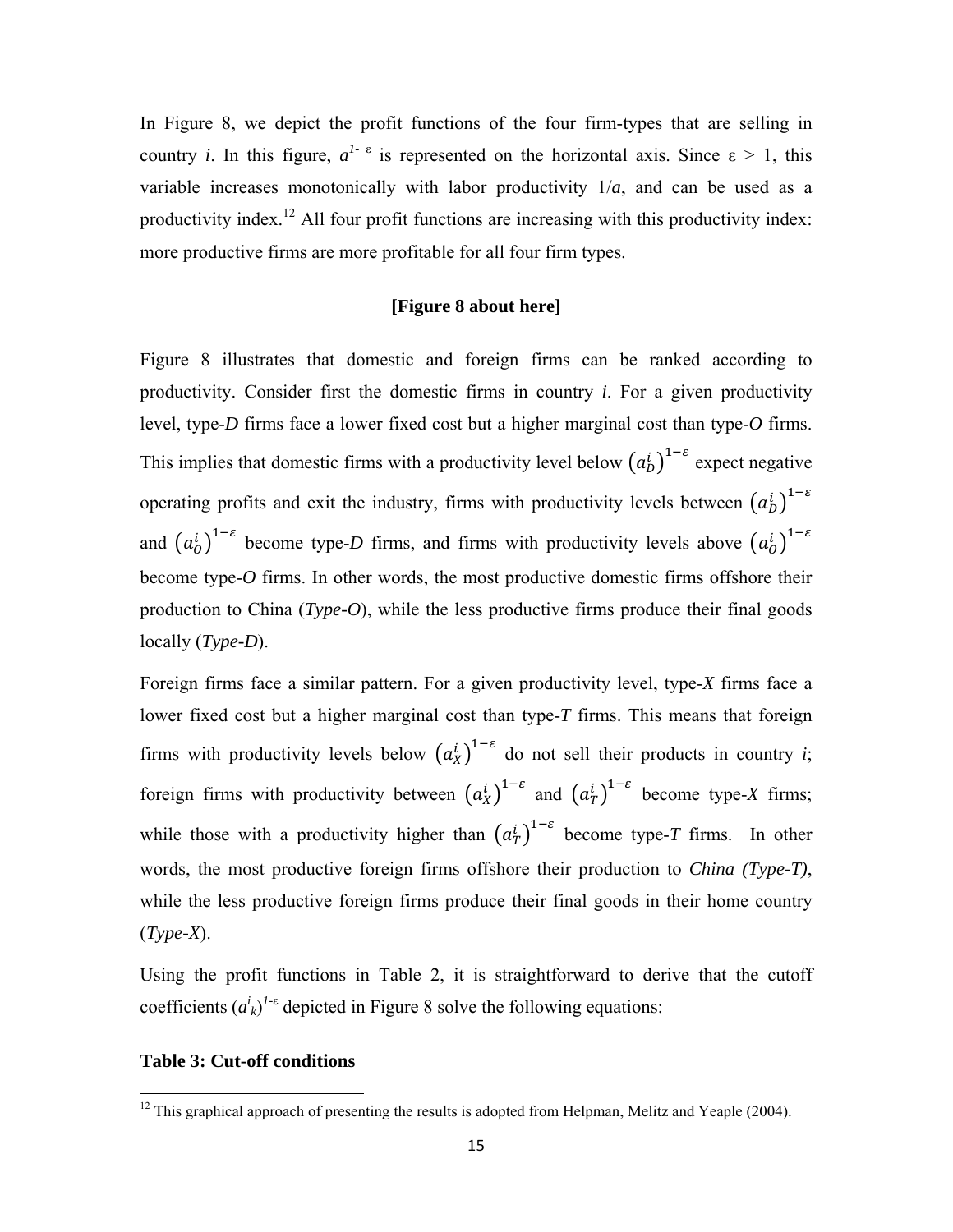| <b>Market East</b>                                                                           | <b>Market West</b>                                           |
|----------------------------------------------------------------------------------------------|--------------------------------------------------------------|
| <i>Type-D</i> firm $(a_D^E)^{1-\epsilon}B^E = f_D$                                           | $(a_n^W)^{1-\varepsilon}B^W = f_n$                           |
| <i>Type-O firm</i> $(a_0^E)^{1-\epsilon}B^E((t^2w)^{1-\epsilon}-1) = f_0$                    | $(a_0^W)^{1-\epsilon}B^W((\tau^2W)^{1-\epsilon}-1)=f_0$      |
| <i>Type-X</i> firm $(\tau a_X^E)^{1-\epsilon}B^E = f_D + f_X$                                | $(\tau a_X^W)^{1-\varepsilon} B^W = f_D + f_X$               |
| <i>Type-T</i> firm $\left  (\tau a_T^E)^{1-\epsilon} B^E((tw)^{1-\epsilon}-1) \right  = f_0$ | $(\tau a_T^W)^{1-\epsilon} B^W((tw)^{1-\epsilon} - 1) = f_0$ |

Free entry ensures equality between the expected operating profits of a potential entrant and the entry cost  $F_e$ . The free entry condition then provides implicit solutions for the cutoff coefficients  $a^i_k$  and the demand levels  $B^i$  in every country.

The industry sales of firm-type *k* in country *i* amounts to the joint revenue of all type *k* firms in country *i*. Using equations (2) and (3), it is straightforward to show that firm revenues in country *i* can be expressed as  $R_k^i = \frac{c_k^{1-\epsilon}}{1-\alpha}$  $\frac{c_k^2}{1-\alpha}B^i$ , where *c* is given by equation (4). By taking the integral of all firms of type *k* operating in country *i*, the industry sales of each firm type *k* in country *i* equals:

|  | <b>Table 4: Industry sales</b> |  |
|--|--------------------------------|--|
|--|--------------------------------|--|

| <b>Market East</b>                                                                                                          | <b>Market West</b>                                                                        |
|-----------------------------------------------------------------------------------------------------------------------------|-------------------------------------------------------------------------------------------|
| <b>Type-D firm</b> $\alpha_{D}^{E} = \frac{B^{E}[V(a_{D}) - (t^{2}W)^{1-\epsilon}V(a_{O})]}{1-\alpha}$                      | $\Omega_D^W = \frac{B^W[V(a_D) - (\tau^2 w)^{1-\epsilon} V(a_O)]}{1-\alpha}$              |
| <i>Type-O firm</i> $Q_0^E = \frac{B^E(t^2w)^{1-\epsilon}V(a_0)}{1-\alpha}$                                                  | $\Omega_0^W = \frac{B^W(\tau^2 w)^{1-\epsilon}V(a_0)}{1-\alpha}$                          |
| <b>Type-X firm</b> $\left  \Omega_X^E = \frac{B^E \tau^{1-\epsilon} [V(a_X) - (tw)^{1-\epsilon} V(a_T)]}{1-\alpha} \right $ | $\Omega_X^W = \frac{B^W \tau^{1-\epsilon} [V(a_X) - (tw)^{1-\epsilon} V(a_T)]}{1-\alpha}$ |
| <b>Type-T firm</b> $Q_T^E = \frac{B^E(t\tau w)^{1-\epsilon}V(a_T)}{1-\alpha}$                                               | $\Omega_T^W = \frac{B^W (t \tau W)^{1-\epsilon} V(a_T)}{1-r}$                             |

where  $V(a) = \int_0^a x^{1-\varepsilon} dG(x)$ .

Table 4 provides us with sufficient information to derive a closed form solution for *China*'s processing exports. As it is shown in Figure 9, processing exports from *China* to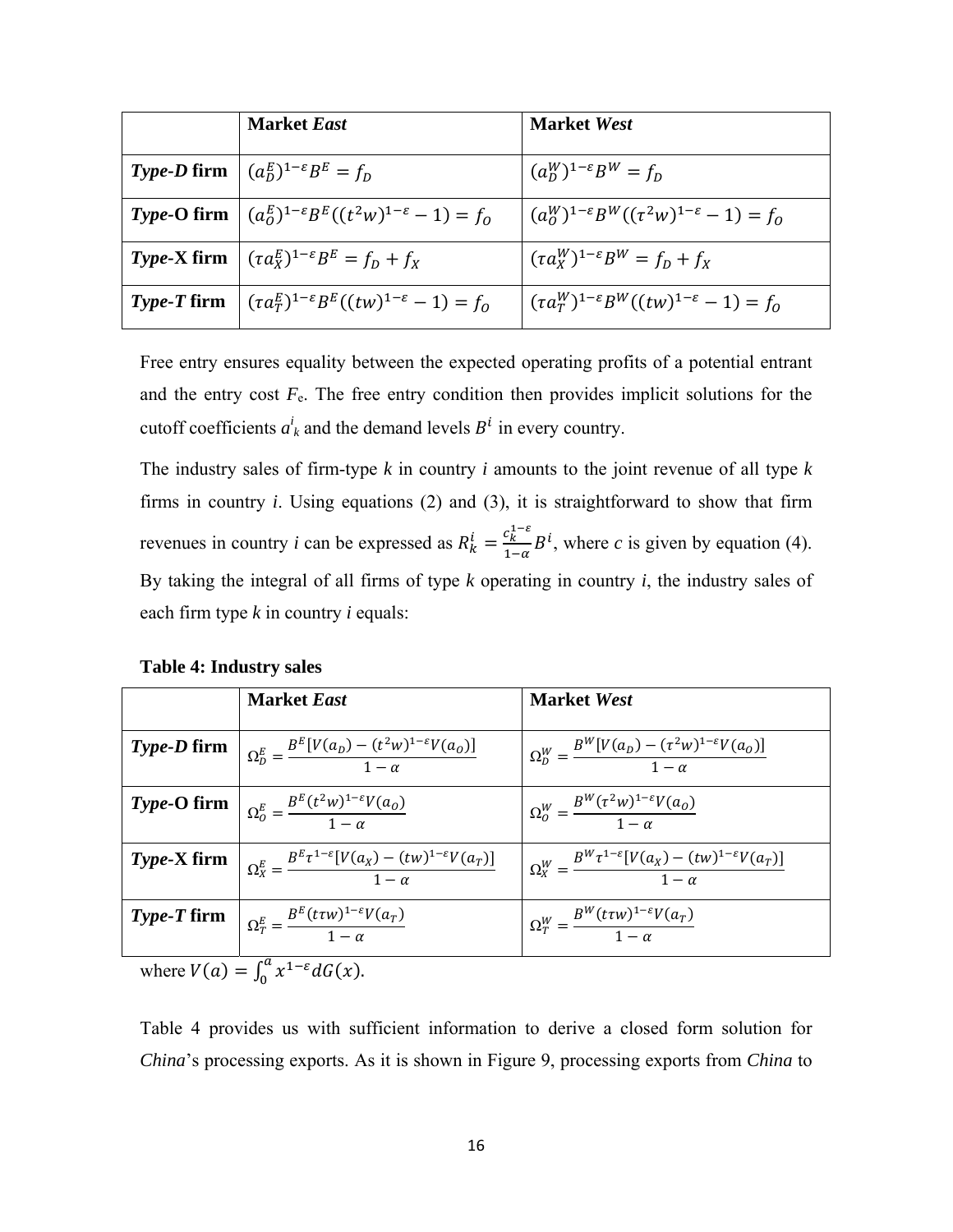country *i* equals the aggregate sales of *Type-O* domestic firms and *Type-T* foreign firms in country *i*, i.e. the sum of  $\Omega^i_0 + \Omega^i_T$ .

#### **[Figure 9 about here]**

In the appendix, we derive two testable hypotheses related to China's processing exports:

**Hypothesis 1**: *Ceteris paribus, China's bilateral processing exports are negatively affected by both an increase in import distance and an increase in export distance.*

The intuition behind this hypothesis is straightforward. Since China's processing exports by both *Type-O* and *Type-T* firms rely on imported inputs, and since the cost of importing inputs is a function of distance, an increase in import distance raises the price of Chinese processing exports, thus leading to a reduction the bilateral export value. Similarly, an increase in export distance negatively affects processing exports by increasing costs.

The implications for the empirical specification are nonetheless important. Empirical studies in the field of international economics such as gravity models do generally not take into account the role of import distance on exports. In this respect, our results are in line with the New Economic Geography literature that highlights that a country's exports not only rely on foreign market access, but also on supplier access (Redding and Venables, 2004).

We also derive that:

**Hypothesis 2**: *Ceteris paribus, China's processing exports to East are (i) more sensitive to export distance and (ii) less sensitive to import distance than its processing exports to the West.* 

This result is largely driven by the differential impact that t and  $\tau$  have on the processing exports of type-*T* foreign firms. Type-*T* foreign firms' processing exports to both *East* and *West* are more sensitive to an increase in  $t$  than to an increase in  $\tau$ . The differential impact is related to the assumption that *China* is the low-cost processing platform in the vicinity of *East*. On the one hand, an increase in *t* only raises the trade costs related to using *China* as an export platform. As a result, it reduces the attractiveness of triangular exports through China, thus inducing some foreign firms to substitute from a Type-*T* firm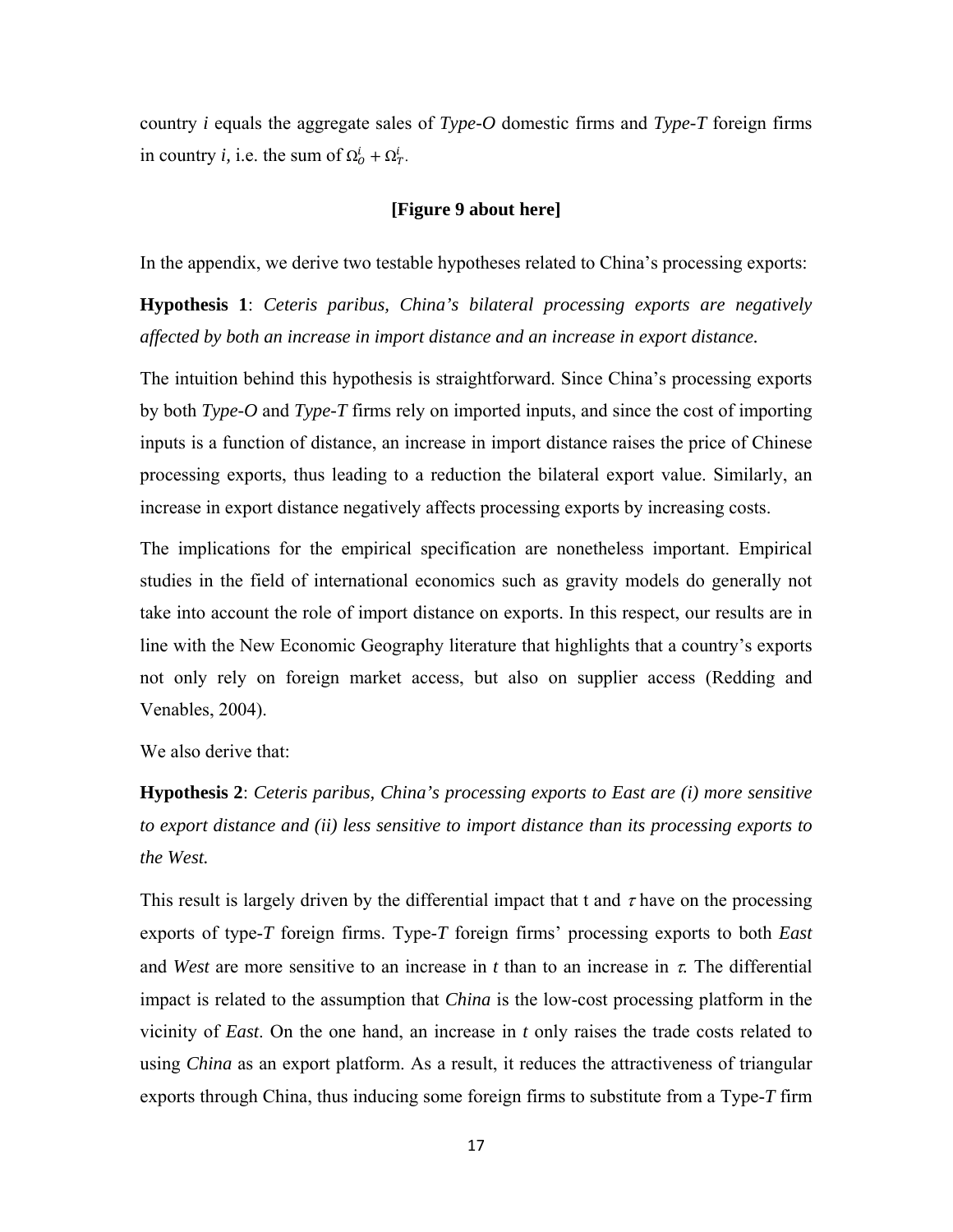to a Type-*X* firm. This leads to an increase in the relative market share of type-*X* firms to type-*T* firms in country *i*. On the other hand, an increase in  $\tau$  raises the trade costs for both Type-*X* firms and Type-*T* firms. In our model, it therefore leaves the relative market share of type-*X* firms to type-*T* firms unchanged.

Since t and  $\tau$  have opposing roles for type- $T$  firms' processing exports to East and West, the differential impact leads to Hypothesis 2. When exporting to West, *t* reflects the trade costs related to import distance and  $\tau$  reflects the trade costs related to export distance. Conversely, when exporting to East, *t* reflects the trade costs related to export distance and  $\tau$  reflects the trade costs related to import distance. This implies that *type-T* firms' processing exports to East are (i) more sensitive to export distance and (ii) less sensitive to import distance than its processing exports to the West.

Finally, we show in the appendix that Hypothesis 2, not only applies for processing exports by *Type-T* firms, but to total processing exports by both Type-*T* and Type-*O*  firms. Since for Type*-O* firms import distance is identical to export distance, type-O firms' processing exports are equally sensitive to import distance as to export distance, and very similar in magnitude. Hypothesis 2 therefore continues to hold.

#### **4.2. Empirical Specification**

To test Hypotheses 1 and 2, we estimate an augmented gravity model on Chinese provinces' processing exports with their foreign trading partners (adjusted for Hong Kong re-exports) for the period 1988-2008. Specifically, we estimate the following equation:

$$
\ln X_{ijt} = \alpha + \beta_1 \ln LD_i + \beta_2 \ln ND_{ij} + \beta_3 \ln MD_{it} + \beta_4 East_j + \beta_5 East_j * \ln ND_{ij} + \beta_6 East_j * \ln MD_{it} + Z_{ijt} \gamma + \varepsilon_{ijt},\tag{6}
$$

where the natural log of processing exports from a Chinese province *i* to a destination country *j* in year *t*,  $\ln X_{ijt}$ , is the dependent variable;  $LD_i$  denotes the internal distance between a province and its closest major Chinese port;  $XD_{ij}$  is export distance between province *i* and country *j*;  $MD_{it}$  is the weighted import distance for province *i* in period *t*;  $Z_{ijt}$  refers to a standard vector of control variables,  $East_j$  is a dummy variable that equals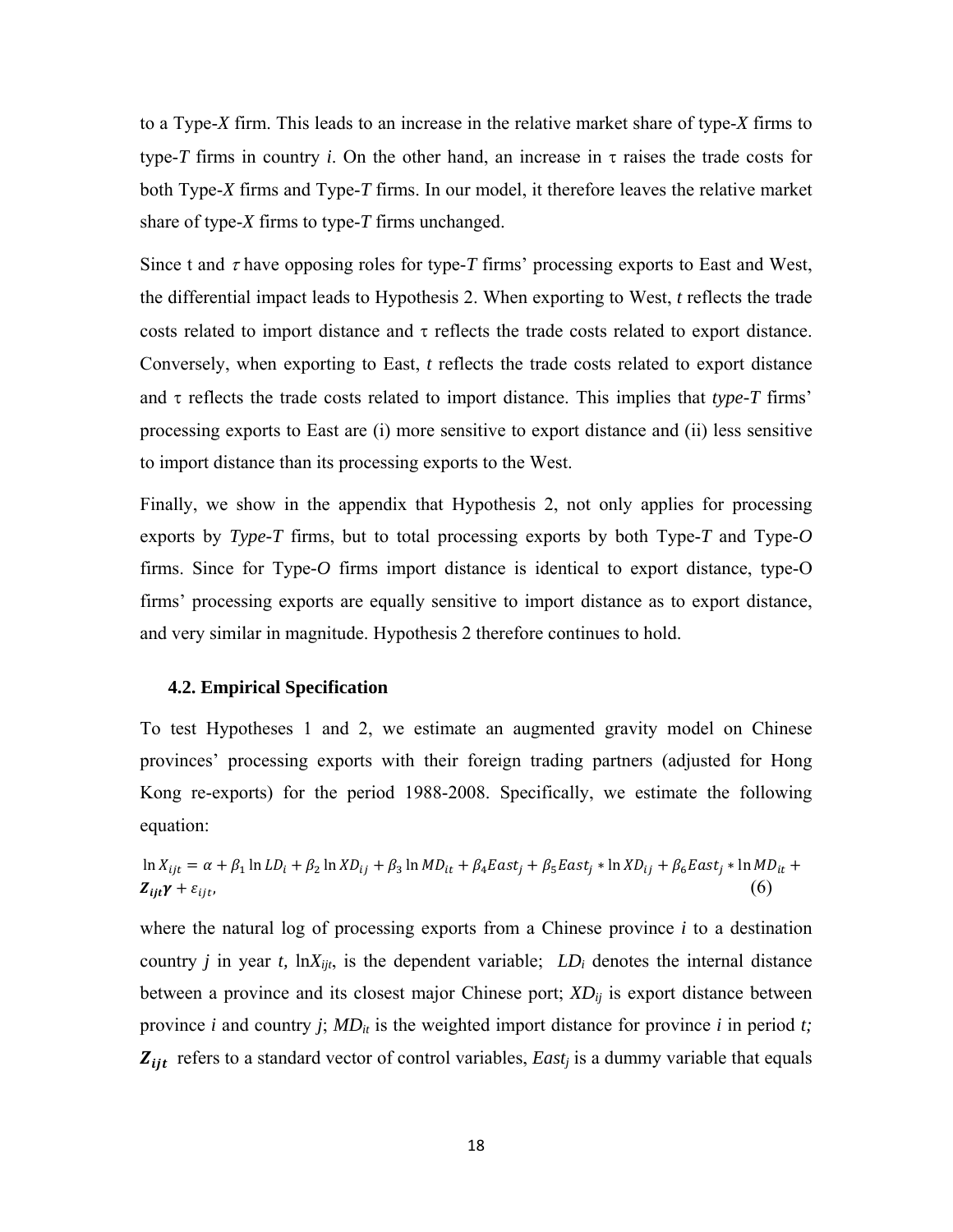1 if the destination country is an East Asian country, and is 0 otherwise and  $\varepsilon_{i}$  is a normally distributed error term.<sup>13</sup>

Our model includes three independent distance variables to capture the role of trade costs. To measure export distance (*XDij*), we use the arc distance between the Chinese port closest to province *i* and the destination country *j*. To measure import distance  $(ID_{it})$ , we need to take into account that multiple inputs from various countries are used in the production of a specific export good. As a consequence, we measure import distance using the following formula:

$$
MD_{it} = \sum_{j} \frac{M_{ijt}}{\sum_{j} M_{ijt}} . \, XD_{ij} \tag{7}
$$

where  $M_{ijt}$  is province *i*'s imports from country *j* in period *t*; and  $XD_{ij}$  is the arc distance between the Chinese port closest to province *i* and the source country *j*. Finally, we follow Feenstra, Hanson and Lin (2004) by measuring internal distance (*LDi*) as the distance between a province and its closest major Chinese port, where distance is given by train time between the two destinations.

To analyze if China's processing exports to East Asian countries are more sensitive to export distance and less sensitive to import distance than its processing exports to Western countries, we introduce a dummy variable, *East<sub>i</sub>*, that equals 1 if the country of destination is an East Asian country and 0 if the destination market is a non-Asian OECD country. We then introduce interaction terms between *Eastj* and our two distance variables  $lnXD_{ij}$  and  $lnMD_{it}$  as independent variables in our model.

Hypothesis 1 will be confirmed if  $ln XD_{ij}$  and  $ln MD_{it}$  both have a negative effect on processing exports. Hypothesis 2 will be validated if (i) the coefficient on the interaction term between *East<sub>i</sub>* and  $lnXD_{ij}$  is significantly negative and (ii) the coefficient on the interaction term between  $East_i$  and  $ln MD_{it}$  is significantly positive.

We estimate the effect of distance on processing exports using a standard set of controls. Specifically, we use data from, respectively, *China's Statistical Yearbook* and from the

<sup>&</sup>lt;sup>13</sup> Our data consists of China's East Asia neighbors (Indonesia, Malaysia, Thailand, Japan, Singapore, South Korea, Philippines, Taiwan, and Hong Kong) and the Non-Asian OECD countries (Australia, Canada, United States, and EU-19) since as shown in Table 1 the share of its processing imports and exports from these trading partners accounts for most of its trade with 95.4% and 87.8%, respectively.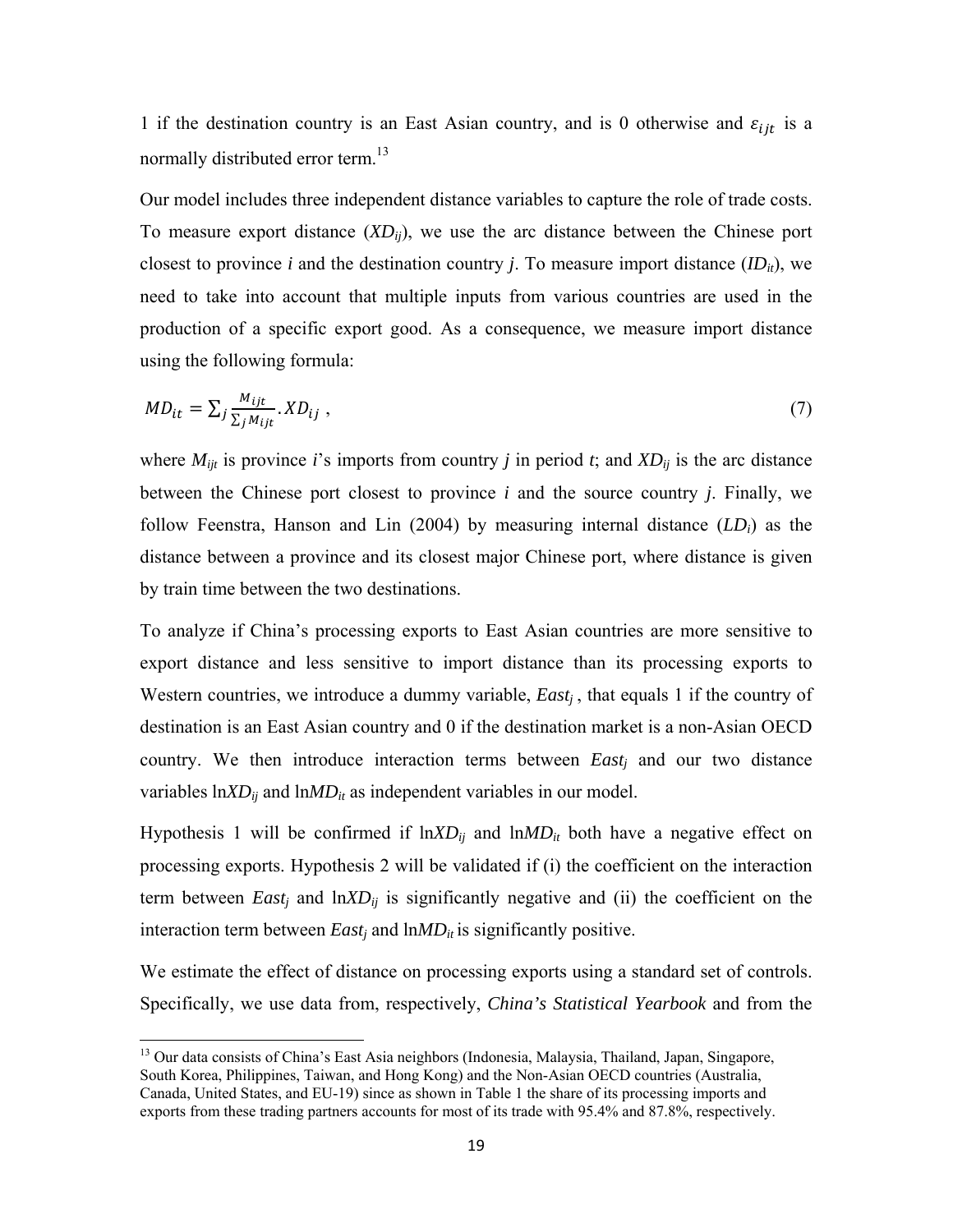World Bank to include controls for GDP per capita and population size for Chinese provinces and destination markets. We also use data from *China's Statistical Yearbook* to add a control for Chinese provincial wages.

Anderson and van Wincoop (2003, 2004) highlighted the importance of controlling for multilateral resistance in gravity models, i.e. the fact that bilateral flows not only depend on bilateral trade barriers but also on trade barriers across all trading partners. To construct a specification that captures multilateral resistance, we follow Rose and van Wincoop (2001) and Feenstra (2004) by adding both exporter-specific and importerspecific fixed effects. Ideally these fixed effects should be time-varying since the multilateral resistance term may vary over time (Egger, 2008). The inclusion of timevarying exporter-specific fixed effects, however, would mean that no time-varying parameters specific to an exporting province such as import distance can be estimated. As a robustness check, we include time-varying importer-specific effects. Finally, we use time fixed effects to account for economic shocks common to all country pairs.<sup>14</sup>

There is a potential correlation with GDP per capita as well as import distance with the error term. As a result we refrain from estimating our empirical specification with a random effects model. Additionally, the Hausman test based on the difference between the fixed effects model and the random effects model leads us to reject the null hypothesis at the 0.01 level of significance.

#### **4.3. Regression Results**

Table 5 presents our OLS estimation results of equation (6). Column 1 includes the independent variables that are generally used in gravity equations. Column 2 adds import distance  $lnMD_{it}$  as an independent variables. Column 3 includes the dummy variable *Eastj* and the interaction terms.

#### **[Table 5 about here]**

<sup>&</sup>lt;sup>14</sup> Other studies have argued for the inclusion of pair fixed effects to control for unobserved characteristics of pairs of countries, but this would mean that no time-invariant parameters such as export distance elasticity can be estimated (Baldwin and Taglioni, 2006).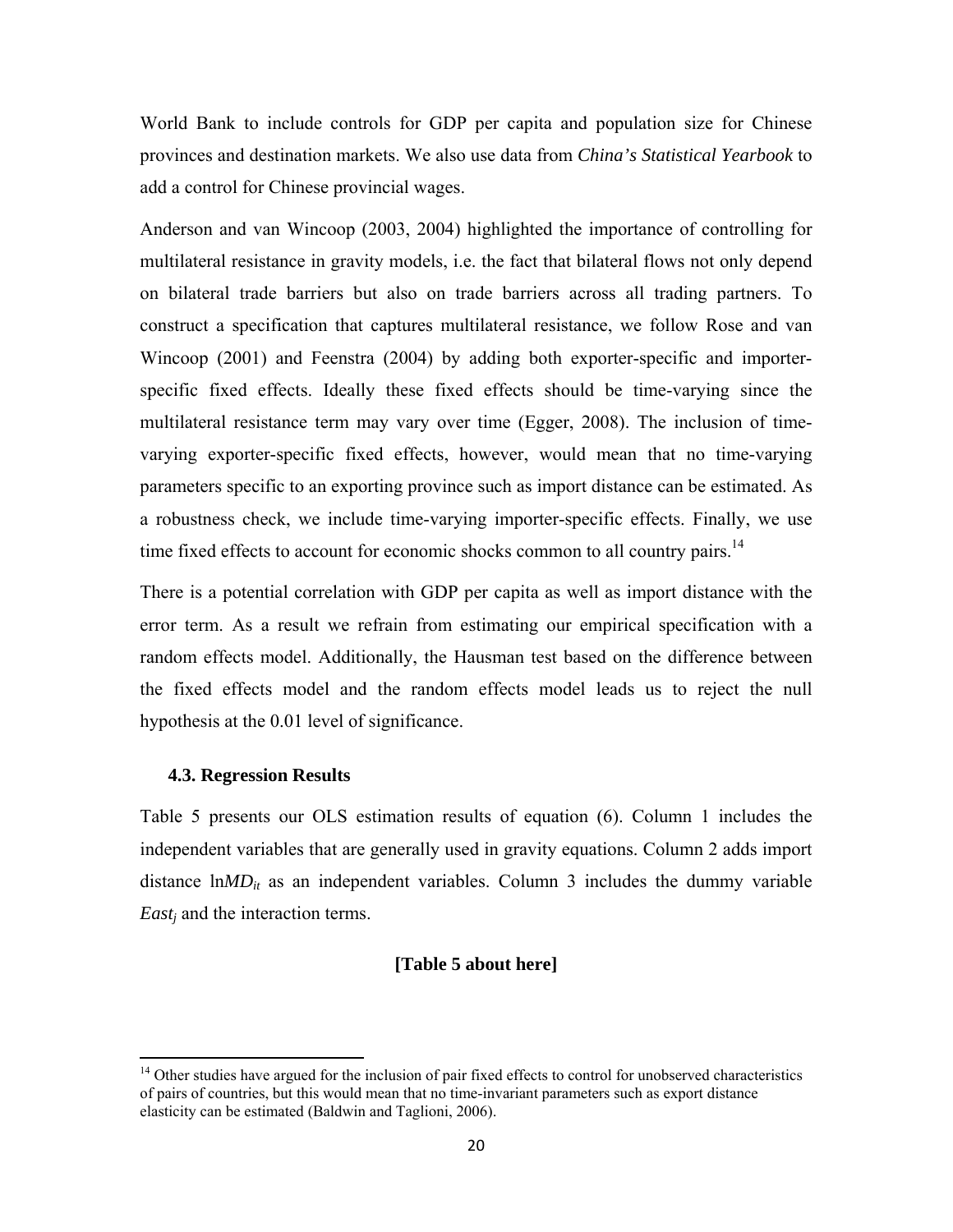The results provide support for Hypotheses 1 and 2. First, we find evidence for Hypothesis 1. Specifically, in column 2, both coefficients on import distance and export distance are negative and statistically significant. In column 3, the coefficient on import distance remains negative and statistically significant, but the coefficient on export distance becomes insignificant.

The results also confirm Hypothesis 2. Specifically, we find that in column 3 the coefficient on  $East<sub>j</sub>*lnXD<sub>ij</sub>$  is negative and statistically significant, while the coefficient on  $East_i * lnMD_i$  is positive and statistically significant. In line with Hypothesis 2, this suggests that processing exports destined to East Asian countries are more sensitive to export distance and less sensitive to import distance than processing exports destined to non-Asian OECD countries.

The other coefficients in columns 2 to 5 all take on the expected signs. Processing exports are larger for more populated provinces, with higher GDP per capita, lower internal distance and lower wages. In addition, processing exports are greater for destinations that are more populated and have a higher GDP per capita.

The OLS results do not take into account the potential endogeneity of import distance and GDP per capita. To account for this, we apply the instrumental variables estimation proposed by Hausman and Taylor (1981). The corresponding Hausman test leads us to reject the null hypothesis at the 0.01 level of significance and conclude that the model with the internal instruments provides most efficient estimates. The results are presented in Table 6. Column 1 replicates the OLS regression results in column 3 of Table 5. Columns 2-4 provide the Hausman-Taylor estimates for different combinations of endogenous variables. The results continue to provide supporting evidence for Hypotheses 1 and 2.

#### **[Table 6 about here]**

In sum, we find that China's processing exports not only depend on downstream trade costs, but also on upstream trade costs. Specifically, we find that processing exports are negatively affected by both import and export distance. Furthermore, processing exports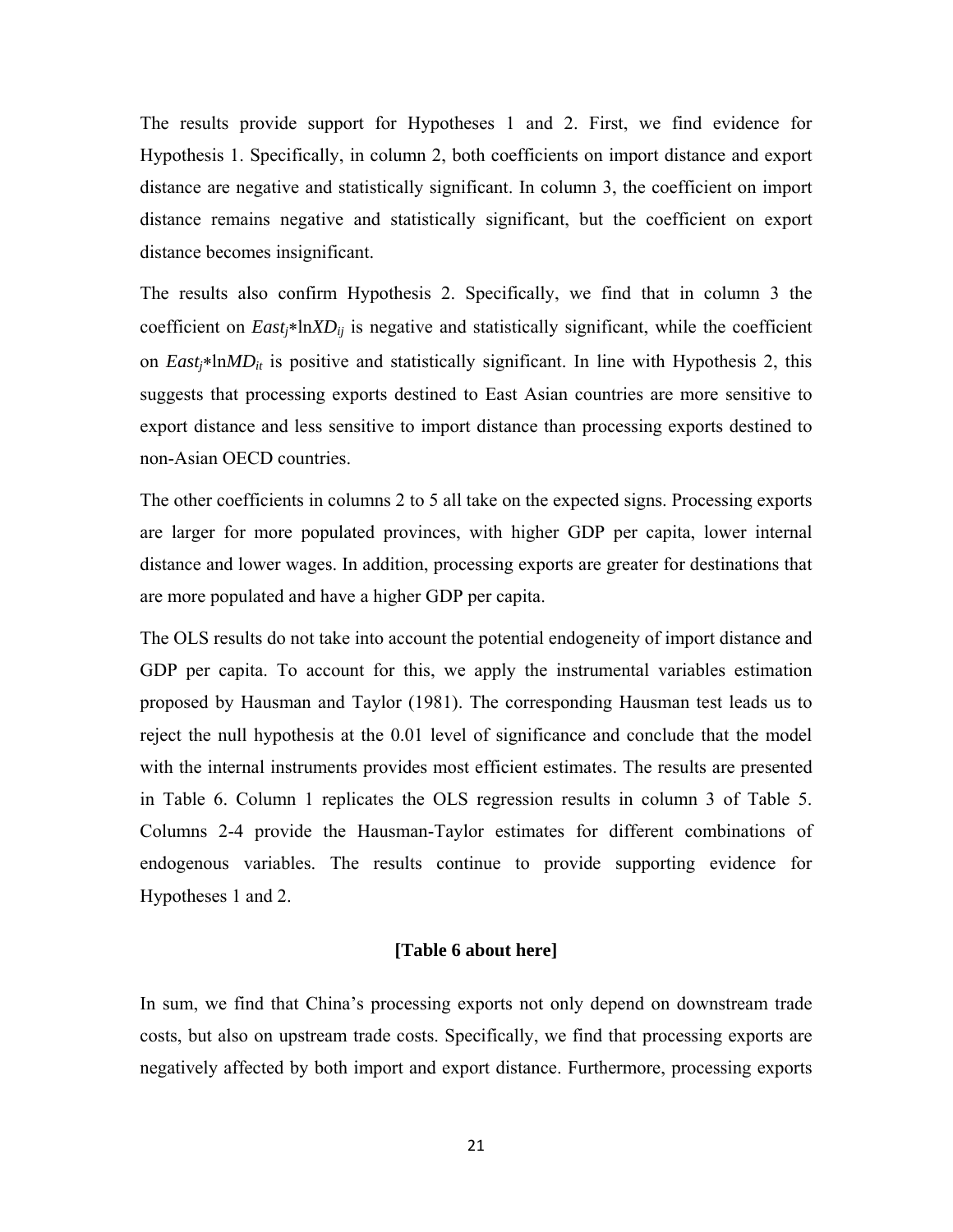destined to East Asian countries are more sensitive to export distance and less sensitive to import distance than processing exports destined to non-Asian OECD countries.

#### **4.4.Growth Rebalancing and China's processing trade**

Economists broadly agree that the world economy needs to rebalance expenditures to forestall the reemergence of global imbalances. Rebalancing is the main objective, for example, of the G-20 surveillance process launched in 2009.

With the increasing importance of Asian emerging markets in the world economy, rebalancing growth in developing Asia toward more reliance on domestic demand and less on exports is an important component of the global effort to stabilize world financial and economic systems. Global imbalances – with large current account deficits in the United States and a few other advanced economies and big current account surpluses in oil-exporting countries and in emerging Asian markets, especially China …

The model also allows us to

What if final demand came much less from Northern markets and instead much more markets in East Asia? Shift in demand for end products to the South might compensate for this demand drop.

### **5. Oil Prices and Intra-GPN Trade**

The sensitivity of intra-GPN trade to changes in trade costs has been a prominent question in the literature of vertical specialization. In a seminal theoretical contribution, Yi (2003) has formally demonstrated that intra-GPN trade should be more sensitive to changes in trade costs than regular trade since vertical specialization leads to products crossing borders many more times before reaching the final consumer. He used this insight to explain how a relatively small reduction in tariffs could explain the rapid growth of world trade in the second half of the twentieth century. Conversely, Rubin and Tal (2008) and Rubin (2009) have built on this theory to conjecture that rising oil prices will lead to a major slowdown in the growth of world trade, and especially intra-GPN trade. In this section, we will attempt to gain insights into this latter conjecture, by using the panel data structure of the processing trade data to analyze the sensibility of intra-GPN trade to changes in oil prices.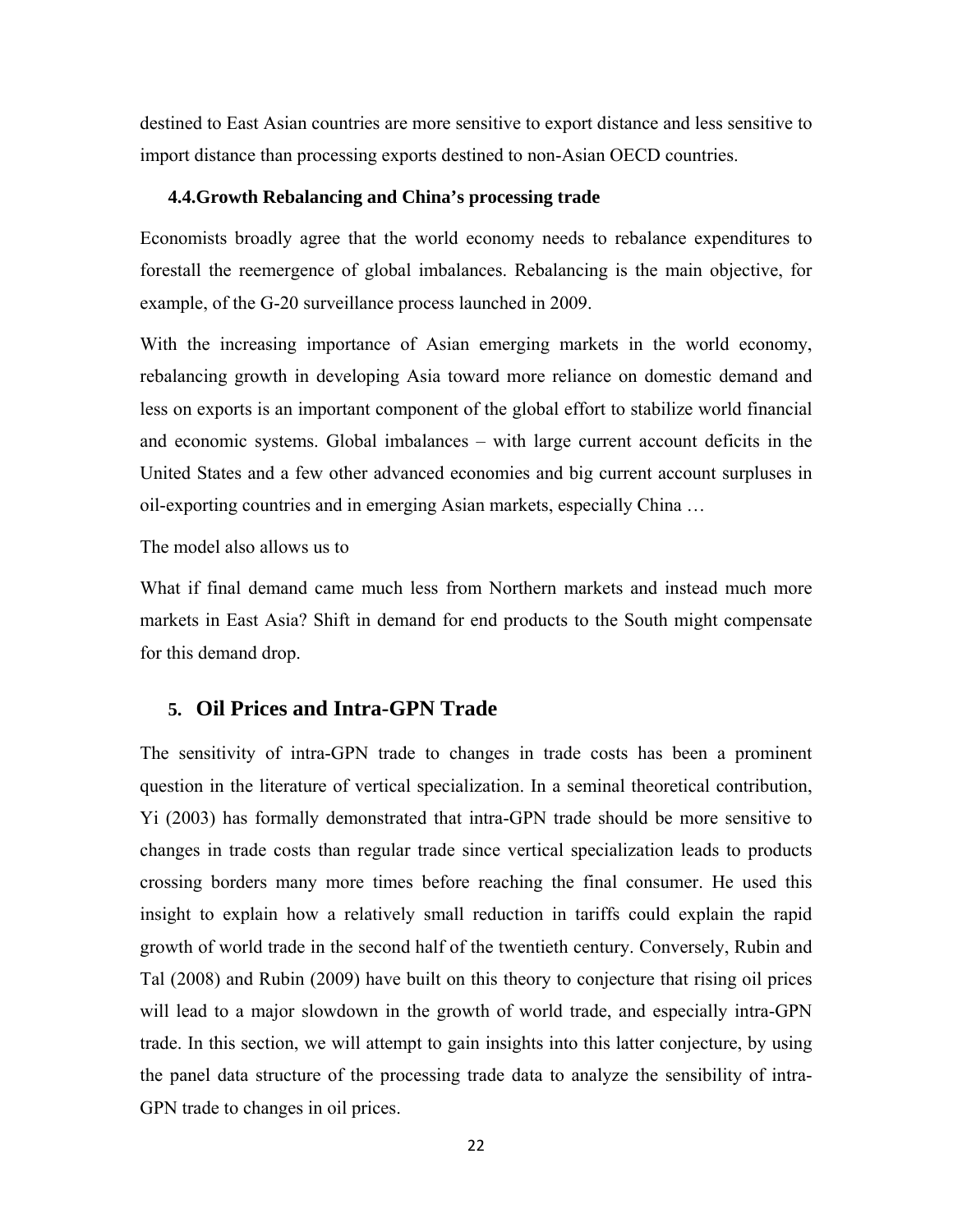#### **5.1. Trends in oil prices and transportation costs**

Oil prices have risen dramatically in the last decade. As it is shown in Figure 10, while crude oil prices were relatively stable and even declined over the period 1980-1999, they have rapidly increased over the period 1999-2008, growing at an annualized rate of 20.6%. During the Global Recession of 2008-2009, the oil prices have retreated (see Figure 10), but this is likely a temporary phenomenon. As the global economy comes out of the recession and as peak oil is reached, oil prices are expected to return to and even exceed its pre-crisis levels. Peak oil refers to the attainment of the maximum conventional oil output (i.e. excluding heavy oil from tar sands, oil shale etc.), expressed in terms of millions of barrels of crude oil extracted per day (Deffeyes, 2001). There is a general consensus among oil experts that peak oil will be reached prior to 2015 (De Almeida and Silva, 2009). When this occurs, the gap between oil production and demand is expected to increase. As a consequence, the price of oil is expected to both rise significantly and become more volatile.

#### **[Figure 10 about here]**

Rubin and Tal (2008) have argued that the rise of oil prices is likely to lead to significant hikes in international transportation and thus will lead to a major slowdown in the growth of world trade. As supporting evidence, they highlight that, hand-in-hand with the oil price hikes, the cost to ship a standard 40-foot container from Shanghai to the U.S. eastern seaboard has risen from US\$3,000 in 2000 to US\$8000 in 2008. Other studies, however, have estimated that the sensitivity of shipping freight rates to oil prices remains relatively low, thus limiting the threat that rising oil prices will make GPNs significantly smaller. Hummels (2007) and UNCTAD (2010) estimate an elasticity of maritime cargo costs with respect to fuel prices between 0.20 and 0.40. Mirza and Zitouna (2009) and OECD (forthcoming) estimate an even lower elasticity of freight rates to oil prices ranging from 0.02 to 0.15.

To analyze if rising oil prices have made intra-GPN trade more sensitive to distance, we will analyze the following hypothesis: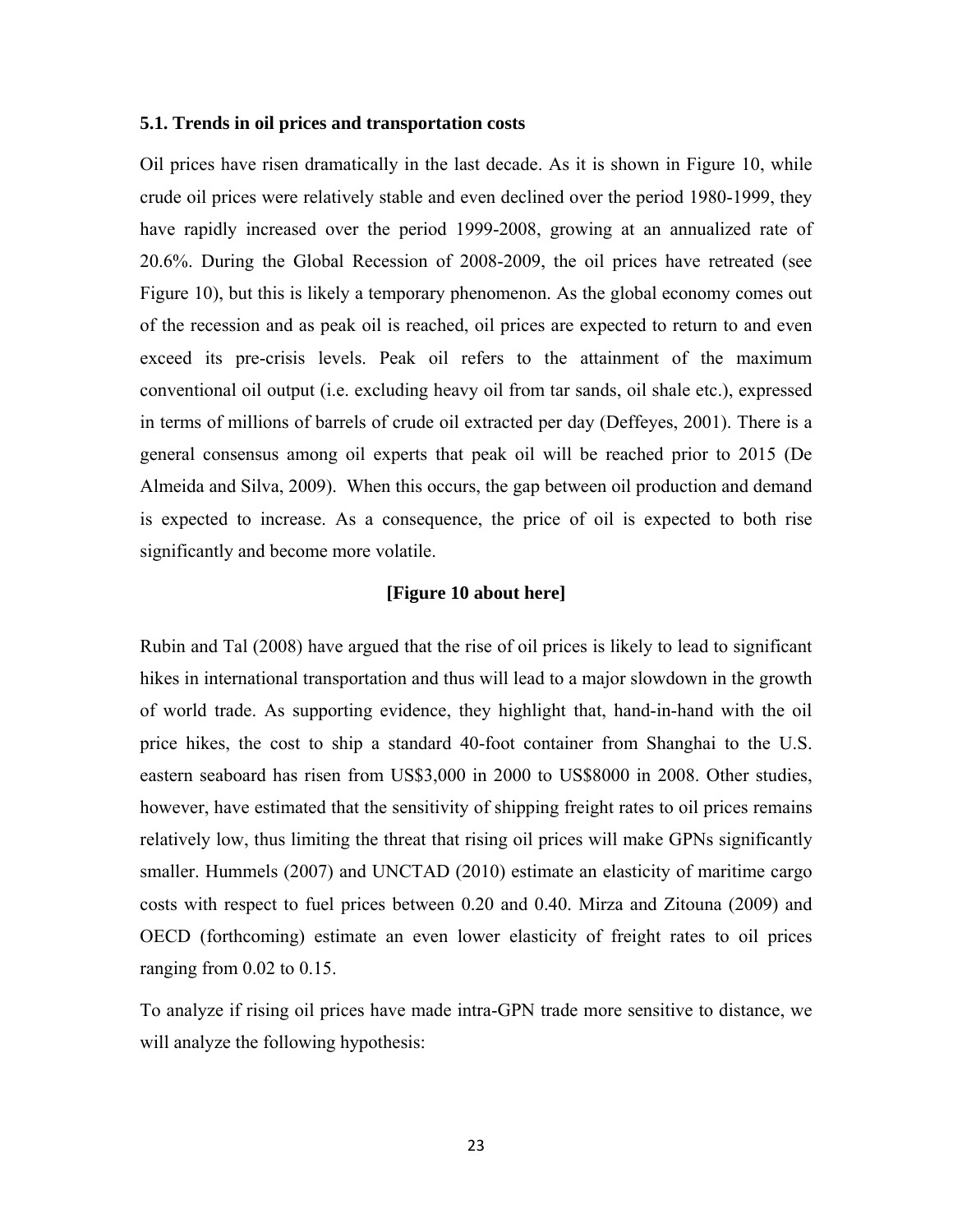**Hypothesis 3**: *Ceteris paribus, a rise in oil prices increases China's processing exports' sensitivity to export distance, import distance and local distance.* 

Since intra-GPN trade is conjectured to be especially sensitive to changes in trade costs (Yi, 2003), we will also investigate if increases in oil prices have a significantly larger impact on processing exports than on non-processing exports. Specifically, we will test the following hypothesis:

**Hypothesis 4**: *Ceteris paribus, a rise in oil prices reduces the share of China's processing exports in total exports, and especially for far away destinations.*

#### **5.3.Empirical specification**

To test hypotheses 3, we estimate the following equation for the years 1988-2008:

$$
\ln X_{ijt} = \alpha + \beta_1 \ln LD_i + \beta_2 \ln ND_{ij} + \beta_3 \ln MD_{it} + \beta_4 t + \beta_5 t * \ln LD_i + \beta_6 t * \ln ND_{ij} + \beta_7 t * \ln MD_{it} +
$$
  

$$
\beta_8 \ln Oil_t + \beta_9 \ln Oil_t * \ln LD_i + \beta_{10} \ln Oil_t * \ln ND_{ij} + \beta_{11} \ln Oil_t * \ln MD_{it} + Z_{ijt} \gamma + \varepsilon_{ijt},
$$
 (8)

where *t* refers to a time trend, *Oil* refers to average crude oil prices in US\$/barrel, and all other variables are defined on page 19. Equation (8) differs from equation (6) in three ways. First, to simplify the interpretation of the results, we have eliminated the variable *Eastj* and its interactions with export distance and import distance. Second, to account for time-varying trends in the elasticity of processing exports with respect to the three distance variables, we have included interaction terms between trend *t* and the three distance variables.<sup>15</sup> Third, to account for the impact of oil prices on processing exports, we have included ln*Oil* as an independent variable, as well as its interaction with the three distance variables. Hypothesis 3 will be confirmed if the coefficients on the interaction terms  $\ln Oil_t * \ln L D_i$ ,  $\ln Oil_t * \ln X D_i$  and  $\ln Oil_t * \ln M D_i$  all are negative.

To test Hypothesis 4, we estimate the equation:

$$
\ln S_{ijt} = \alpha + \beta_1 \ln LD_i + \beta_2 \ln ND_{ij} + \beta_3 \ln OIL_t + \beta_4 \ln OIL_t * \ln LD_i + \beta_5 \ln OIL_t * \ln XD_{ij} +
$$
  

$$
\beta_6 t + \beta_7 t * \ln LD_i + \beta_8 t * \ln XD_{ij} + \mathbf{Z}_{ijt} \gamma + \varepsilon_{ijt},
$$
 (9)

where the dependent variable  $S_{i}$  is the share of processing exports in total exports from province *I* to country *j* in year *t*, and all independent variables have been defined on pages

<sup>&</sup>lt;sup>15</sup> See Brun, Carrère, Guillaumont and de Melo (2005) and Disdier and Head (2008) for a similar approach.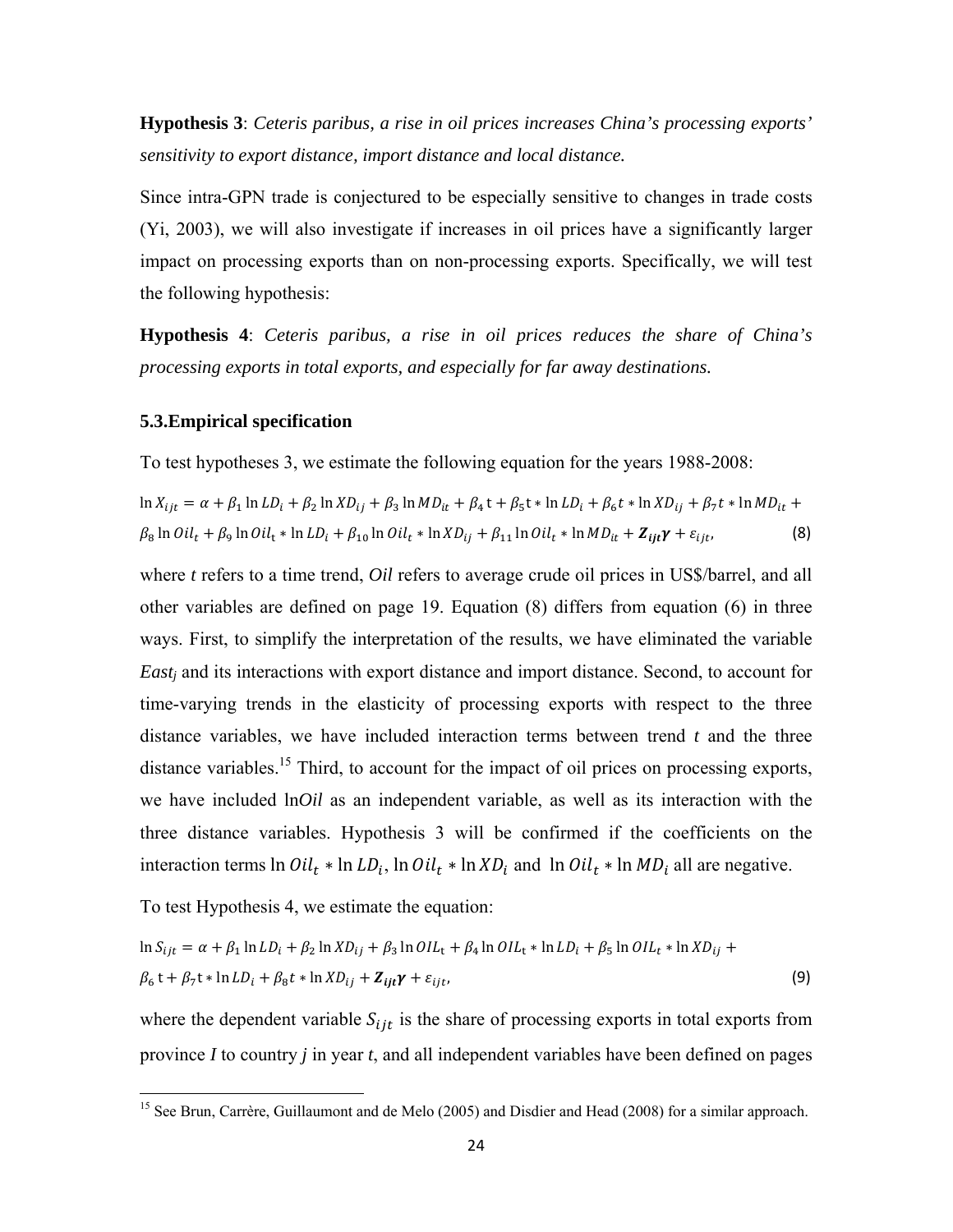19 and 25. It is important to note that we have dropped import distance (*MD*) as an independent variable in equation (9). For reasons explained in Section 2, China's Customs Statistics data allow us to identify the distance from which inputs are imported (import distance) for processing trade, but not for regular non-processing trade. Hypothesis 4 will be confirmed if the coefficients on  $\ln Oil_t$  and on the interaction terms of both  $ln Oil_t * ln LD_i$  and  $ln Oil_t * ln ND_{ij}$  are negative.

#### **5.3. Regression Results**

The results from the estimation of equations (8) and (9) are presented in Table 7. In columns 1 to 3, the dependent variable is the natural log of bilateral processing exports; in columns 4 to 6, the dependent variable is the natural log of the share of processing exports in total exports.

#### **[Table 7 about here]**

The results provide partial support for Hypothesis 3. In column 2, the coefficient on In  $Oil_t$  is negative and significant, suggesting that a rise in oil prices leads to a drop in processing exports. In column 3, the coefficients on both  $ln Oil_t * ln XD_{ij}$  and  $ln Oil_t *$  $\ln MD_{it}$  are negative and statistically significant, suggesting that oil price hikes do make China's processing exports more sensitive to import and export distance. The coefficient on  $ln Oil_t * ln LD_t$ , however, is positive and significant.

The results for the control variables in columns 1, 2 and 3 are similar to those in the benchmark specification. Processing exports are larger for more populated provinces, with higher GDP per capita, lower internal distance and lower wages. In addition, processing exports are greater for destinations that are more populated and have a higher GDP per capita. Furthermore, we find a general trend for processing exports to become more sensitive to internal and import distances over time.

The results in columns 5 and 6 of Table 7 provide supporting evidence for Hypothesis 4. In column 4, the coefficient on  $ln Oil_t$  is negative and significant, suggesting that an increase in oil prices leads to a drop in the share of processing exports in total exports. Furthermore, in column 5, the coefficient on ln  $Oil_t * \ln XD_{ij}$  is negative, which suggests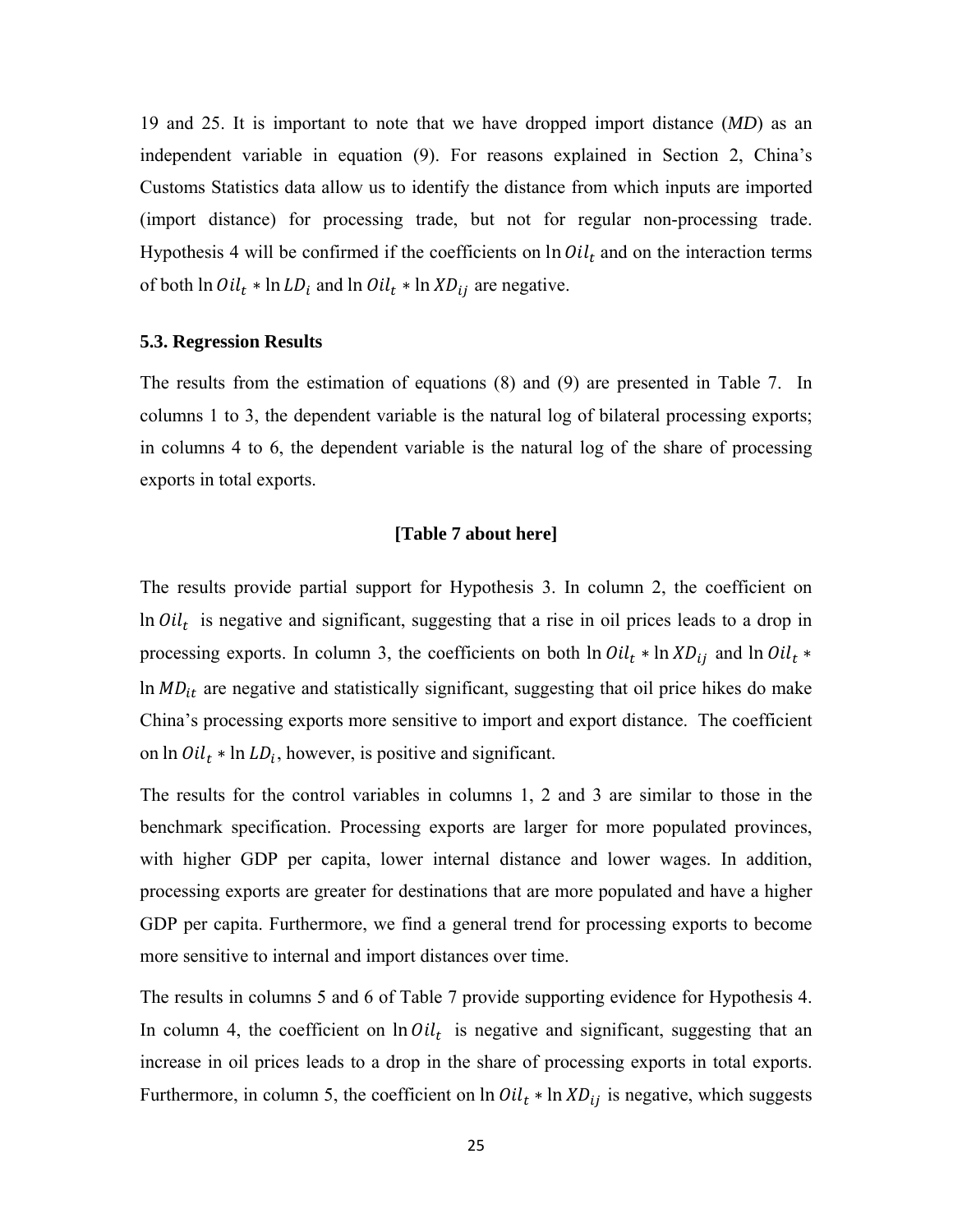that a rise in oil prices reduces the share of China's processing exports in total exports especially for far away destinations. Conversely, the coefficient on  $ln Oil_t * ln LD_i$  is not significant.

The coefficients on the other control variables in columns 4, 5 and 6 suggest that the share of processing exports in total exports is larger for more populated provinces, closer to the coast with lower wages. The share is also larger when destined for richer, less populated countries that are further away. Finally, we find an upward trend for the share of processing exports in total exports, but this trend is smaller for internal provinces and faraway destinations.

In conclusion, we find evidence that China's processing exports become more sensitive to both import and export distance in times of rising oil prices, but not more sensitive to internal distance. We also find supporting evidence that processing exports are more sensitive to changes in trade costs related to oil price movements than non-processing exports. Specifically, an increase in oil prices tends to reduce the share of processing exports in total exports, and especially when destined for far away countries.

### 6. **Intra-GPN Trade and the Global Recession**

Finally, we can use the processing trade data to examine the impact of the Global Recession on intra-GPN trade flows. This analysis has become particularly relevant in light of the collapse in trade during the crisis, which was significantly larger than the drop in world GDP. A number of scholars have attributed the disproportionate trade collapse to vertical specialization. Barry Eichengreen, for example, stated that "the most important factor is probably the growth of global supply chains, which has magnified the impact of declining final demand on trade" (International Economy, 2009). Berns, Johnson and Yi (2009) argue that "international supply chains are a leading contender for explaining why the great collapse was so great."

The channels through which vertical specialization exacerbated the trade collapse, however, have become the source of a heated debate. Using a simple Barbie doll example, O'Rourke (2009) demonstrated that vertical specialization cannot automatically explain why world trade overshot the drop in world GDP. The fact that components of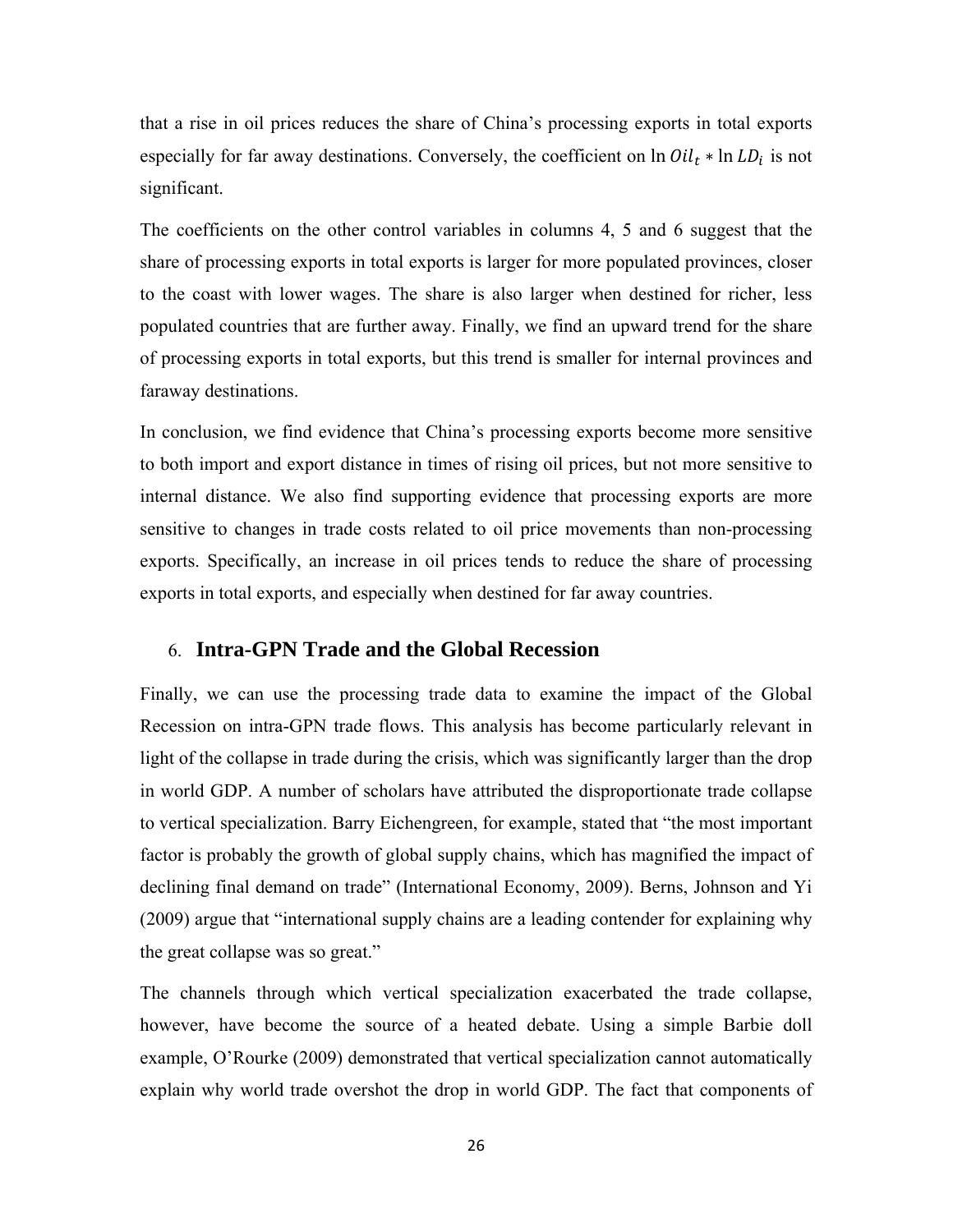the Barbie doll cross borders multiple times in the production of a final doll for US consumers does not necessarily imply that a drop in Barbie sales should lead to a disproportionate drop in trade. To explain the role of vertical specialization in the trade collapse, scholars have therefore focused on three additional effects: a compositional effect, a trade cost effect and a bullwhip effect.

A number of studies have argued that vertical specialization has exacerbated the trade collapse through a *compositional effect* (Francois and Woerz, 2009; Levchenko, Lewis and Tesar, 2009; and Eaton, Kortum, Neiman and Romalis, 2010)*.* Vertical specialization has primarily taken place in durable goods sectors (consumer electronics, automobile and transport equipment, office equipment and computers, etc.), thus making trade and especially intra-GPN trade more intensive in durable goods than overall GDP. This compositional change has made trade more sensitive to business cycle fluctuations.<sup>16</sup> In times of recession, households and companies tend to hold off first and foremost their purchases of durable goods, not only because tightening budget constraints render high ticket-item goods unaffordable for some, but also because consumers and firms want to postpone their purchases until it is known with more certainty whether and when the economic climate will improve. Since an economic crisis leads to a disproportionate drop in the demand for durable goods, the compositional effect can explain the lopsided collapse in trade compared to GDP. This assertion was backed up by Levchenko, Lewis and Tesar (2009) who found that, during the crisis, U.S. imports fell more in sectors that are intensively used as intermediate inputs.

A second set of studies have argued that another part of the story is the rising trade costs associated with evaporating credit, increasing non-tariff barriers and home bias in government stimulus plans (Yi, 2009; and Jacks, Meissner and Novy, 2009). Jacks, Meissner and Novy (2009) estimate that trade costs have on average increased by 11% between the second quarter of 2008 and the first quarter of 2009. Since intra-GPN trade is especially sensitive to changes in the trade costs (Section 5; Yi, 2003), this can explain the magnified fall in trade compared to GDP.

<sup>&</sup>lt;sup>16</sup> Engel and Wang (2008) found that U.S. durable goods imports are more sensitive to business cycles than nondurable goods imports.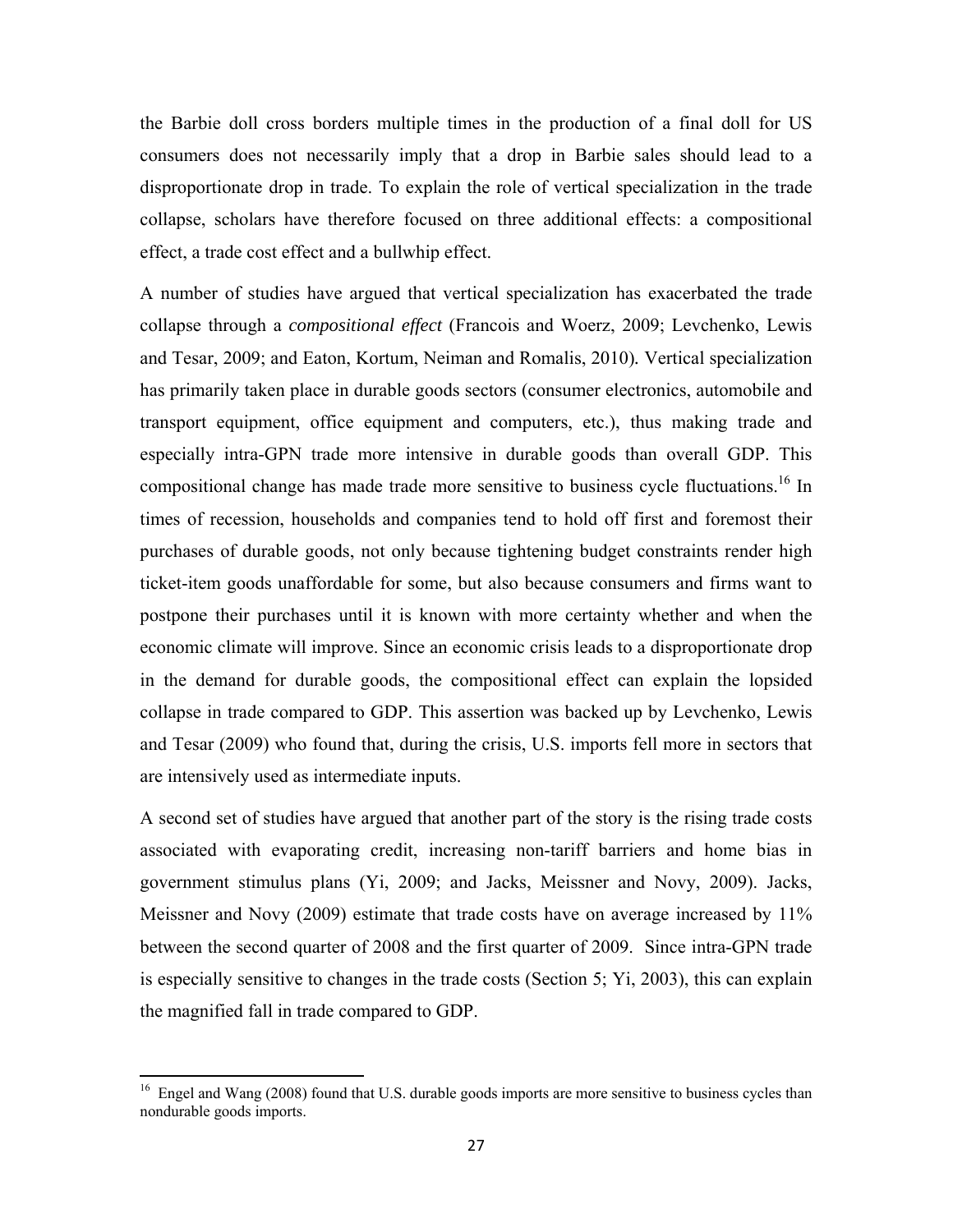A final explanation that has received less attention is the role of bullwhip effects in global supply chains on the trade collapse (Escaith and Gonguet, 2009; Escaith, Lindenberg and Miroudot, 2010; Ma and Van Assche, 2010). The bullwhip effect is one of the most researched and documented symptoms in the field of supply chains management (Lee, Padmanabhan and Wang, 1997; Cachon, Randall and Schmidt, 2007). It states that, when a downstream firm is confronted with a drop in demand for its final products, its first reaction is to run down its inventories. Thus a slowdown in downstream activities transforms itself into an amplified reduction in the demand for inputs that are located upstream.<sup>17</sup> Since fluctuations in final demand get amplified as one moves upstream along the supply chain, this provides an alternative explanation of the magnified fall in trade compared to GDP.

Due to the data limitations highlighted in Section 2, most of the above-mentioned studies have relied on indirect measures to evaluate the role of vertical specialization on the trade collapse. In this section, we will use data on China's processing trade regime to evaluate if there is direct evidence of a compositional effect, trade cost effect and bullwhip effect in GPNs during the Global Recession.

The dataset that we will use in this section differs from the rest of the paper in an important way. Instead of using annual data, we will rely on processing trade data for the first quarter of 2008 and the first quarter of 2009. Since the Global Recession hit China's exports in the last quarter of 2008, the quarterly data allow us to analyze the initial impact of the Global Recession on China's processing trade. As it is shown in Table 8, the initial impact of the crisis was huge. In the first quarter of 2009, demand for China's exports experienced a stunning contraction of 19.9% compared to the previous year, from US\$304 billion to US\$243 billion. We now turn to the analysis of the three effects.

### **[Table 8 about here]**

#### *6.1.1. Compositional effect*

<sup>&</sup>lt;sup>17</sup> Mason-Jones and Towill (2000) provide the following explanation of a bullwhip effect: "If demand for products is transmitted along a series of inventories using stock control ordering, then the demand variation will increase with each transfer".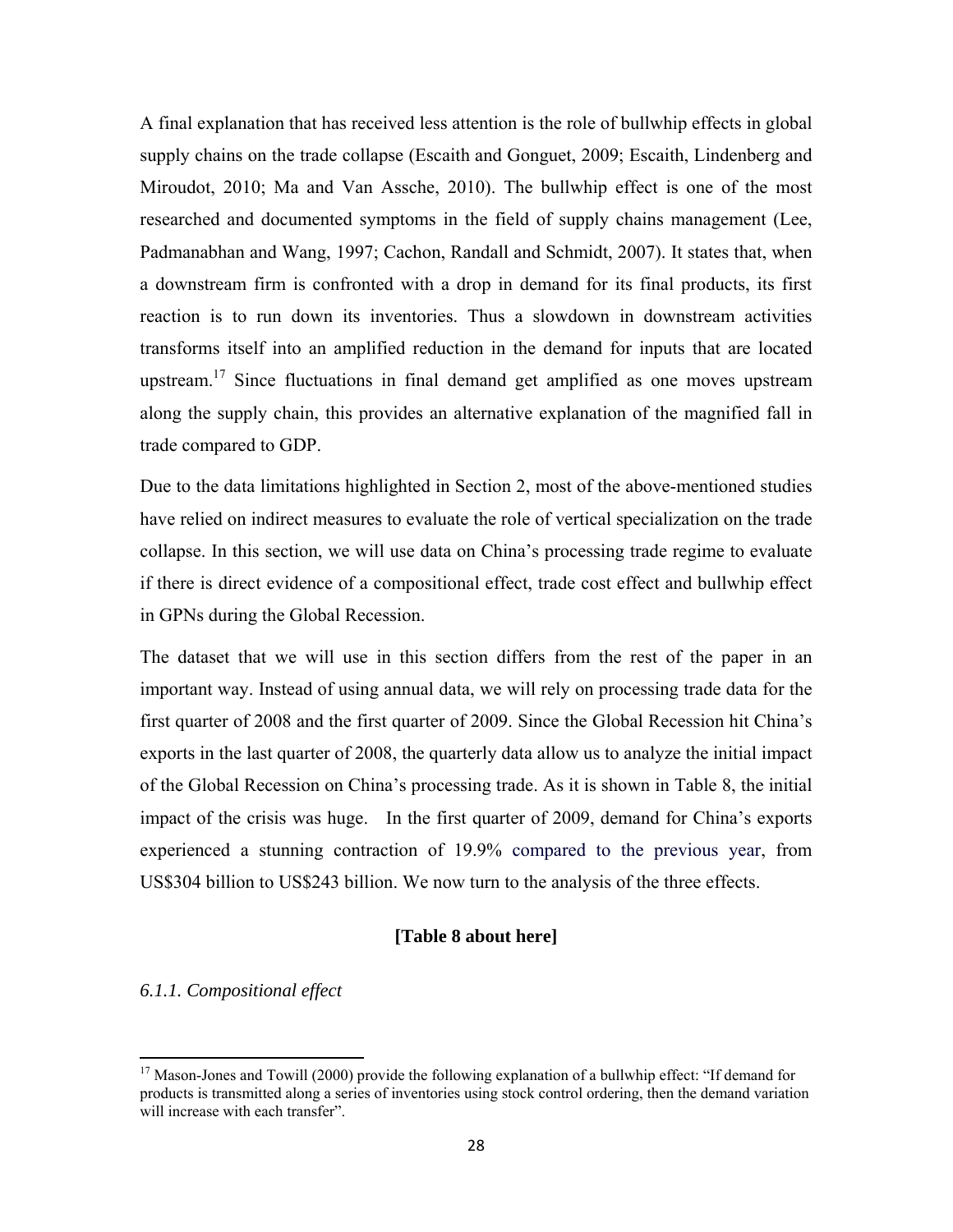To verify if the trade collapse during the Global Recession was concentrated in industries with large vertical specialization, we first need to identify in which type of industry China's processing exports are most prevalent. For this purpose, we use the Organization of Economic Cooperation and Development's (OECD) technology classification (Hatzichronoglou, 1997) to disaggregate China's exports into four categories: *high technology* exports, *medium-high technology* exports, *medium-low technology* exports, *low technology* exports. In Figure 10, we depict the share of processing exports in China's total exports for each technology category. The figure shows that vertical specialization is more prevalent in the higher technology categories than in the lower technology categories. In 2007, processing exports accounted for 84.9% of *hightechnology* exports; 45.6% of *medium-high-technology* exports; 26.6% of *medium-lowtechnology* exports; and 29.8% of *low technology* exports.

#### **[Figure 11 about here]**

The higher technology categories are also the industries that contributed most to the drop in China's exports during the Global Recession. As it is shown in Table 8, *high technology* exports contributed to 37.6% of the exports collapse; *medium-high technology* exports contributed to 25.4%; *medium-low technology* exports contributed to 16.0%; *low technology* exports contributed to 10.9%; and *other* non-manufacturing exports contributed to 10.1%

In sum, we find evidence of a compositional effect in China's exports during the Global Recession. The sectors that contributed most to the export collapse are those where vertical specialization is more prevalent.<sup>18</sup>

#### *6.1.2. Trade cost effect*

Next, we want to investigate if there is evidence of a trade cost effect in China's trade during the Global Recession. As we have shown in Section 5, intra-GPN trade is generally more sensitive to trade costs than regular trade. If trade costs have risen significantly during the Global Recession, we therefore should find that processing

 $18$  In line with this result, Aziz and Li (2008) demonstrate that China's increasing specialization in electronics exports has led to an overall rise in the income elasticity of China's exports.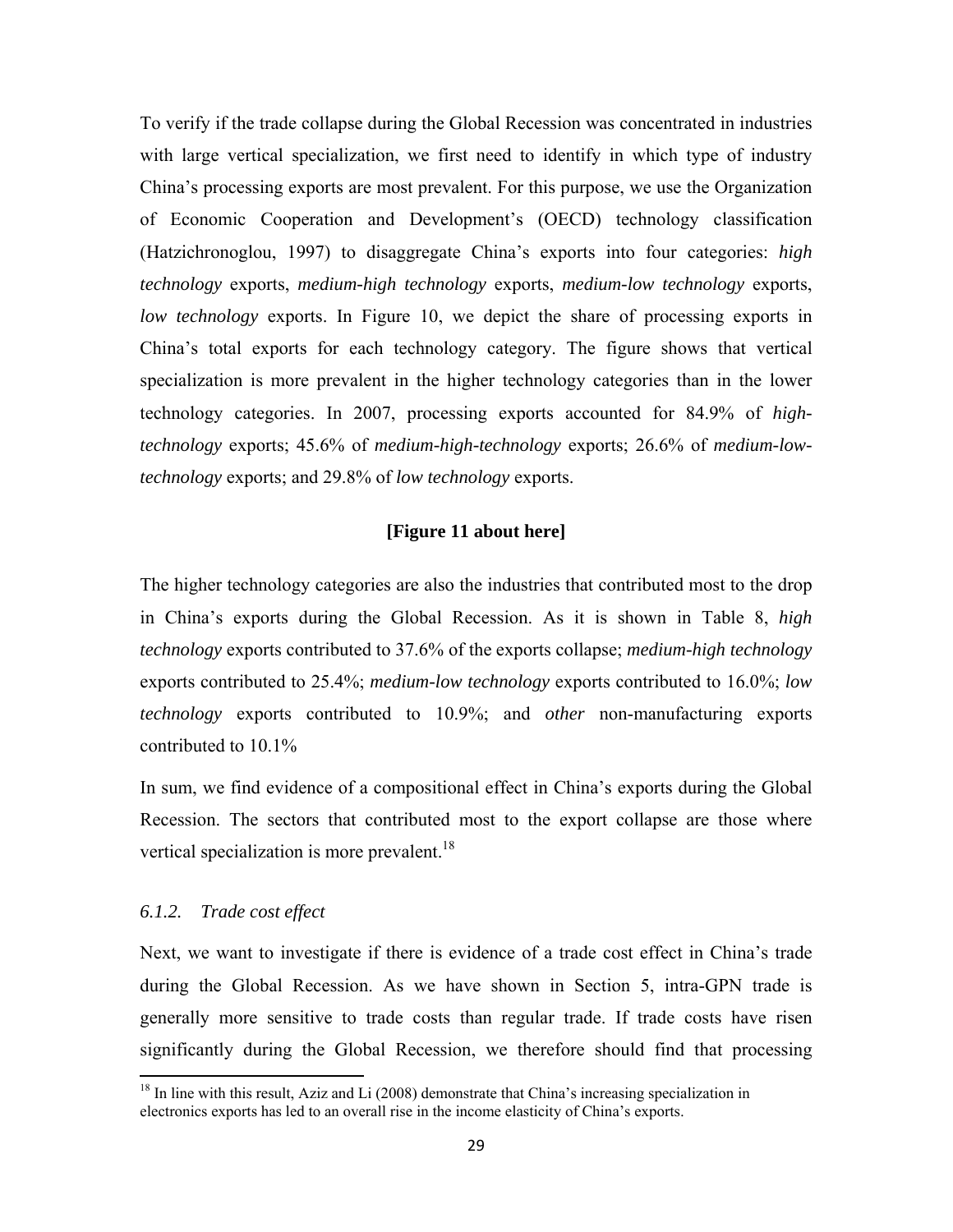exports have consistently dropped more than non-processing exports from the first quarter of 2008 to the first quarter of 2009.

To adequately control for compositional effects, we conduct the analysis at the most disaggregated level in China's trade data – the HS 8-digit level. Specifically, we examine whether, at the HS 8-digit level, there is evidence that the share of China's processing exports in total exports has significantly declined from the first quarter of 2008 to the first quarter of 2009. The results are presented in Table 9. In line with the trade cost effect, the t-test on equality of means finds that the share of processing exports in total exports was significantly lower in the first quarter of 2009 than a year earlier.

#### **[Table 9 about here]**

In sum, we find evidence of a trade cost effect in China's exports during the Global Recession. After controlling for compositional effects, processing exports have consistently dropped more during the Global Recession than non-processing exports.

#### *6.1.3. Bullwhip effect*

Finally, we want to investigate whether there is a bullwhip effect in intra-GPN trade. In other words, we want to analyze if the percentage decline in China's processing imports exceeded the percentage decline in processing exports during the Global Recession. A first indication of a bullwhip effect is that, despite China's relatively robust economic growth in 2008 and 2009, the percentage drop in China's processing imports was larger than that of processing exports in the first quarter of 2009 compared to a year earlier.<sup>19</sup> China's processing exports dropped 23.7%, while processing imports declined 36.2% (see Table 10).

#### **[Table 10 about here]**

The evidence of a bullwhip effect is confirmed when the analysis is disaggregated to the industry level. As it is shown in Table 10, in 15 out of the 20 industries the percentage

<sup>&</sup>lt;sup>19</sup> In the first and second quarter of 2009, China's GDP has expanded at an annualized rate of 6.1% and 7.9%, respectively.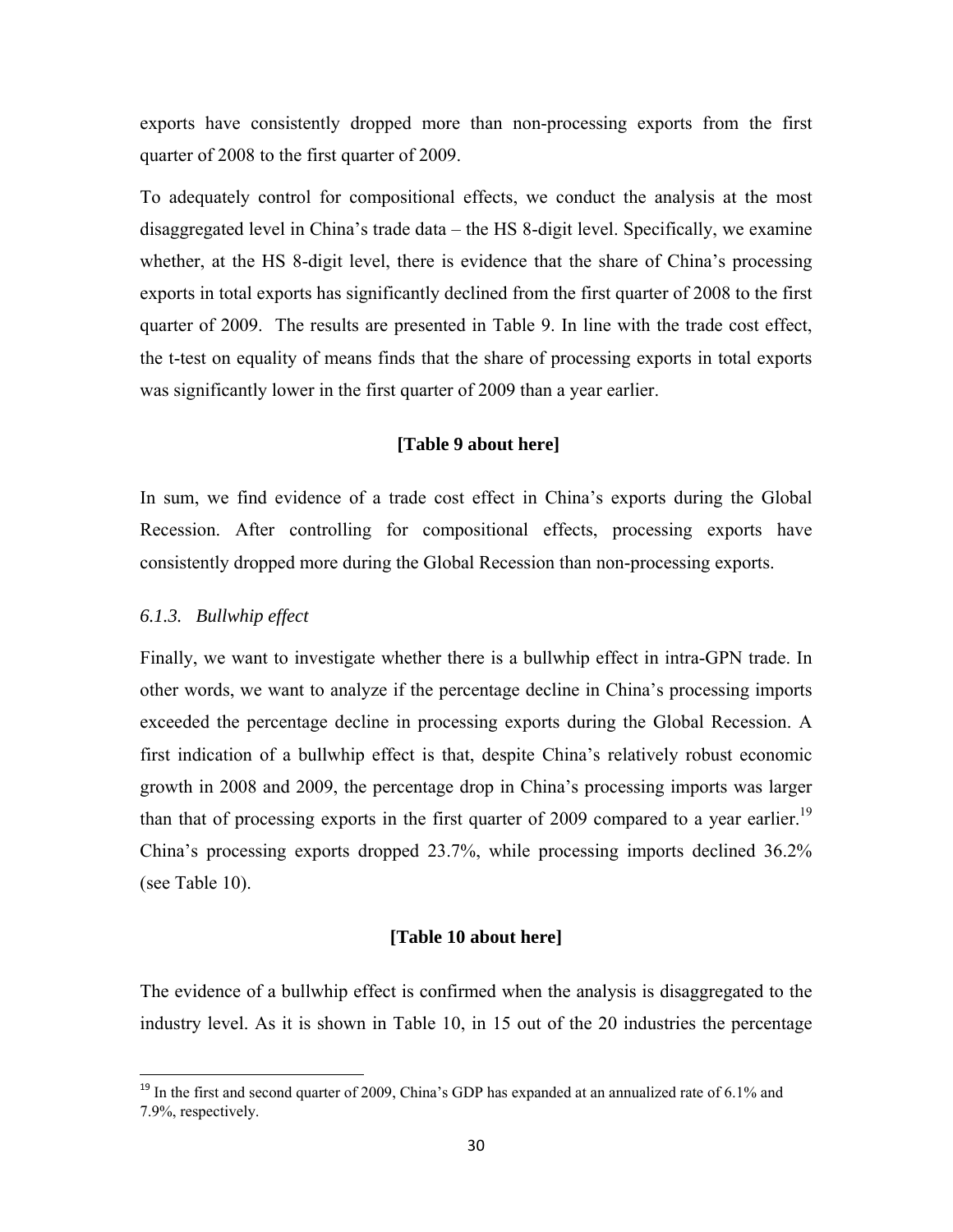change in processing imports had been more pronounced than the percentage change in processing exports.

The existence of a bullwhip effect in China's processing trade helps to explain at least partially the resilience of China's economy in the realm of the great trade collapse (Ma and Van Assche, 2009). When the crisis hit China in the second half of 2008, its economy was able to rapidly pass on the negative export demand shock to its input suppliers through a reduction in demand for processing inputs. Indeed, since the drop in imports was larger than the drop in exports in the first quarter of 2009 compared to a year earlier, China's net exports actually increased.

The largest sufferers of the bullwhip effect in China's processing trade were its East Asian neighbors. As it is shown in Figure 9, the Global Recession has hit most severely China's imports from countries that more intensively supply China with its processing inputs, that is, its East Asian neighbors. With the exception of Vietnam and Indonesia, more than 40% of China's imports from its major East Asian trading partners were processing imports in 2006, which is a significantly higher share than for countries outside of East Asia. These East Asian countries have witnessed the largest import decline in the realm of the recent global economic crisis. Compared to the previous year, China's imports from its major East Asian trading partners have all declined between 25% and 61% in the first quarter of 2009. In contrast, China's imports from its major non-Asian trading partners have dropped less than 20%.

### **[Figure 12 about here]**

In sum, we find supporting evidence that GPNs have exacerbated the great trade collapse during the Global Recession through three channels: a compositional effect, a trade cost effect and a bullwhip effect. First, in line with the *compositional effect*, we find that the sectors that contributed most to the Chinese exports collapse are those where processing trade is more prevalent. Second, we show that, within industries, processing exports consistently dropped more than non-processing exports during the Global Recession. This is in line with the *trade cost effect* since intra-GPN trade should be more sensitive to trade costs than regular trade. Third, in line with the *bullwhip effect*, we show that in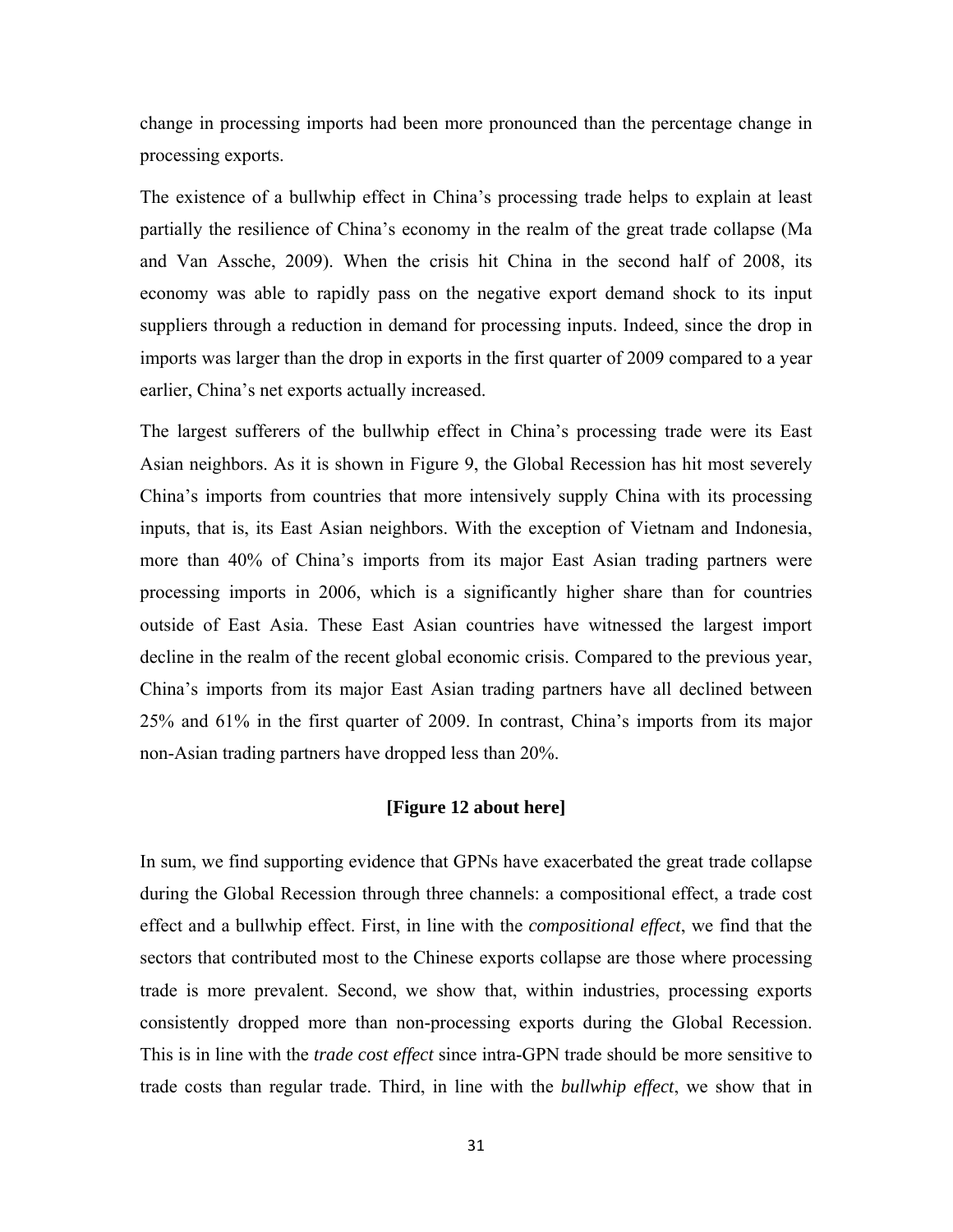virtually all industries, the drop in demand for China's processing exports led to a magnified drop in processing imports.

# **7. Concluding Remarks**

In this paper, we have relied on a unique data set on China's processing trade regime to analyze the impact of trade costs on intra-GPN trade. We found that intra-GPN trade differs from regular trade in that it not only depends on downstream trade costs, but also on upstream trade costs and the interaction of both. Furthermore, we provided two indications that intra-GPN trade is more sensitive to changes in trade costs than regular trade. Specifically, we provided evidence that GPNs exacerbated the trade collapse during the Global Recession through three effects: a compositional effect, a trade cost effect and a bullwhip effect.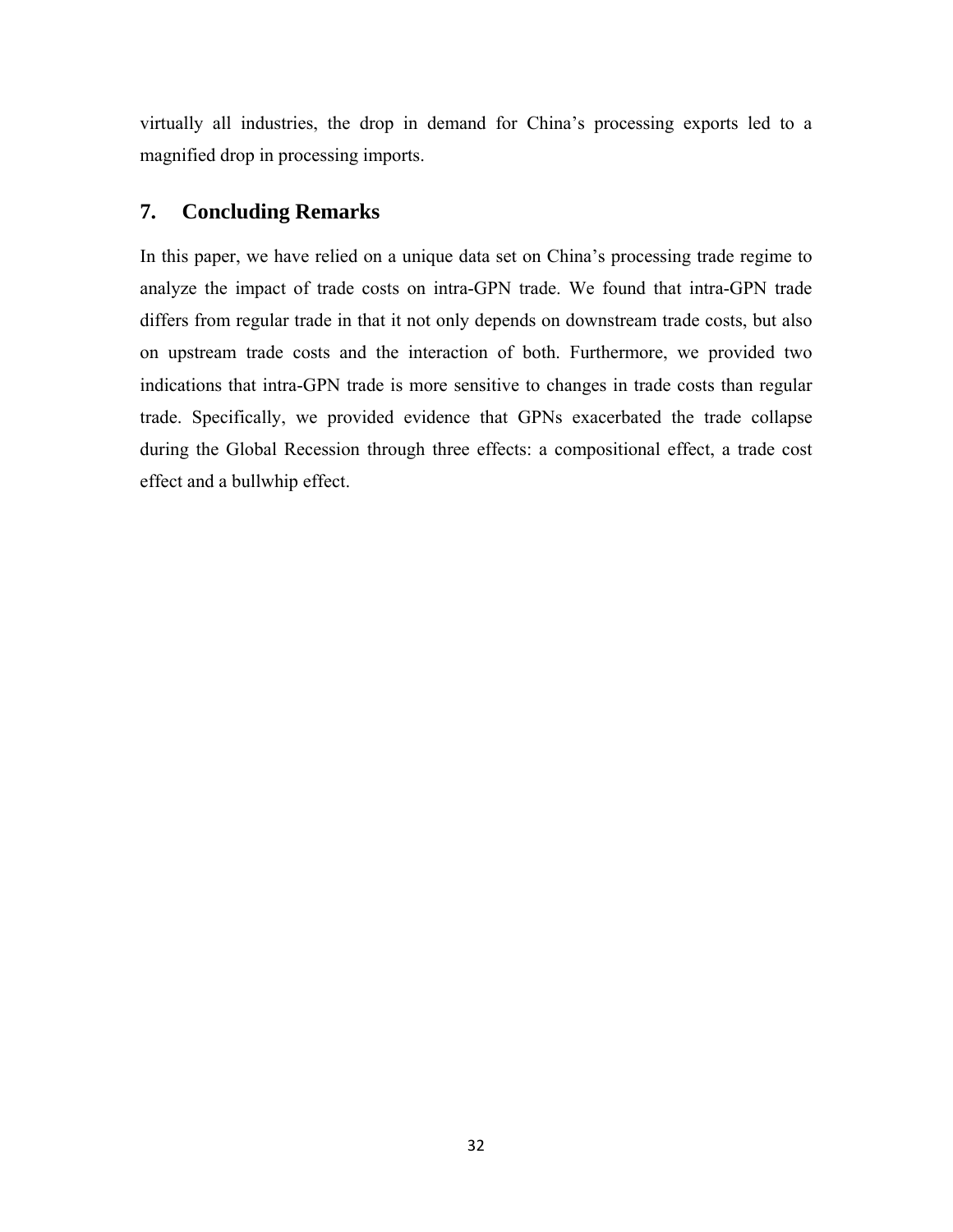### **Appendix**

In this appendix, we derive the closed form solution for China's processing exports to country *i,*   $\Omega_0^i + \Omega_T^i$ , where  $\Omega_k^i$  denotes the aggregate industry sales of type-*k* firms in industry *i* (see text). This will allow us to derive Hypotheses 1 and 2.

Consider first the derivation of  $\Omega_0^i$  and  $\Omega_T^i$ . In our model, four types of firms sell their products in advanced country *i*: type-*D* domestic firms, type-*O* domestic firms, type-*X* foreign firms and type- $T$  foreign firms. The representative consumer spends amount  $Y^i$  on industry output:

$$
Y^i = \Omega_{\mathcal{D}}^i + \Omega_{\mathcal{O}}^i + \Omega_{\mathcal{X}}^i + \Omega_{\mathcal{T}}^i,\tag{A-1}
$$

where  $\Omega_{\rm k}^{\rm i}$  denotes the aggregate industry sales of type-k firms in industry *i*. If we divide both sides of equation (A-1) by  $\Omega_0^i$  and rearrange, we obtain:

$$
\Omega_0^i = \frac{Y^i}{1 + \sigma_{D,0}^i + \sigma_{X,0}^i + \sigma_{T,0}^i},\tag{A-2}
$$

where  $\sigma_{k,l}$  captures the relative market share of type- $k$  firms to type- $l$  firms in country  $i$ . In other words,

$$
\sigma_{k,l}^i = \frac{\Omega_k^i}{\Omega_l^i}.\tag{A-3}
$$

Similarly, If we divide both sides of equation (A-1) by  $\Omega_T^i$  and rearrange, we obtain:

$$
\Omega_{\rm T}^{\rm i} = \frac{\mathbf{Y}^{\rm i}}{1 + \sigma_{\rm D,\rm T}^{\rm i} + \sigma_{\rm X,\rm T}^{\rm i} + \sigma_{\rm O,\rm T}^{\rm i}}.\tag{A-4}
$$

To derive a closed-form solution for  $\Omega_0^i$  and  $\Omega_T^i$ , we can then plug in the industry sales  $\Omega_{\rm k}^{\rm i}$  from Table 4 on page 16 into equation (A-3) and then into (A-2). Furthermore, we can use the assumption that firms randomly draw a labor-per-unit-output coefficient of  $\alpha$ from a cumulative Pareto distribution  $G(a)$  with shape parameter *z*. In that case, Helpman, Melitz and Yeaple (2004) show that  $V(a)$ , is also Pareto with the shape parameter  $z - (\epsilon - 1)$ . The Pareto distribution implies that

$$
\frac{V(a_1)}{V(a_2)} = \left(\frac{a_1}{a_2}\right)^{z - (\varepsilon - 1)}\tag{A-4}
$$

for every  $a_1$  and  $a_2$  in the support of the distribution of *a*. Inserting equation (A-4) into equations (A-2) and using the cutoff conditions in Table 3 then yields: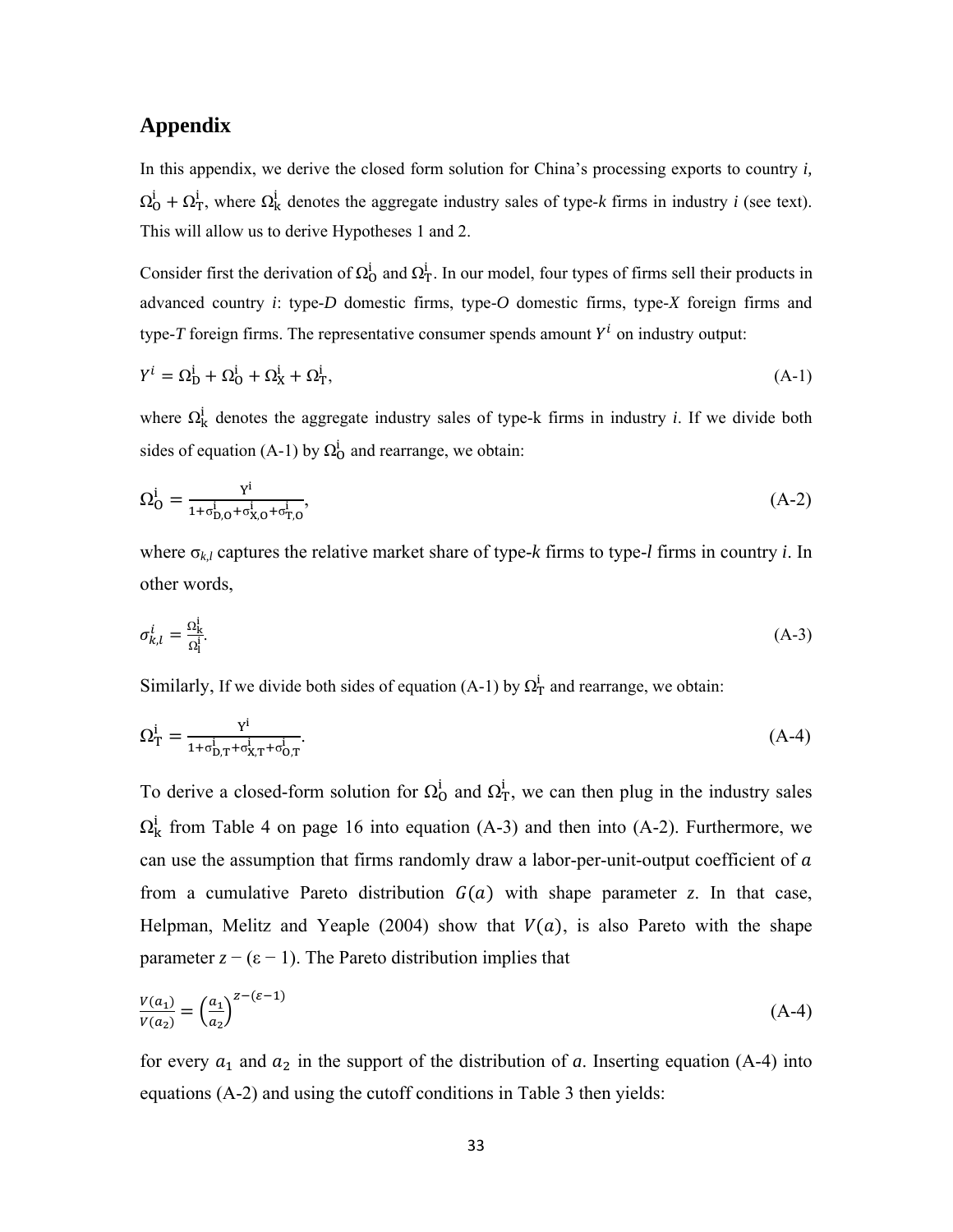# **Table A-1**

|                 | <b>Market East</b>                                                                                                                                                                                                                                                                                                                                                                                                                 | <b>Market West</b>                                                                                                                                                        |
|-----------------|------------------------------------------------------------------------------------------------------------------------------------------------------------------------------------------------------------------------------------------------------------------------------------------------------------------------------------------------------------------------------------------------------------------------------------|---------------------------------------------------------------------------------------------------------------------------------------------------------------------------|
| Components      |                                                                                                                                                                                                                                                                                                                                                                                                                                    |                                                                                                                                                                           |
| of $\Omega^1_T$ |                                                                                                                                                                                                                                                                                                                                                                                                                                    |                                                                                                                                                                           |
|                 | $1+\sigma_{X,T}^i \quad \bigg \,\bigg[\frac{f_0}{f_{\mathsf{n}}+f_{\mathsf{v}}}\frac{(tw)^{\varepsilon-1}}{1-(tw)^{\varepsilon-1}}\bigg]^{\frac{\varepsilon-(\mathsf{v}-\mathsf{s})}{\varepsilon-1}}(tw)^{\varepsilon-1}$                                                                                                                                                                                                          | $\bigg\  \frac{f_0}{f_D+f_x} \frac{(tw)^{\varepsilon-1}}{1-(tw)^{\varepsilon-1}} \bigg\ _{\varepsilon-1}^{\frac{-(v-\varepsilon)}{\varepsilon-1}} (tw)^{\varepsilon-1}$   |
|                 | $\sigma_{D,T}^i + \sigma_{O,T}^i \t\Bigg  \left[\frac{f_0}{f_{\sim}} \frac{(t\tau w)^{\varepsilon-1}}{1-(t w)^{\varepsilon-1}}\right]^{\frac{2-(\varepsilon-1)}{\varepsilon-1}} (t\tau w)^{\varepsilon-1}$                                                                                                                                                                                                                         | $\left  \int_{\frac{\epsilon}{\epsilon}}^{\infty} \frac{(t\tau w)^{\epsilon-1}}{1-(t\tau w)^{\epsilon-1}} \right ^{-\frac{\epsilon}{\epsilon-1}} (t\tau w)^{\epsilon-1}$  |
| Components      |                                                                                                                                                                                                                                                                                                                                                                                                                                    |                                                                                                                                                                           |
| of $\Omega^1_0$ |                                                                                                                                                                                                                                                                                                                                                                                                                                    |                                                                                                                                                                           |
|                 | $1+\sigma_{D,0}^i \quad \bigg  \left[\frac{f_0}{f} \frac{(t^2w)^{\varepsilon-1}}{1-(t^2w)^{\varepsilon-1}}\right]^{\frac{z-(\varepsilon-1)}{\varepsilon-1}} (t^2w)^{\varepsilon-1}$                                                                                                                                                                                                                                                | $\left  \int_{\frac{f}{f}} \frac{(\tau^2 w)^{\varepsilon-1}}{1 - (\tau^2 w)^{\varepsilon-1}} \right ^{\frac{2(\varepsilon-1)}{\varepsilon-1}} (\tau^2 w)^{\varepsilon-1}$ |
|                 | $\sigma_{X,0}^t + \sigma_{T,0}^t \left[ \frac{f_0}{f_0 + f_X} \left( \frac{t^2 w}{\tau} \right)^{\varepsilon-1} \frac{1}{1 - (t^2 w)^{\varepsilon-1}} \right]^{\frac{2-(\varepsilon-1)}{\varepsilon-1}} \left( \frac{t^2 w}{\tau} \right)^{\varepsilon-1} \left[ \frac{f_0}{f_0 + f_X} \frac{(\tau w)^{\varepsilon-1}}{1 - (\tau^2 w)^{\varepsilon-1}} \right]^{\frac{2-(\varepsilon-1)}{\varepsilon-1}} (\tau w)^{\varepsilon-1}$ |                                                                                                                                                                           |

Using equation (A-4) and Table (A-1), it is relatively straightforward to prove Hypotheses 1 and 2.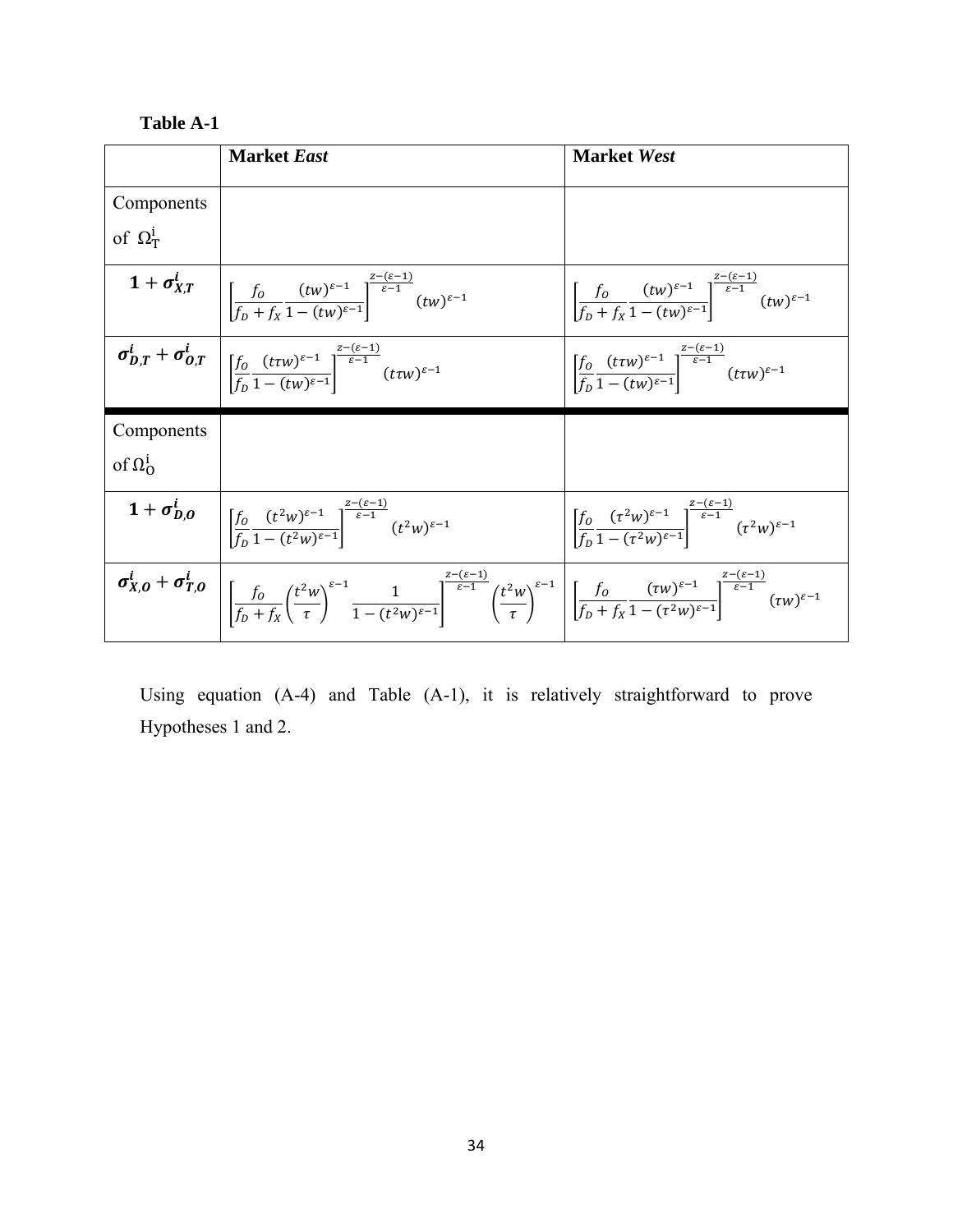# **Bibliography**

Altomonte, C. & Ottaviano, G. (2009). Resilient to the crisis? Global supply chains and trade flows. VoxEU.org, 27 november.

Amiti, M., & Freund, C. (2008). An anatomy of China's export growth. World Bank Policy Research Working Paper 4628. Washington, D.C.: World Bank.

Anderson, J. & van Wincoop, E. (2003). Gravity with gravitas: a solution to the border puzzle. *American Economic Review* 93(1), 170-192.

Anderson, J. & van Wincoop, E. (2004). Trade costs. *Journal of Economic Literature* 42, 691-751.

Aziz, J. & Li, X. (2008). China's changing trade elasticities. *China and the World Economy* 16(3), 1-21.

Baldwin, A. & Taglioni, N. (2006). Gravity for dummies and dummies for gravity equations. NBER Working Paper 12516.

Behar, A. & Venables A. (2010). Transport costs and international trade. In de Palma, A.; Lindsey R.; Quinet, E.; & Vickerman, R. (eds.). *Handbook of Transport Economics*. Edward Elgar.

Bems, R., Johnson, R. & Yi, K.-M. (2009). The role of vertical linkages in the propagation of the global downturn of 2008. Mimeo.

Bonham, C., Gangnes, B. & Van Assche, A. (2007). Fragmentation and East Asia's information technology trade. *Applied Economics* 39(2), 215-228.

Brun, J., Carrère, C., Guillaumont, P., & de Melo, J. (2005). Has distance died? Evidence from a panel gravity model. *World Bank Economic Review* 19 (1), 99-120.

Burstein, A.,Kurz, C. & Tesar, L. (2008). Trade, production sharing, and the international transmission of business cycles. *Journal of Monetary Economics* 55(4), 775-795.

Cachon, G., Randall, T. & Schmidt, G. (2007). In search of the bullwhip effect. *Manufacturing & Service Operations Management* 9(4), 457-479.

Coe, D., Subramanian, A., & Tamirisa, N. (2007). The missing globalization puzzle : evidence of the declining importance of distance. *IMF Staff Papers,* 54(1), 34-58.

Collinson, S. & Rugman, A. (2008). The regional nature of Japanese multinational business. *Journal of International Business Studies* 39, 215-230.

De Almeida, P.; Silva, P. (2009). The peak oil production – timings and market recognition. *Energy Policy* 37, 1276-1276.

Dean, J., Lovely, M., & .Mora, J. (2009). Decomposing China-Japan-U.S. trade: vertical specialization, ownership, and organizational form. *Journal of Asian Economics,*  forthcoming.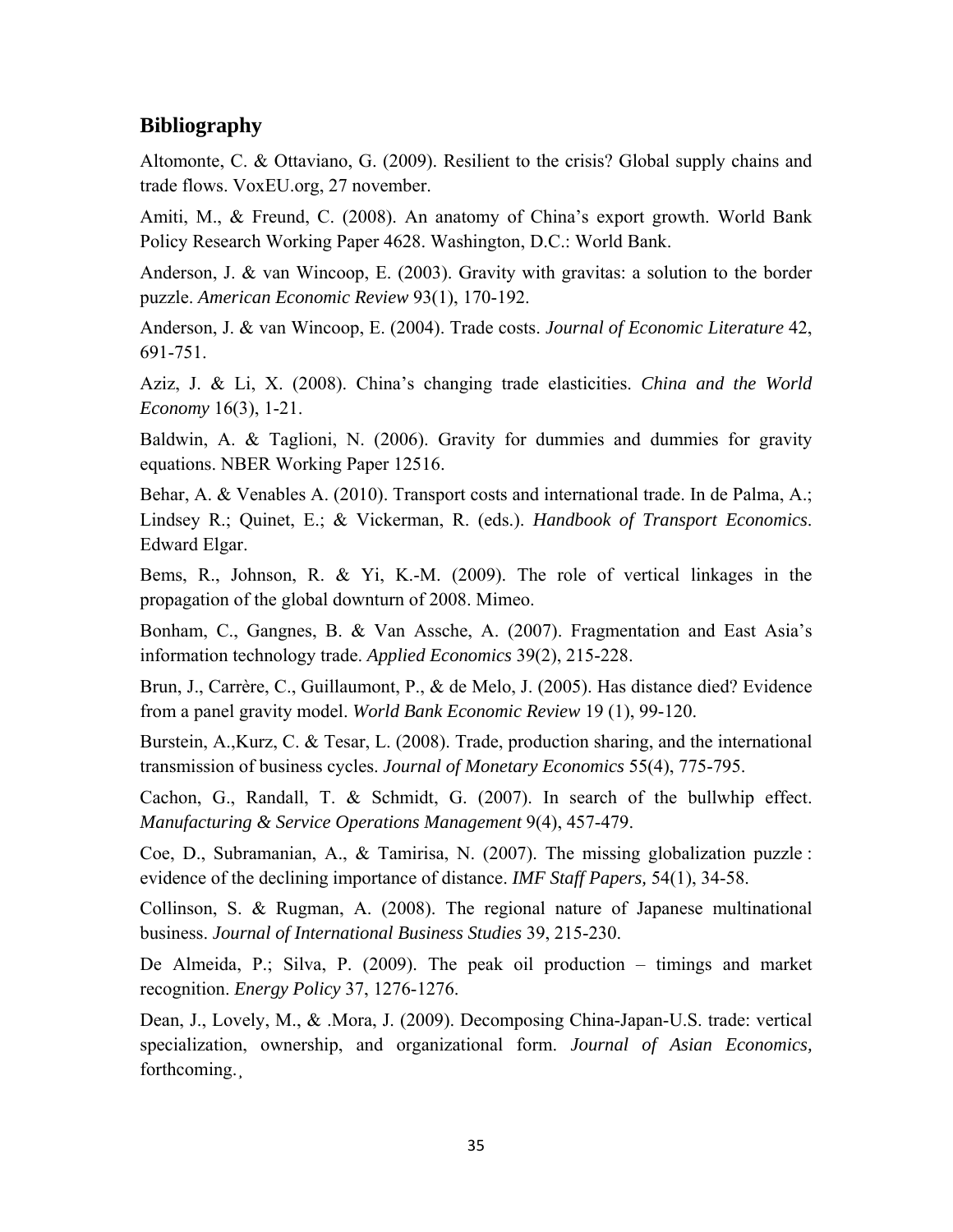Dedrick, J., Kraemer, K., & Linden, G. (2010). Who profits from innovation in global value chains? A study of the iPod and notebook PCs. *Industrial and Corporate Change*  19(1), 81-116.

Deffeyes, K. (2001). *Hubbert's peak: the impending world oil shortage.* Princeton University Press, New York.

Desai, M. (2009). The decentering of the global firm. *World Economy* 32(9), 1271-1290.

Disdier, A., & Head, K. (2008). The puzzling persistence of the distance effect on bilateral trade. *The Review of Economics and Statistics* 90(1), 37-48.

Eaton, J., Kortum, S., Neiman, B. & Romalis, J. (2010). Trade and the global recession. Mimeo.

Egger, P. (2008). On the role of distance for bilateral trade. *The World Economy* 31(5), 653-662.

Ekholm, K., Forslid, R., & Markusen, J. (2007). Export-platform foreign direct investment. *Journal of the European Economic Association*, 5(4), 776-795.

Engel, C. & Wang, J. International trade in durable goods: understanding volatility, cyclicality and elasticities. National Bureau of Economic Research Working Paper No. 13814.

Escaith, H. & Gonguet, F. (2009). International trade and real transmission channels of financial shocks in globalized production networks. World Trade Organization Staff Working Paper ERSD-2009-06.

Escaith, H., Lindenberg, N. & Miroudot, S. (2010). International supply chains and trade elasticity in times of global crisis. World Trade Organization Staff Working Paper ERSD-2010-08.

Feenstra, R. (2004), *Advanced International Trade: Theory and Evidence* (Princeton, NJ: Princeton University Press).

Feenstra, R.; Deng, H.; Ma, A.; Yao, S. (2004). Chinese and Hong Kong international trade data. Mimeo.

Feenstra, R., Hai, W., Woo, W. & Yao, S. (1999). Discrepancies in international trade: an application to China-Hong Kong entrepôt trade, *American Economic Review* 89(2), 338- 343.

Feenstra, R., Hanson, G., & Lin, S. (2004). The value of information in international trade: gains to outsourcing through Hong Kong. *Advances in Economic Analysis & Policy*, 4(1), article 7.

Ferrantino, M. & Wang, Z. (2007). Accounting for discrepancy in international trade: the case of China, Hong Kong and the United States. USITC Office of Economics Working Paper 2007-04-A.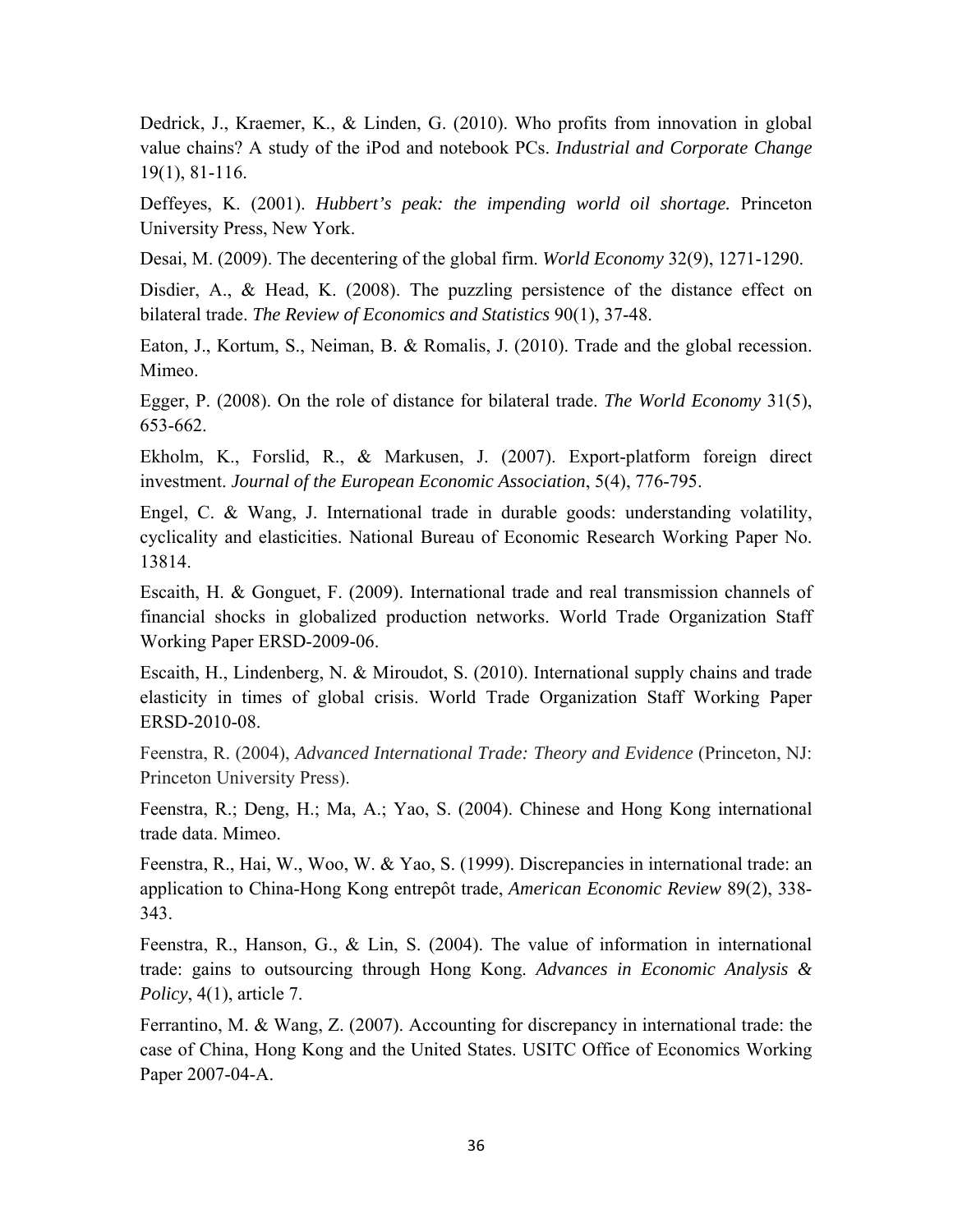Francois, J. & Woerz, J. (2009). The big drop : trade and the great recession. VoxEU.org, 2 May.

Freund, C. (2009). The trade response to global downturns. VoxEU.org, November 27.

Gangnes, B. & Van Assche, A. (2009a). China and the future of Asian technology trade. Chapter 14 in Linda Yueh (Ed.), *The Future of Asian Trade and Growth: Economic Development with the Emergence of China,* Routledge, London, 343-369, in press.

Gaulier, G.; Lemoine, F.; Ünal-Kesenci, D. (2007). China's integration in East Asia: Production sharing, FDI & high-technology trade. *Economic Change and Restructuring*  40, 27-63.

Grossman, G., Helpman, E., & Szeidl, A. (2006). Optimal integration strategies for the multinational firm. *Journal of International Economics*, 70, 216-238.

Gereffi, Gary (1999). International trade and industrial upgrading in the apparel commodity chain. *Journal of International Economics* 48(1), 37-70.

Gereffi, G., Humphrey, J. & Sturgeon, T. (2005). The governance of the global value chains. *Review of International Political Economy* 12(1), 78–104.

Haddad, M. (2007). Trade integration in East Asia: the role of China and production networks. World Bank Policy Research Working Paper 4160.

Hanson, G., Mataloni, R., & Slaughter, M. (2005). Vertical production networks in multinational firms. *Review of Economics and Statistics*, 87(4), 664-678.

Hatzichronoglou, T. (1997). Revision of the high-technology sector and product classification. OECD Science, Technology and Industry Working Papers, 1997/2.

Hausman J. & Taylor W. (1981). Panel data and unobservable individual effects. *Econometrica* 49, 1377-1398.

Helpman, E., 2006. Trade, FDI, and the organization of firms. *Journal of Economic Literature*. 44(3), 589–630.

Helpman, E., Melitz, M., & Yeaple, S. (2004). Export versus FDI with heterogeneous firms. *American Economic Review*, 94(1), 300-316.

Hoekman, B., Martin, W. & Mattoo, A. (2009). Conclude Doha: it matters! World Bank Policy Research Working Paper 5135.

Hummels, D. (2007). Transportation costs and international trade in the second era of globalization. *Journal of Economic Perspectives* 21(3), 131-154.

Hummels, D. (2009). Globalization and Freight Transport Costs in Maritime Shipping and Aviation. International Transport Forum Paper 2009-3.

Hummels, D., Ishii, I., & Yi, K.-M. (2001). The nature and growth of vertical specialization in world trade. *Journal of International Economics* 54(1), 75-96.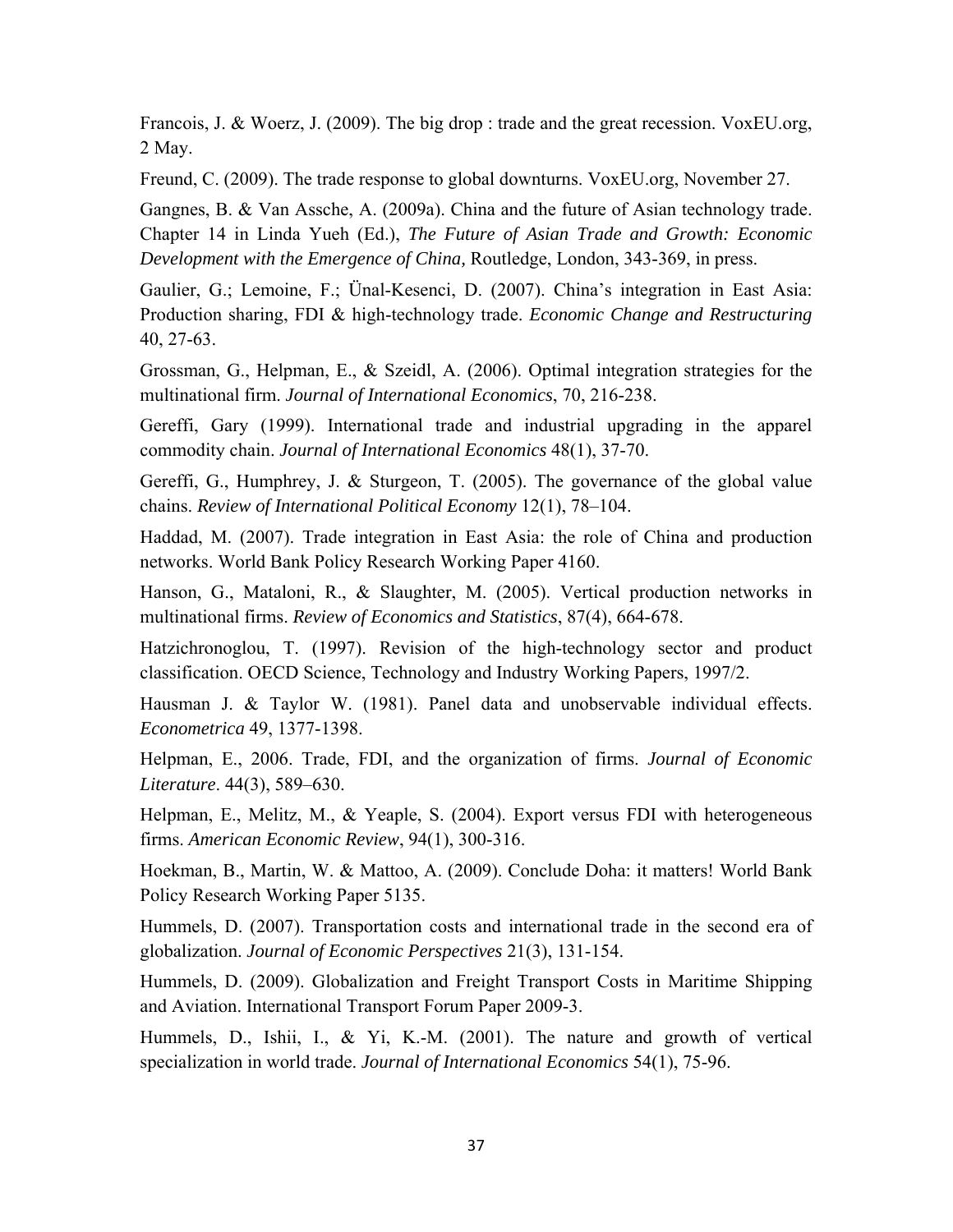International Economy (2009). Collapse in world trade: a symposium of views. *International Economy,* 28-38.

Jacks, D., Meissner, C. & Novy, D. (2009). The role of trade costs in the great trade collapse. VoxEU.org, November 27.

Johnson, R. & Noguera, G. (2009). Accounting for intermediates: production sharing and trade in value added. Mimeo.

Kaplinsky, R. & Farooki, R. (2010). What are the implications for global value chains when the market shifts from the North to the South? World Bank Policy Research Working Paper 5205.

Kee, H., Neagu, C. & Nicita, A. (2010). Did protectionist policy cause the trade collapse? VoxEU.org, June 1.

Koopman, R., Wang, Z., & Wei, S.-J. (2008). How much of Chinese exports is really made in China? Assessing domestic value-added when processing trade is pervasive. NBER Working Paper 14109.

Lee, H., Padmanabhan, S., & Wang, S. (1997). Information distortion in a supply chain: the bullwhip effect. *Management Science* 43(4), 546-558.

Lemoine, F.; Ünal-Kesenci, D. (2004). Assembly trade and technology transfer. *World Development* 32(5), 829-850.

Levchenko, A.; Lewis, L. & Tesar, L. (2009). The collapse of U.S. trade: in search of the smoking gun. VoxEU.org, 27 november.

Limao, N.; Venables, A. (2001). Infrastructure, geographic disadvantage, transport costs, and trade. *The World Bank Economic Review* 15(3), 451-479.

Ma, A. & Van Assche, A. (2009). China's trade in crisis. *AIB Insights* 9(2), 11-15.

Ma, A. & Van Assche, A. (2010). China's role in global production networks. Mimeo.

Ma, A.; Van Assche, A. & Hong, C. (2009). Global production networks and China's processing trade. *Journal of Asian Economics,* 20(6), November 2009, pp. 640-654.

Mason-Jones, R. & Towill, D. (2000). Coping with uncertainty: reducing "bullwhip" behavior in global supply chains. *Supply Chain Forum* 1, pp. 40-45.

Melitz, M. (2003). The impact of trade on intra-industry reallocations and aggregate industry productivity. *Econometrica* 71, pp. 1695–1725.

Mirza, D. & Zitouna, H. (2009). Oil prices, geography and endogenous regionalism: too much ado about (almost) nothing. CEPII Working Paper No. 2009-26.

National Research Council (2006). *Analyzing the US content of imports and the foreign content of exports.* Washington, D.C.: The National Academies Press.

Naughton, B. (2006). China's emergence and prospects as a trading nation. *Brookings Papers on Economic Activity 2,* 273-313.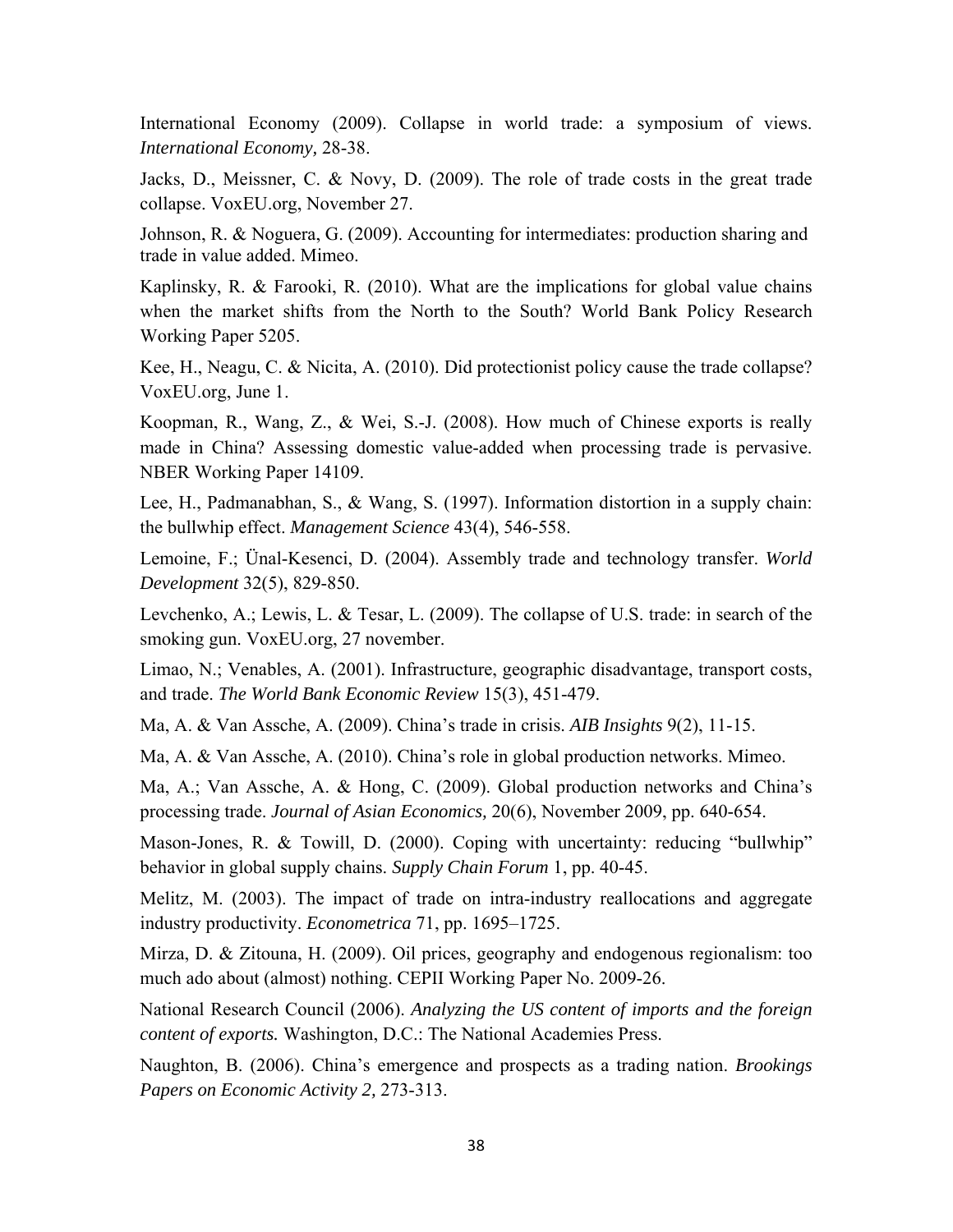Ng, F. & Yeats, A. (2001). Production sharing in East Asia: who does what for whom, and why? In L. Cheng & H. Kierzkowski (Eds.), *Global production and trade in East Asia*. Boston: Kluwer Academic Publishers, pp. 63-109.

O'Rourke, K. (2009). Collapsing trade in a Barbie world. *The Irish Economy.* 

Redding, S. & Venables, A. (2004). Economic geography and international inequality. *Journal of International Economics* 62(1), 53-82.

Rose, A. & van Wincoop, E. (2001). National money as a barrier to international trade: the real case for currency union', *American Economic Review, Papers and Proceedings*, 91(2), 386–90.

Rubin, J. (2009). *Why your world is going to get a whole lot smaller: oil and the end of globalization.* Random House.

Rubin, J. & Tal, B. (2008). Will soaring transport costs reverse globalization? *CIBC World Markets*.

Rugman, A., Li, J., & Oh, C. (2009). Are supply chains global or regional?" *International Marketing Review* 26(4), 384-395.

Rugman, A., & Oh, C. (2009). Geography and regional multinationals. Mimeo.

Spencer, B. (2005). International outsourcing and incomplete contracts. *Canadian Journal of Economics* 38, 1107–1135.

Swenson, D. (2006). Country competition and US overseas assembly. *World Economy*  29(7), 917-937.

Tanaka, K. (2009). Trade collapse and vertical foreign direct investment. *Vox*, 7 may.

UNCTAD (2010). Oil prices and maritime freight rates: an empirical investigation. Mimeo.

Van Assche, A. (2008). Modularity and the organization of international production. *Japan and the World Economy* 20, 353-368.

Winkler, D. & Milberg, W. (2009). Errors from the "proportionality assumption" in the measurement of offshoring: application to german labor demand. Schwartz Center for Economic Policy Analysis Working Paper 2009-12.

Yeaple, S. (2003). The complex integration strategies of multinationals and cross country dependencies in the structure of foreign direct investment. *Journal of International Economics*, 60, 293-314.

Yeats, A. J. (2001) Just how big is production sharing? In S. Arndt and H. Kierzkowski (eds.), *Fragmentation: new production patterns in the world economy*, Oxford: Oxford University Press, 108-143.

Yi, K.-M. (2003). Can vertical specialization explain the growth of world trade? *Journal of Political Economy* 111, 52-102.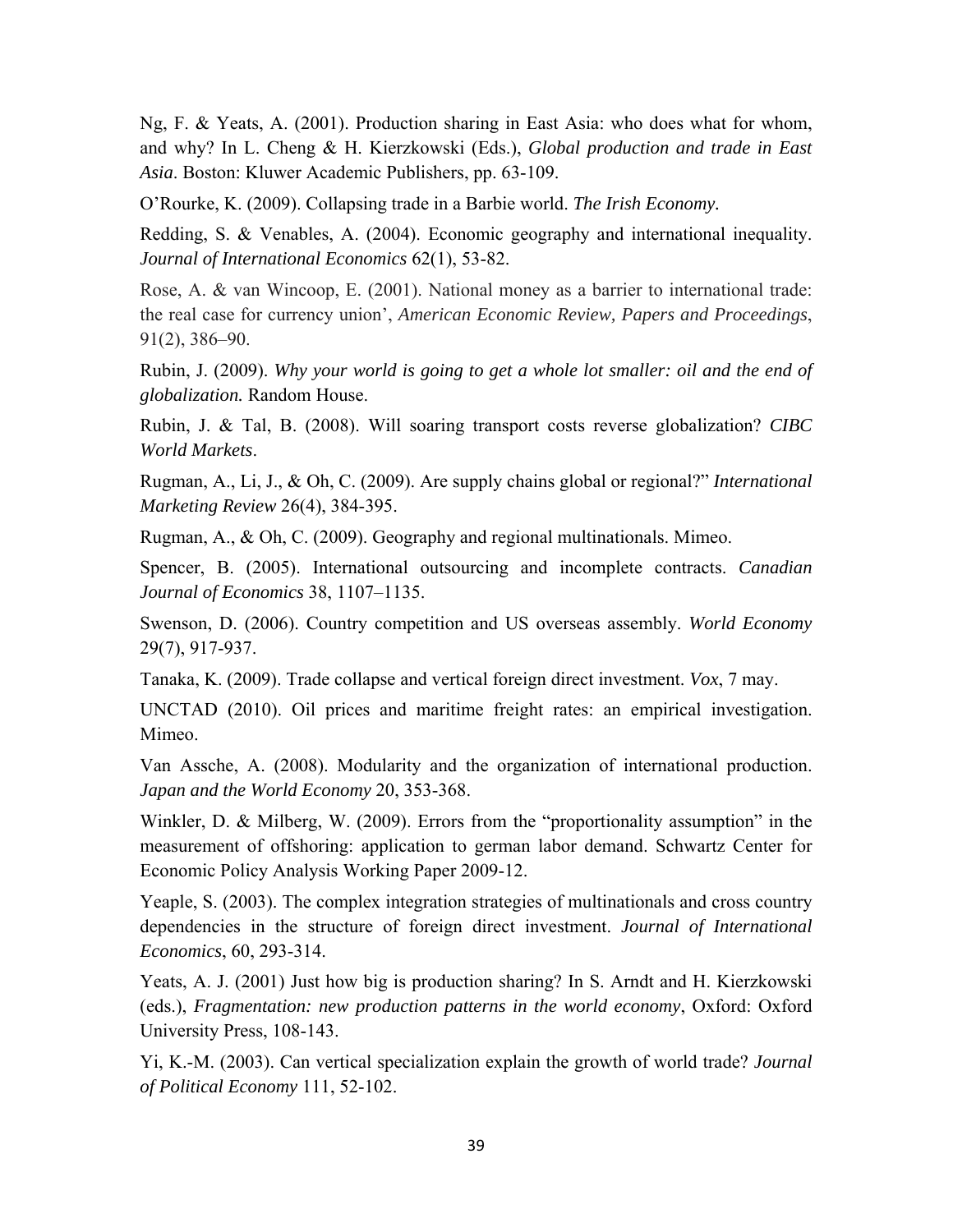Yi, K.-M. (2009). The collapse of global trade: the role of vertical specialization. In Baldwin and Evenett (eds.), *The Collapse of Global Trade, Murky Protectionism, and the Crisis: Recommendations for the G20,* Vox, CEPR, London.

Yoshida, Y. & Ito, H. (2006). How do the Asian economies compete with Japan in the US market? Is China exceptional? A triangular trade approach. *Asia Pacific Business Review* 12(3), 285-307.

Zebregs, H. (2004). Intra-regional trade in emerging Asia. IMF Policy Discussion Paper PDP04/01.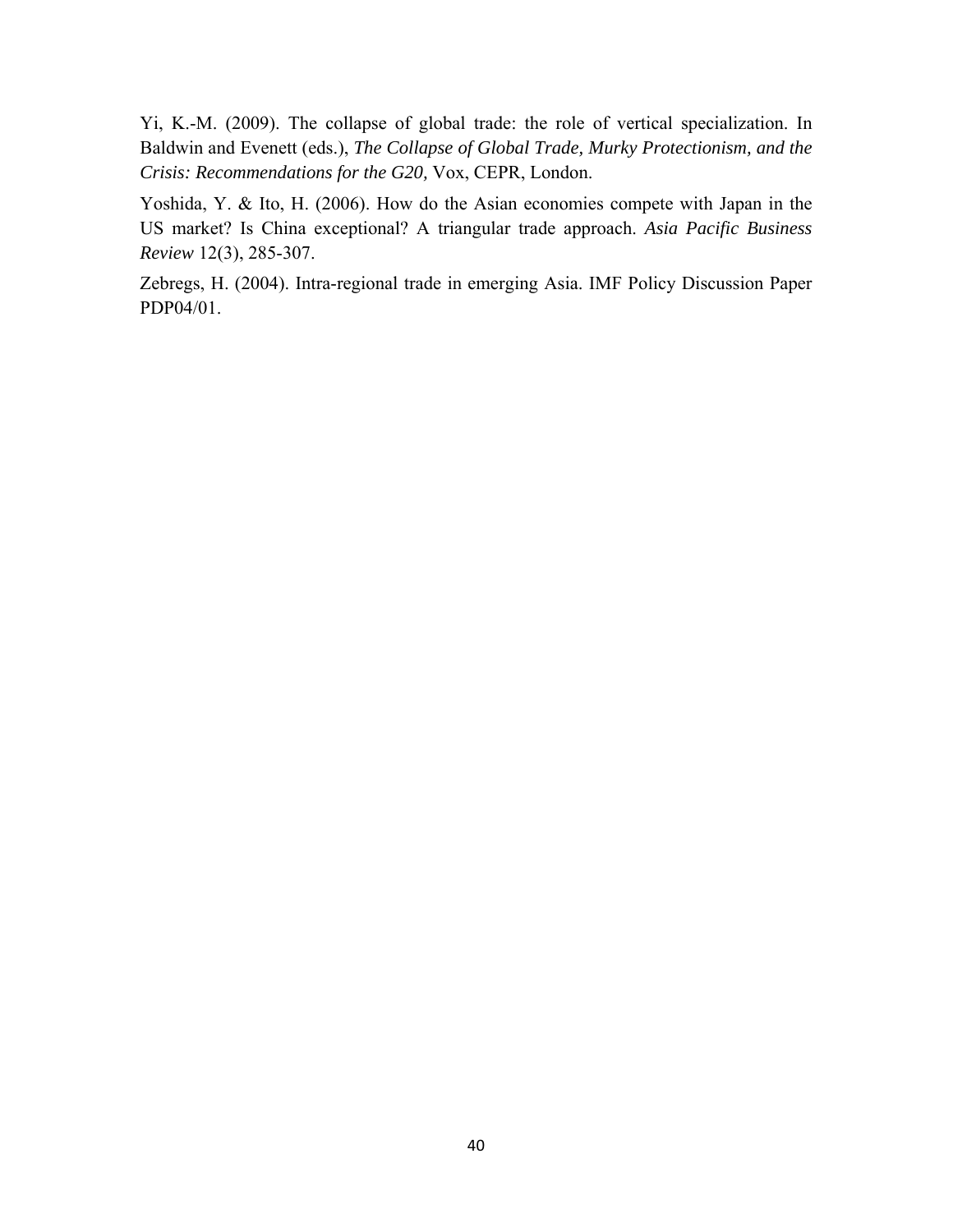

**Figure 1: Proportion of processing trade in China's total trade, 1988-2008** 

*Source:* Authors' calculations using China's Customs Statistics.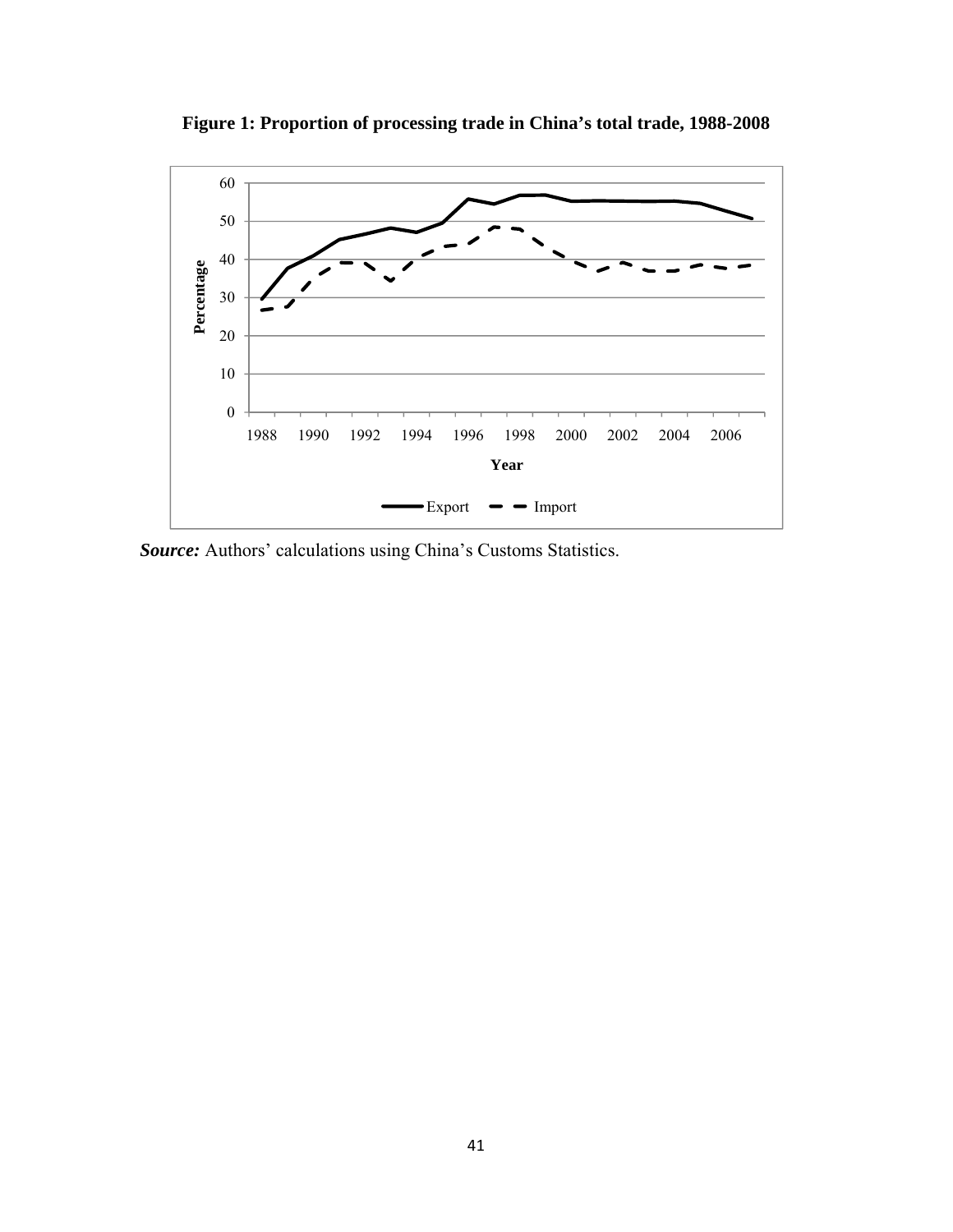

**Figure 2: Domestic and foreign content share of China's processing and nonprocessing exports** 

*Source:* Koopman, Wang and Wei (2008).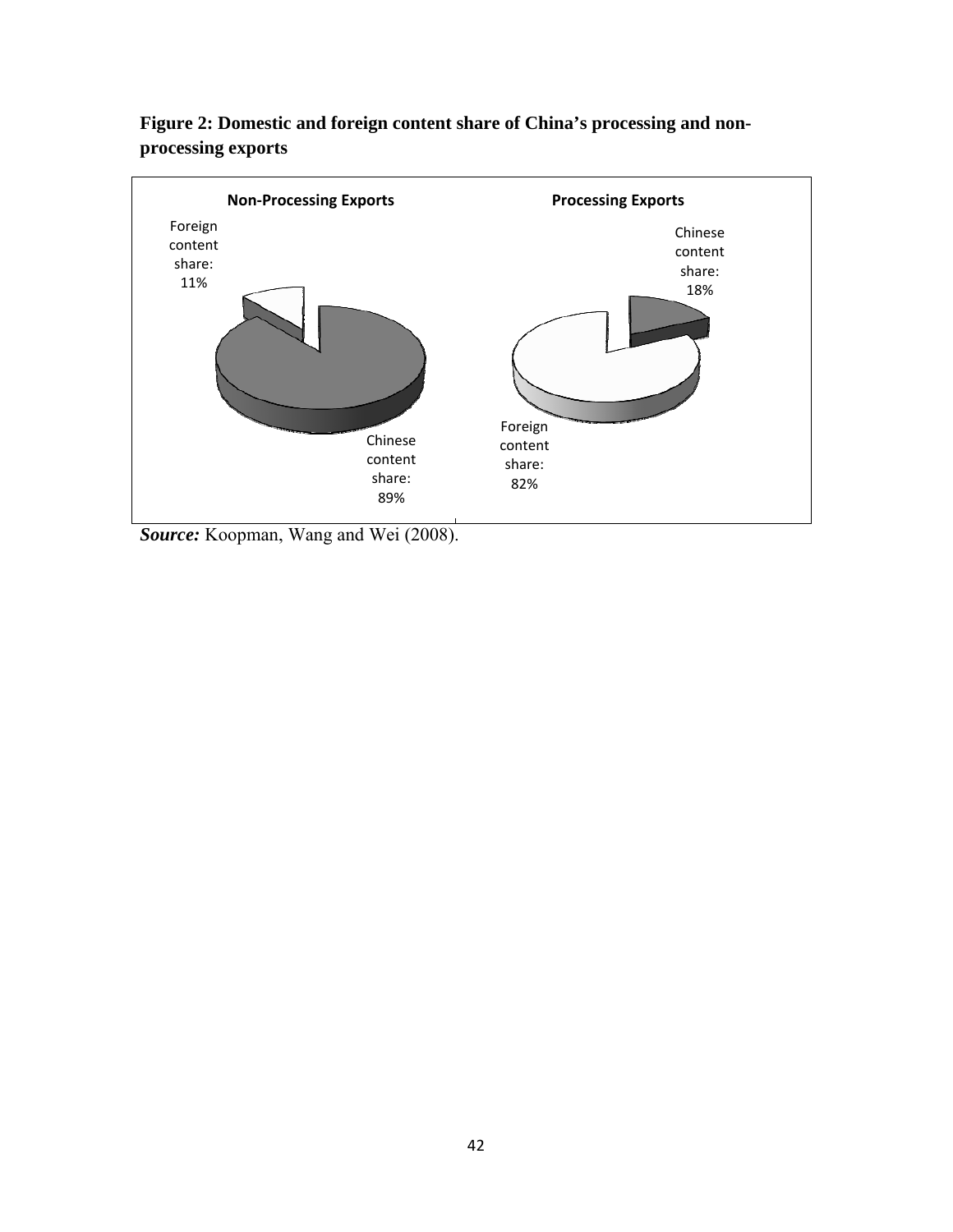

**Figure 3: Share of Processing Imports, by region of origin, 1988-2008** 

*Source:* authors' calculations, using China's Customs Statistics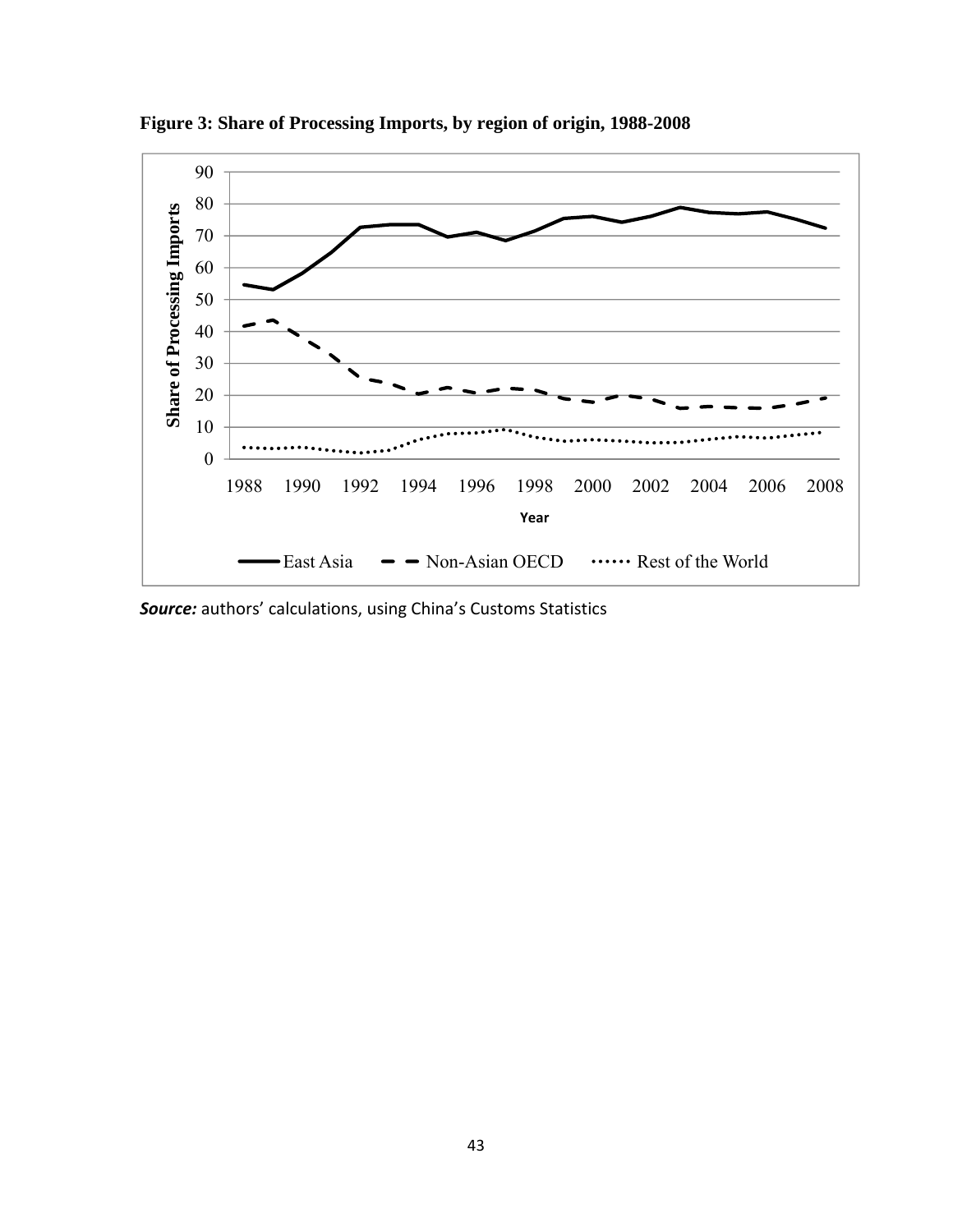

**Figure 4: Share of Processing Exports, by region of destination, 1988-2008** 

*Source:* authors' calculations, using China's Customs Statistics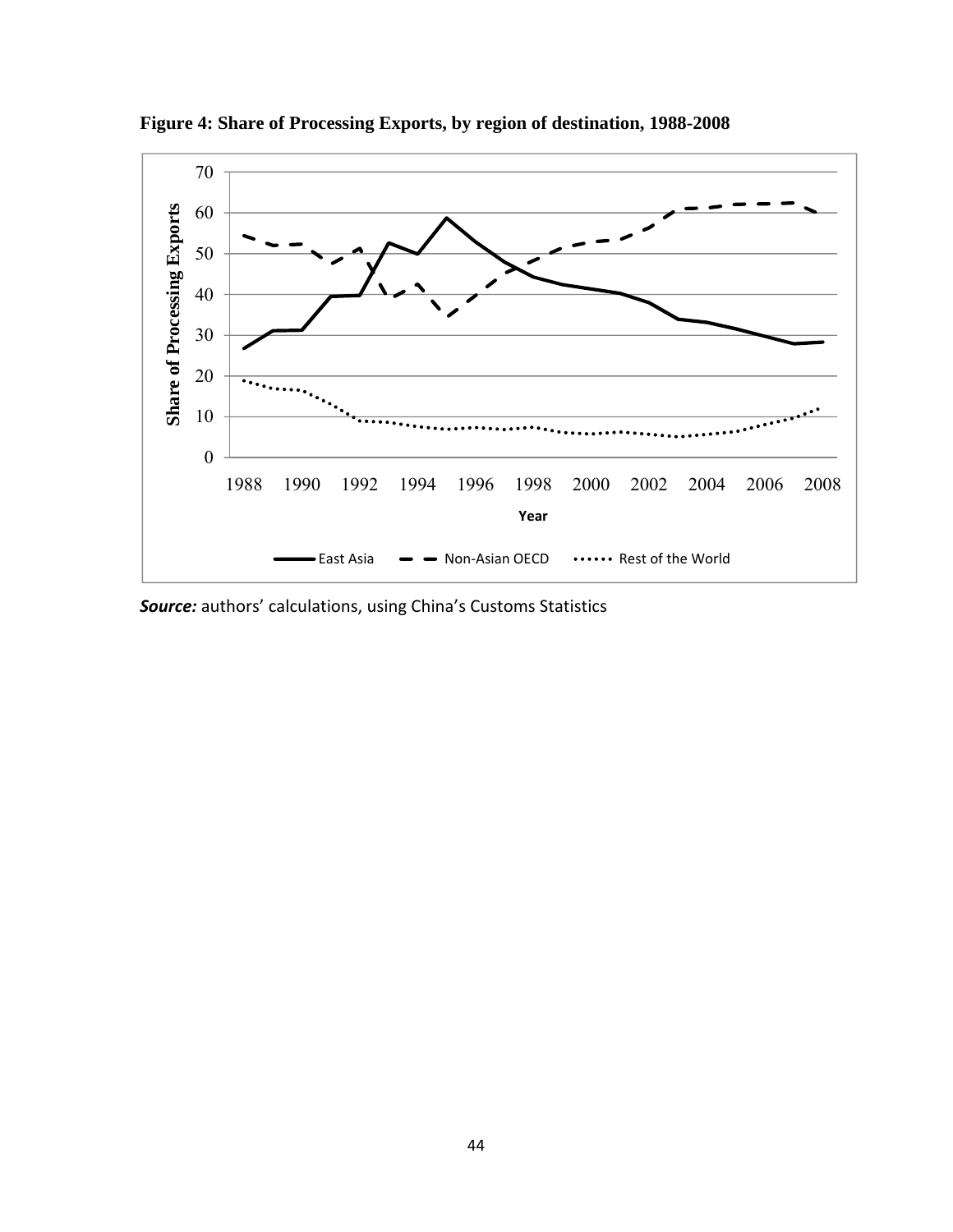

**Figure 5: Processing imports as a share of China's total imports, by country** 

*Source:* authors' calculations, using China's Customs Statistics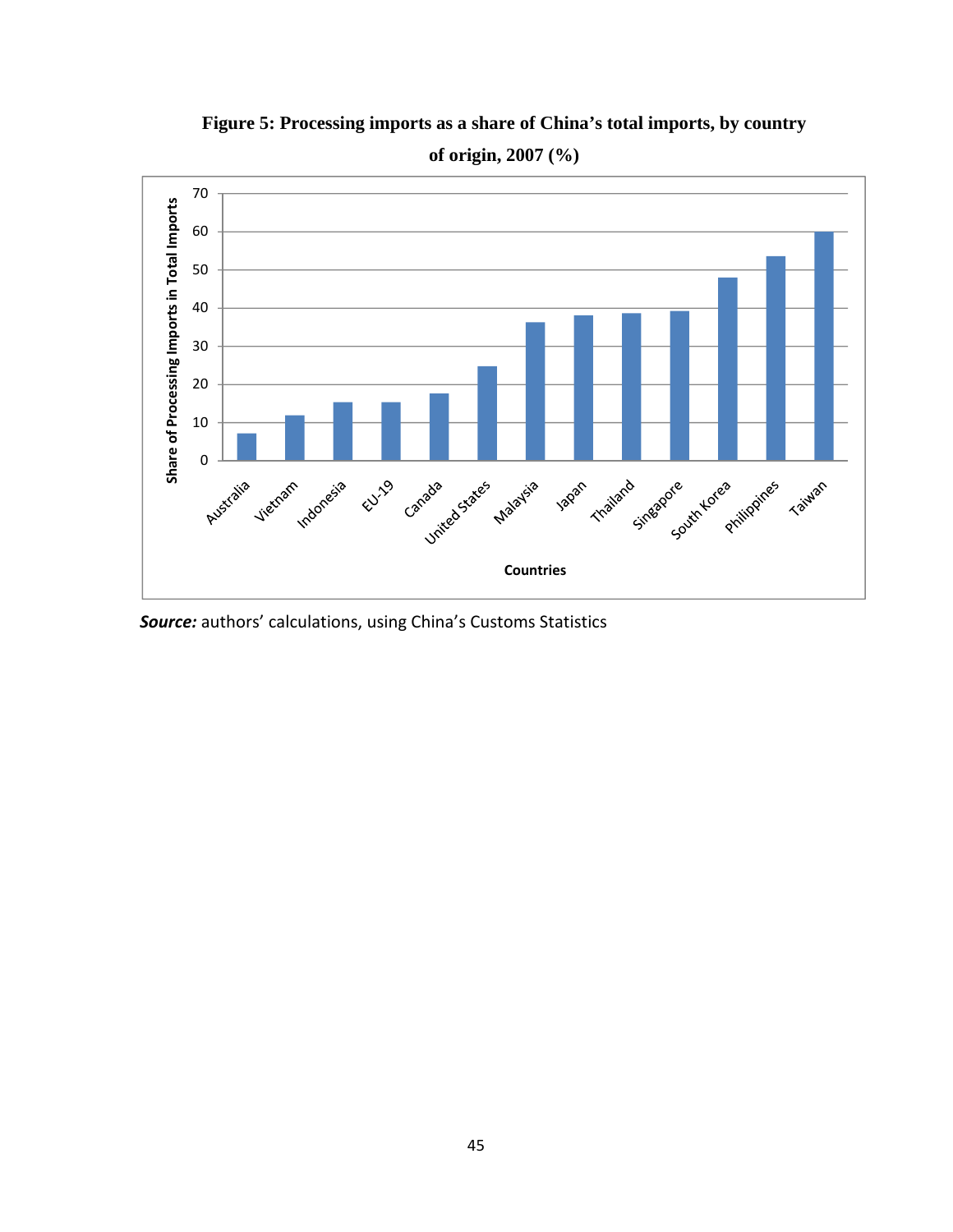

**Figure 6: Processing exports as a share of China's total exports, by destination country, 2007 (%)** 

*Source:* authors' calculations, using China's Customs Statistics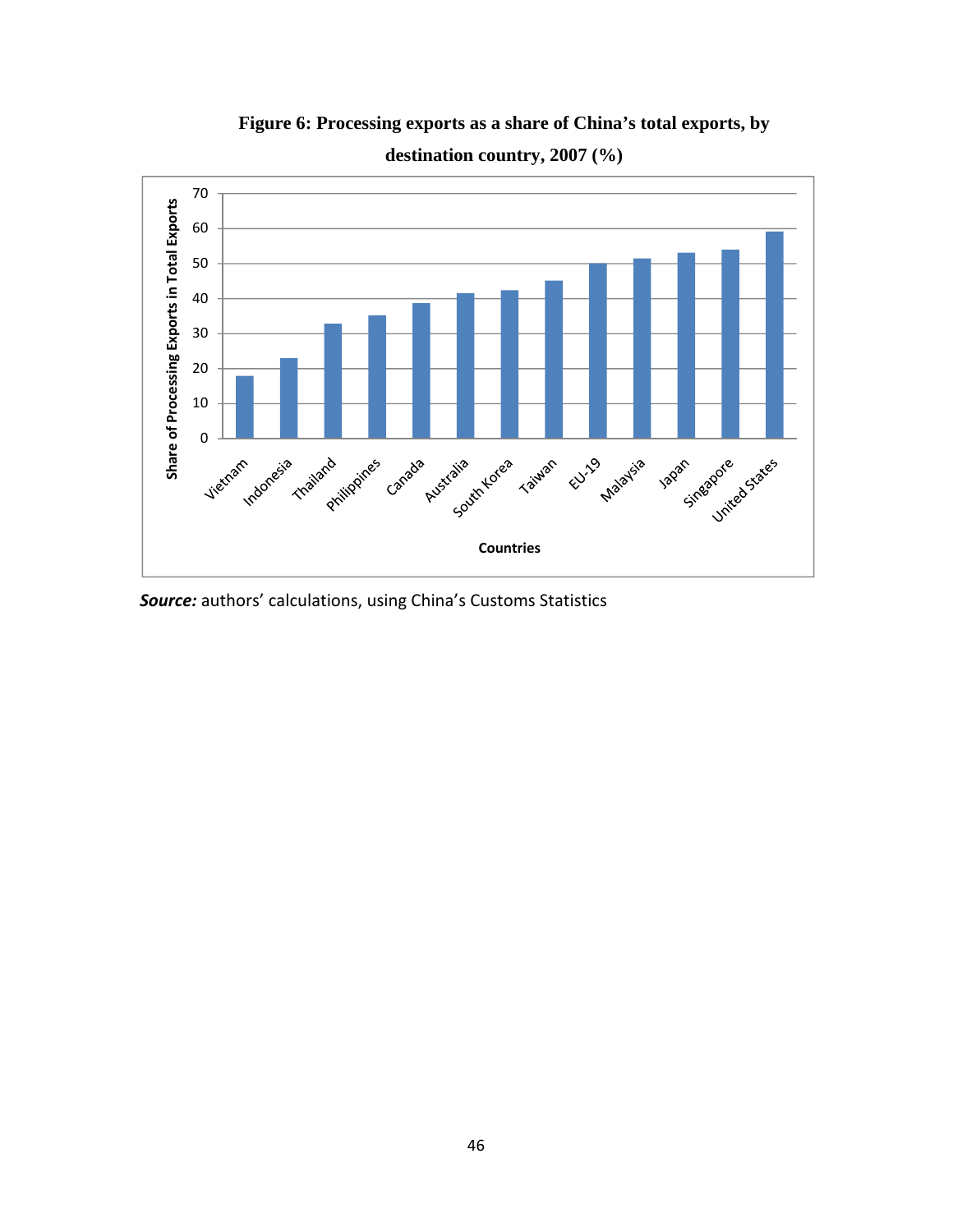

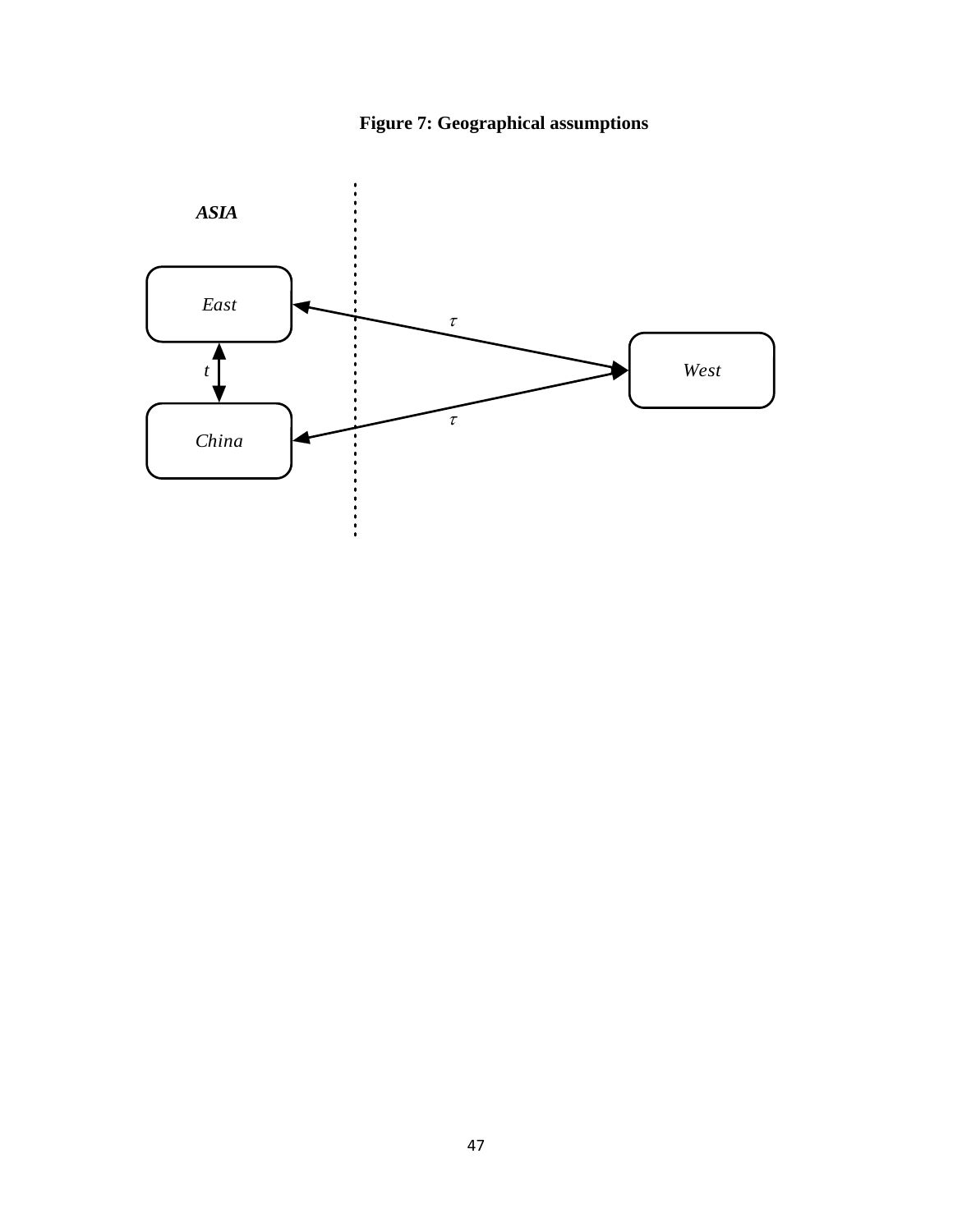**Figure 8: Profit functions for the four firm-types** 

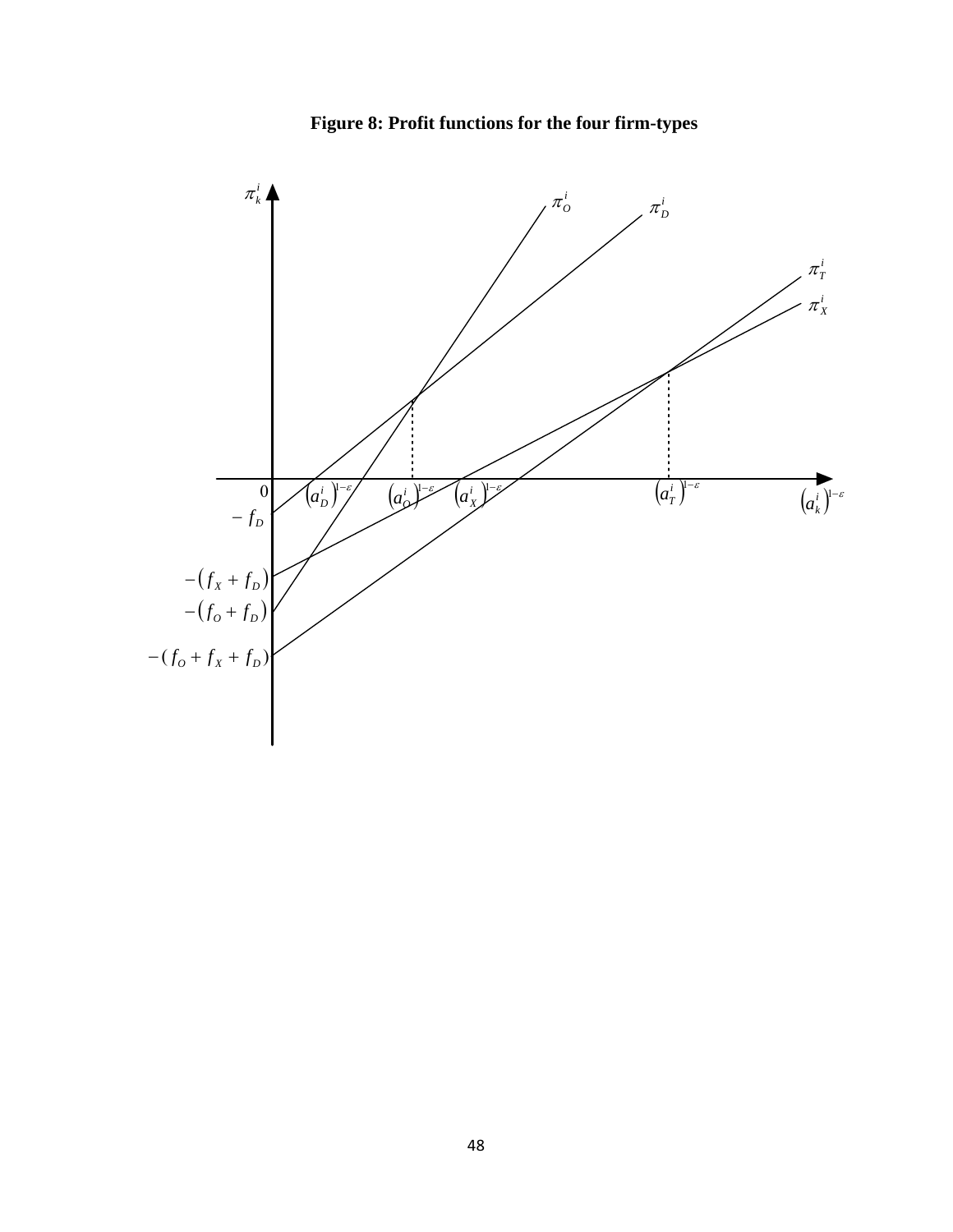

**Figure 9: China's processing trade, by firm type**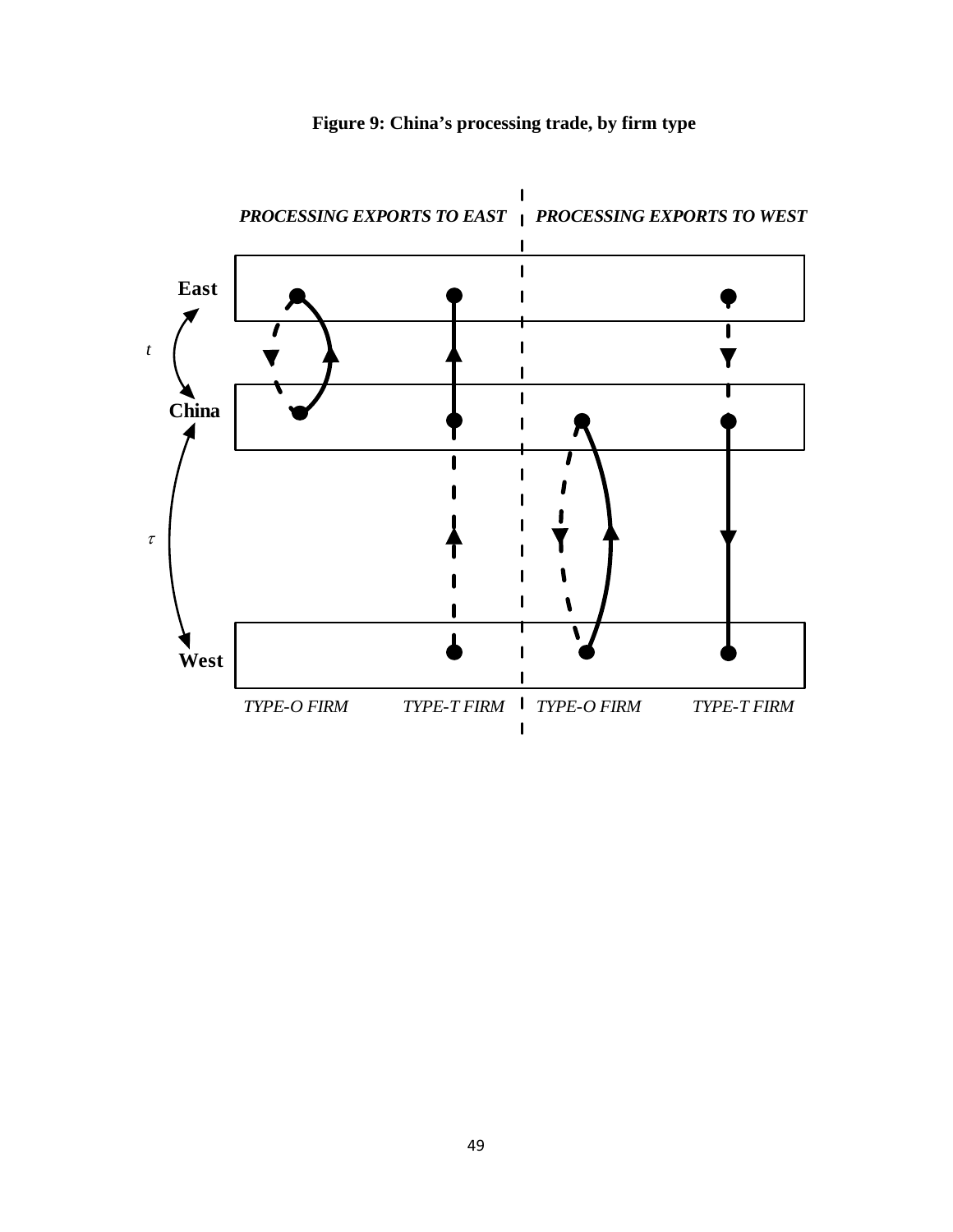

**Figure 10: Average crude oil prices, US\$/barrel, 1980-2009** 

*Source:* IMF International Financial Statistics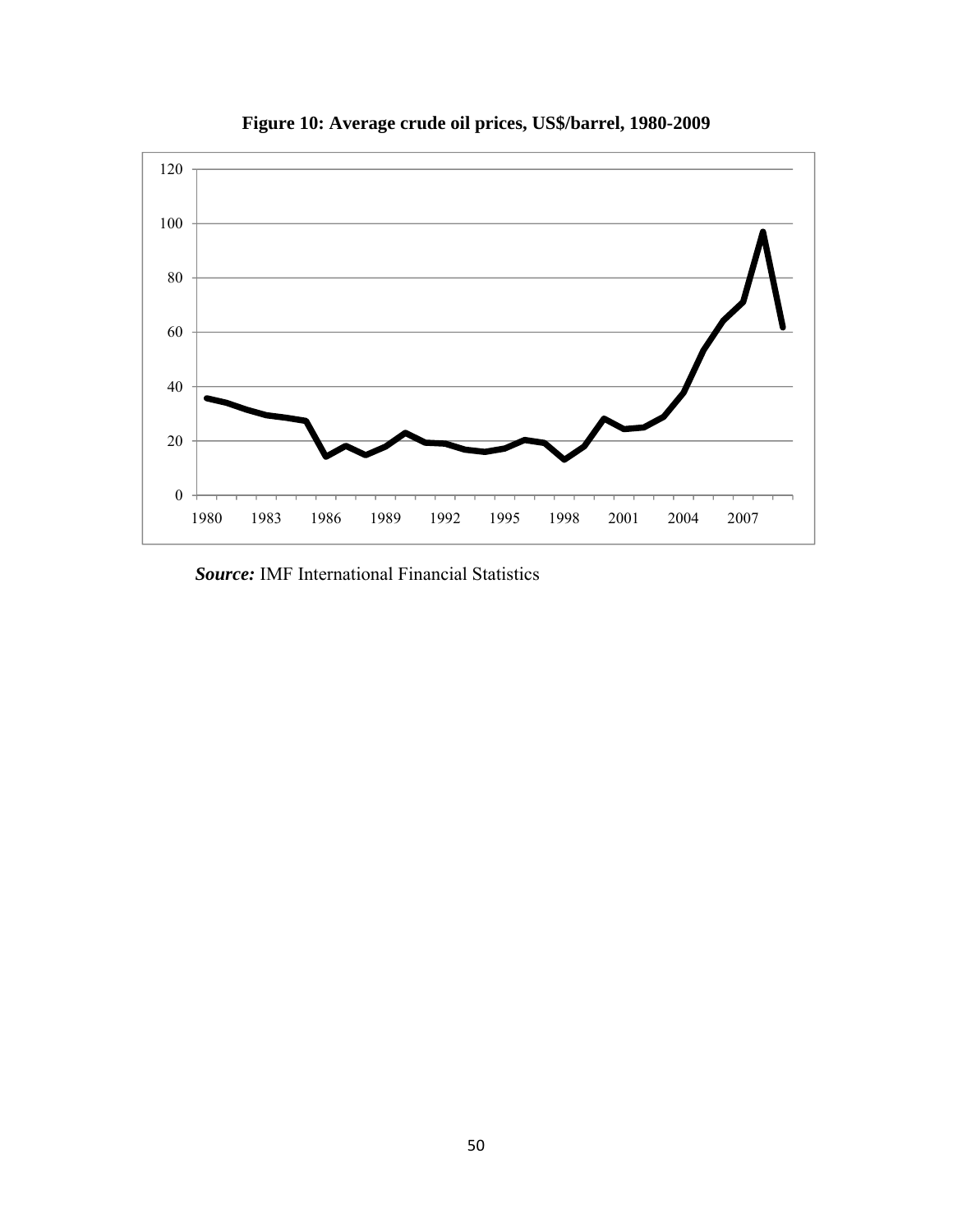**Figure 11: Share of processing exports in China's total exports, by technology level (%)** 



*Source:* authors' calculations, using China's Customs Statistics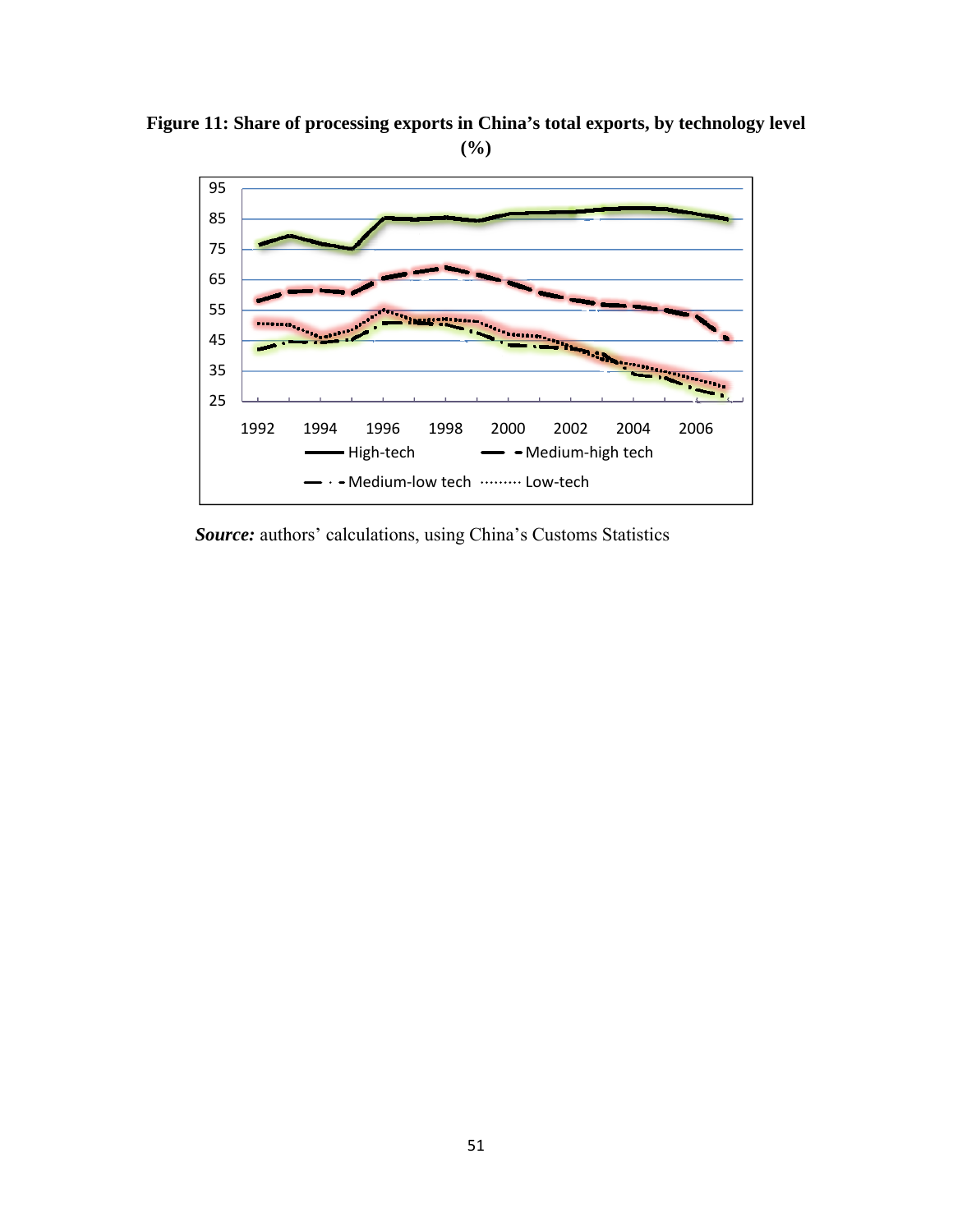

**Figure 12: Intensity of China's processing imports (2008) versus severity of China's imports contraction (08Q1-09Q1), by country of origin.** 

*Source:* Authors' calculations using China's Customs Statistics.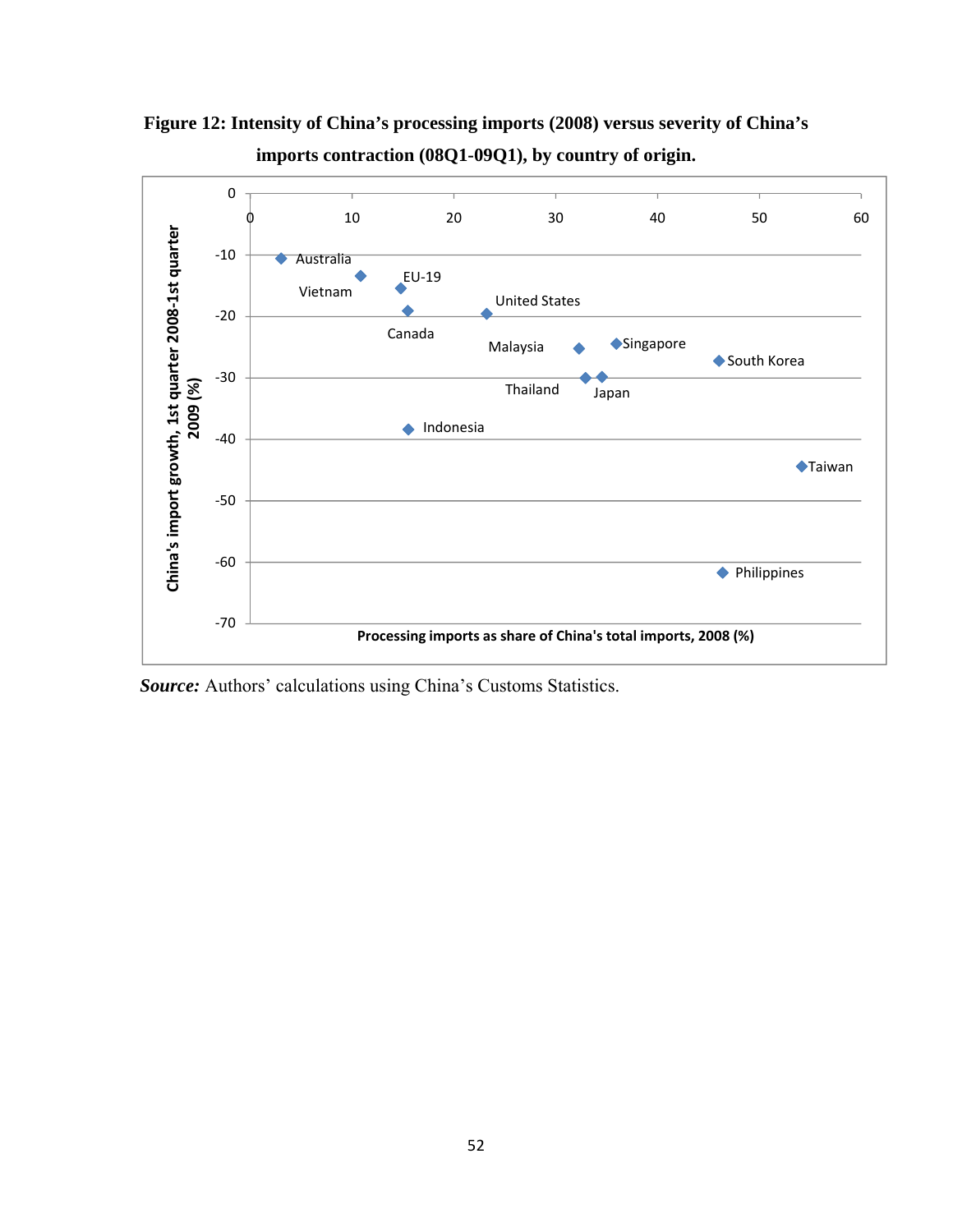# **Table 1**

|                       |                                 | Share of processing imports   | Share of processing exports destined |                               |  |
|-----------------------|---------------------------------|-------------------------------|--------------------------------------|-------------------------------|--|
|                       | originating from                |                               | to                                   |                               |  |
|                       | Unadjusted for<br>HK re-exports | Adjusted for HK<br>re-exports | Unadjusted for<br>HK re-exports      | Adjusted for HK<br>re-exports |  |
| <b>East Asia</b>      | 85.0                            | 71.2                          | 49.3                                 | 28.2                          |  |
| Hong Kong             | 45.3                            |                               | 29.3                                 |                               |  |
| Japan                 | 11.3                            | 18.7                          | 8.2                                  | 11.6                          |  |
| South Korea           | 11.3                            | 21.9                          | 4.2                                  | 6.0                           |  |
| Singapore             | 2.9                             | 4.6                           | 2.3                                  | 3.3                           |  |
| Taiwan                | 8.6                             | 13.3                          | 1.6                                  | 2.2                           |  |
| Malaysia              | 1.8                             | 3.2                           | 1.4                                  | 1.9                           |  |
| Thailand              | 1.4                             | 4.9                           | 0.7                                  | $1.0\,$                       |  |
| Philippines           | 1.5                             | 2.5                           | 0.5                                  | 0.7                           |  |
| Vietnam               | 0.1                             | 0.3                           | 0.3                                  | 0.5                           |  |
| Indonesia             | 0.5                             | 1.4                           | 0.5                                  | 0.8                           |  |
| Macau                 | 0.3                             | 0.3                           | 0.2                                  | 0.3                           |  |
| <b>Non-Asian OECD</b> | 10.4                            | 20.0                          | 42.1                                 | 59.6                          |  |
| <b>United States</b>  | 4.3                             | 6.2                           | 18.2                                 | 25.7                          |  |
| EU-19                 | 4.8                             | 0.9                           | 19.4                                 | 27.5                          |  |
| Canada                | 0.5                             | 0.8                           | 1.3                                  | 1.8                           |  |
| Australia             | 0.3                             | 0.5                           | 1.2                                  | 1.7                           |  |
| Other                 | 0.5                             | 0.9                           | 2.0                                  | 2.8                           |  |
| <b>ROW</b>            | 4.6                             | 8.8                           | 8.6                                  | 12.2                          |  |

The origin and destination of China's processing import and export, 2008

Authors' calculations using China's Customs Statistics Data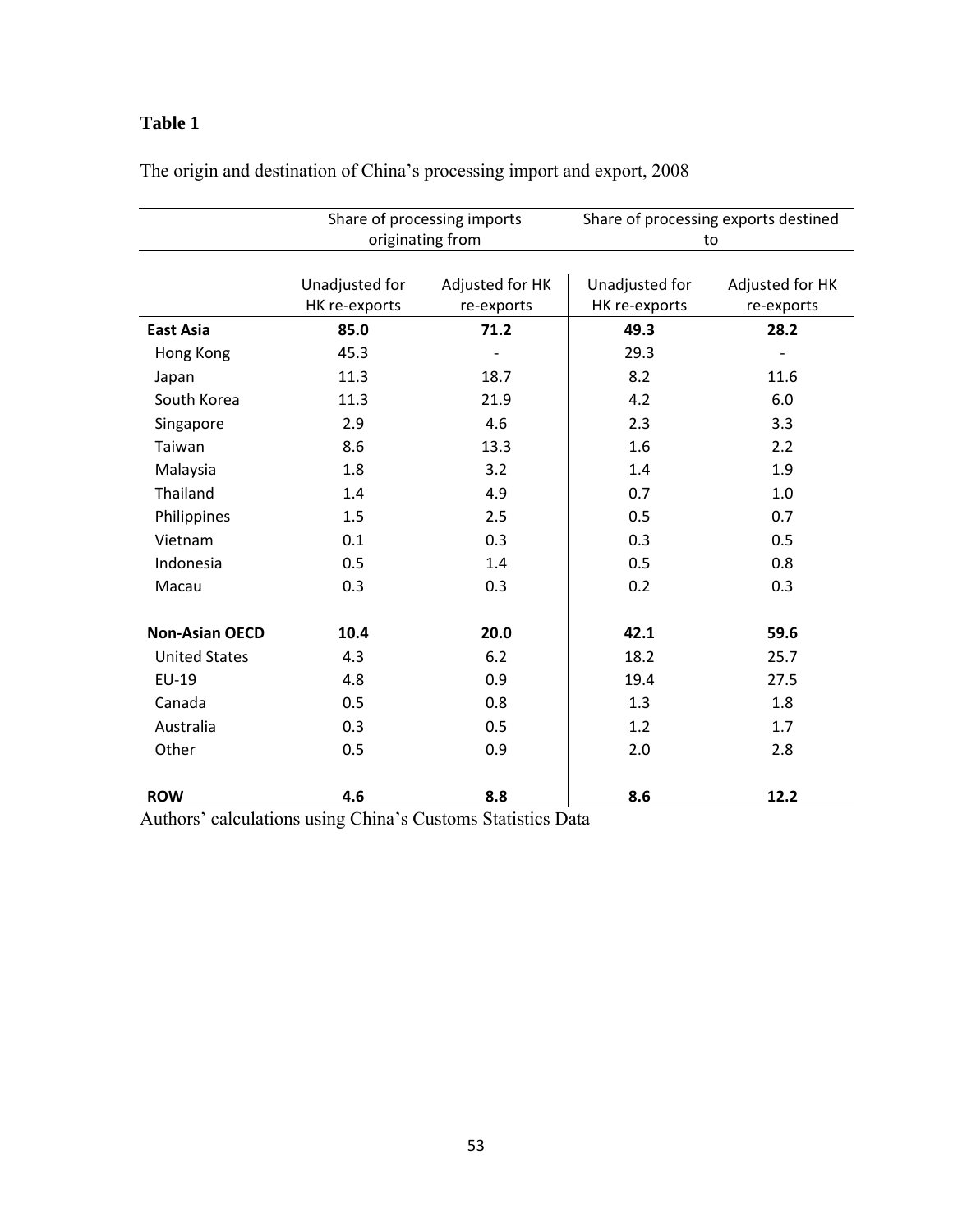**Tables 2, 3 and 4 are included in the text.**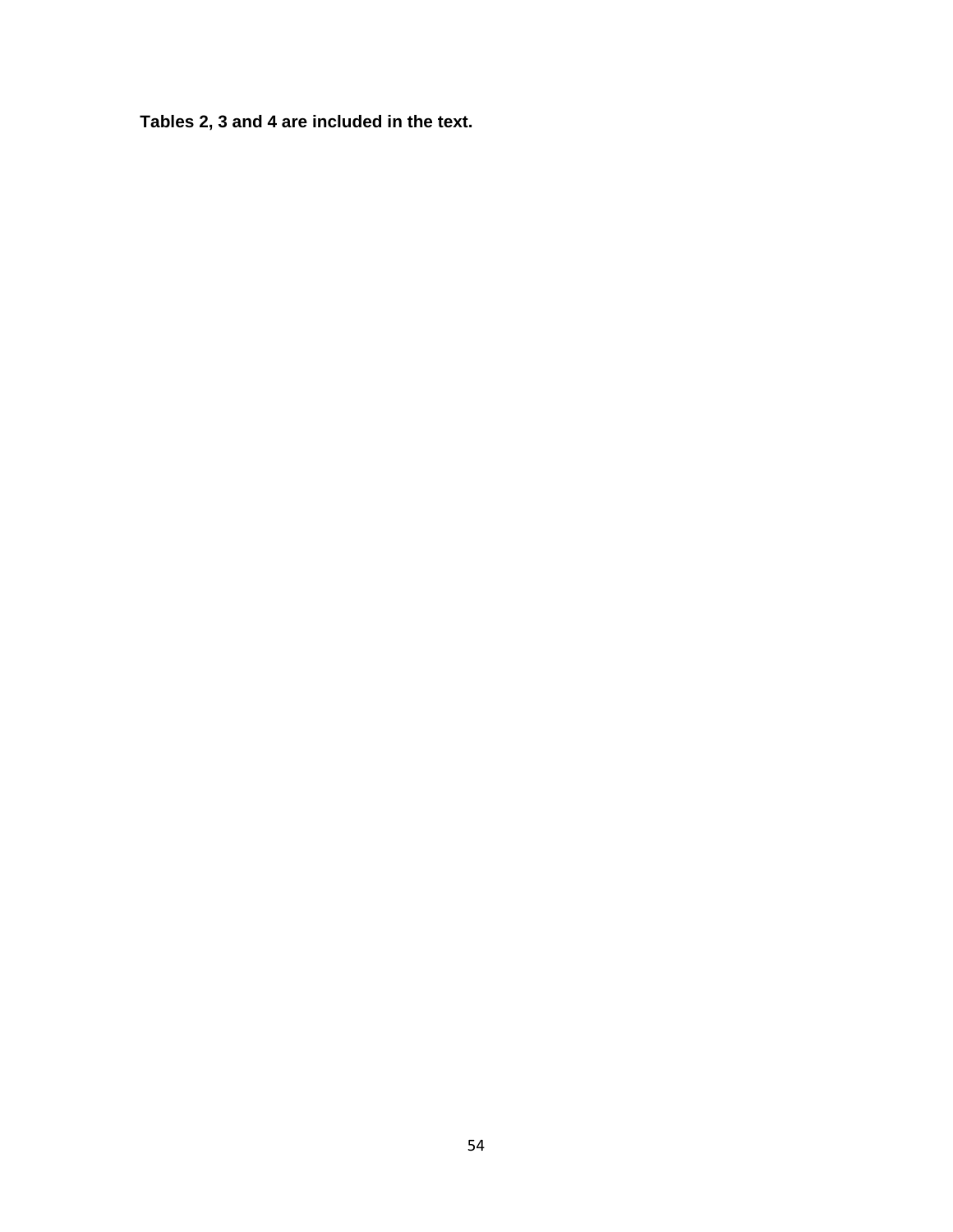# **Table 5**

Regression results, 1988-2008

| Dependent variable: log of bilateral processing exports |                       |                       |                     |  |  |  |
|---------------------------------------------------------|-----------------------|-----------------------|---------------------|--|--|--|
|                                                         |                       | <b>OLS</b>            |                     |  |  |  |
|                                                         | (1)                   | (2)                   | (3)                 |  |  |  |
| GDP per capita (province)                               | $1.652***$            | $1.601***$            | $1.609***$          |  |  |  |
|                                                         | $[0.132]$             | [0.133]               | [0.133]             |  |  |  |
| GDP per capita (country)                                | 1.932***              | 1.928***              | $3.111***$          |  |  |  |
| Population (province)                                   | $[0.231]$<br>3.945*** | $[0.229]$<br>3.866*** | [0.388]<br>3.850*** |  |  |  |
|                                                         | $[0.213]$             | $[0.214]$             | $[0.213]$           |  |  |  |
| Population (country)                                    | $1.147***$            | $1.148***$            | $0.685***$          |  |  |  |
|                                                         | $[0.150]$             | $[0.150]$             | [0.089]             |  |  |  |
| Wage (province)                                         | $-0.538***$           | $-0.608***$           | $-0.612***$         |  |  |  |
|                                                         | $[0.111]$             | $[0.114]$             | [0.114]             |  |  |  |
| <b>Export Distance</b>                                  | $-0.513***$           | $-0.512***$           | 0.101               |  |  |  |
|                                                         | $[0.042]$             | $[0.042]$             | $[0.223]$           |  |  |  |
| Internal Distance                                       | $-0.975***$           | $-0.975***$           | $-0.972***$         |  |  |  |
|                                                         | $[0.042]$             | [0.042]               | $[0.042]$           |  |  |  |
| <b>Import Distance</b>                                  |                       | $-0.160***$           | $-0.336***$         |  |  |  |
|                                                         |                       | $[0.057]$             | $[0.061]$           |  |  |  |
| East                                                    |                       |                       | 4.913**             |  |  |  |
|                                                         |                       |                       | $[2.150]$           |  |  |  |
| East*Export Distance                                    |                       |                       | $-0.620***$         |  |  |  |
|                                                         |                       |                       | $[0.233]$           |  |  |  |
| East *Import Distance                                   |                       |                       | $0.588***$          |  |  |  |
|                                                         |                       |                       | [0.069]             |  |  |  |
| Year Dummy                                              | <b>YES</b>            | <b>YES</b>            | <b>YES</b>          |  |  |  |
| Province Dummy                                          | <b>YES</b>            | <b>YES</b>            | <b>YES</b>          |  |  |  |
| Country-Year Dummy                                      | <b>YES</b>            | <b>YES</b>            | <b>YES</b>          |  |  |  |
| Observations                                            | 17292                 | 17285                 | 17285               |  |  |  |
| $R^2$                                                   | 0.836                 | 0.836                 | 0.837               |  |  |  |

*Notes:* Robust standard errors are in parentheses. \* means significant at 10%; \*\* means significant at 5%; \*\*\* means significant at 1%. Constant not reported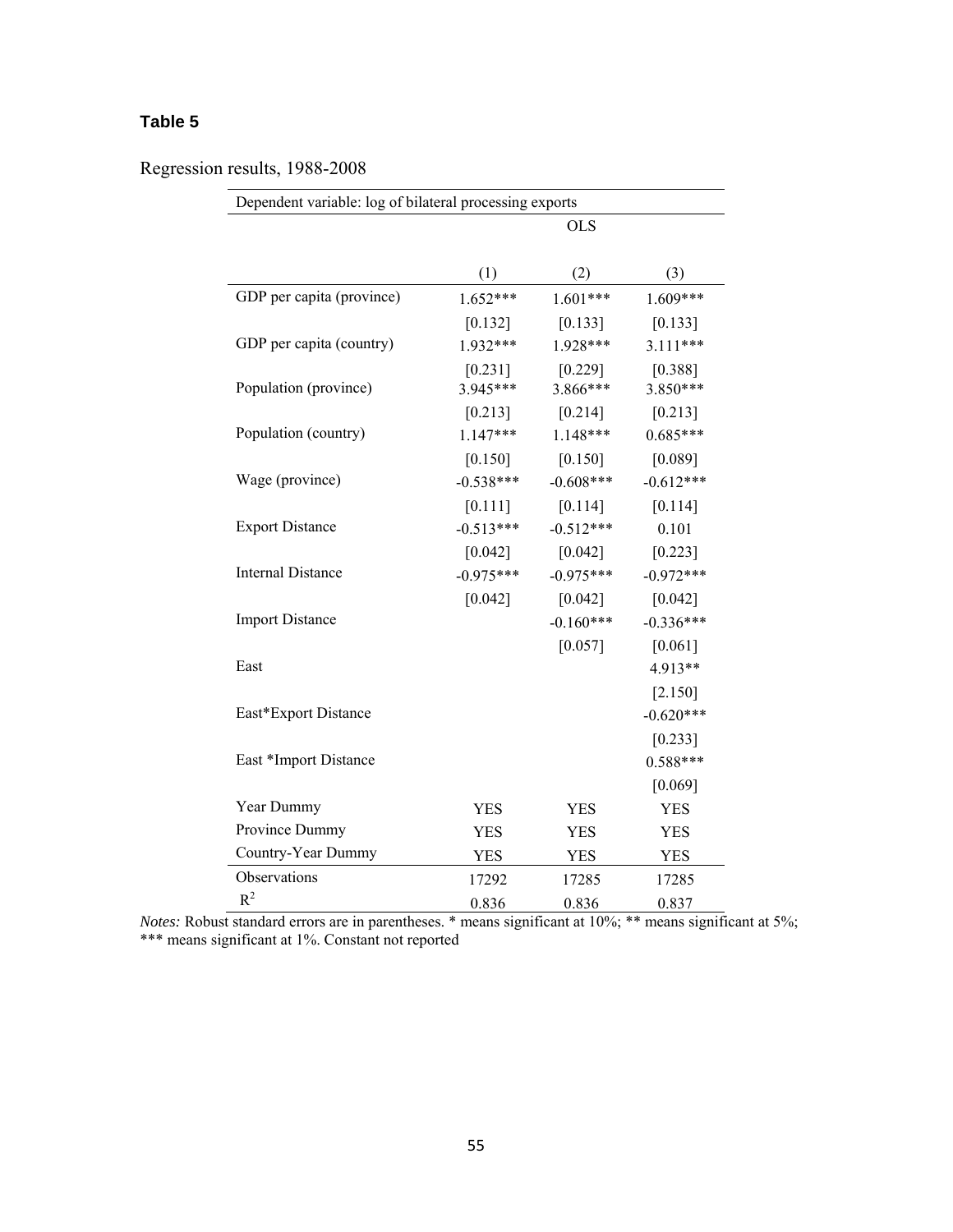### **Table 6**

### Regression results, 1988-2008

|                                    | <b>OLS</b>  |              | Hausman Taylor Estimator |              |
|------------------------------------|-------------|--------------|--------------------------|--------------|
|                                    | (1)         | $(2)^a$      | (3)                      | (4)          |
| GDP per capita (province)          | 1.609***    | 1.7137***    | 1.5666***                | $1.7733***$  |
|                                    | $[0.133]$   | $[0.102]$    | $[0.101]$                | [0.103]      |
| GDP per capita (country)           | $3.111***$  | 1.1319***    | $1.1181***$              | 1.1494***    |
|                                    | [0.388]     | $[0.051]$    | $[0.051]$                | $[0.051]$    |
| Population (province)              | $3.850***$  | 3.7072***    | 3.3027***                | 4.0353***    |
|                                    | $[0.213]$   | [0.196]      | $[0.187]$                | $[0.204]$    |
| Population (country)               | $0.685***$  | $0.6569***$  | $0.6634***$              | $0.6688***$  |
|                                    | [0.089]     | $[0.032]$    | $[0.032]$                | [0.032]      |
| Wage (province)                    | $-0.612***$ | $-0.4870***$ | $-0.3337***$             | $-0.5698***$ |
|                                    | $[0.114]$   | [0.104]      | $[0.102]$                | [0.105]      |
| <b>Export Distance</b>             | 0.101       | $-0.1498$    | $-0.3401$                | $-0.0270$    |
|                                    | $[0.223]$   | $[0.215]$    | $[0.212]$                | [0.217]      |
| <b>Internal Distance</b>           | $-0.972***$ | $-0.6172**$  | $-0.6515**$              | $-0.5705**$  |
|                                    | $[0.042]$   | $[0.265]$    | $[0.265]$                | $[0.265]$    |
| <b>Import Distance</b>             | $-0.336***$ | $-0.3255***$ | $-0.3377***$             | $-0.3158***$ |
|                                    | $[0.061]$   | [0.057]      | [0.057]                  | [0.057]      |
| East                               | 4.913**     | $-0.5121$    | $-2.3583$                | 0.5482       |
|                                    | $[2.150]$   | [1.973]      | [1.942]                  | [1.985]      |
| East*Export Distance               | $-0.620***$ | $-0.3650$    | $-0.1662$                | $-0.4919**$  |
|                                    | $[0.233]$   | $[0.224]$    | $[0.221]$                | [0.226]      |
| East *Import Distance              | $0.588***$  | $0.6246***$  | $0.6412***$              | $0.6299***$  |
|                                    | [0.069]     | [0.070]      | [0.070]                  | [0.070]      |
| Year Dummy                         | Yes         | Yes          | Yes                      | Yes          |
| Province Dummy                     | Yes         | Yes          | Yes                      | Yes          |
| Country-year Dummy                 | Yes         | Yes          | Yes                      | Yes          |
| <b>Observations</b>                | 17285       | 17285        | 17285                    | 17285        |
| $R^2$                              | 0.837       |              |                          |              |
| Hausman test HT vs. GLS $(\chi^2)$ |             | 1791.36      | 10354.41                 | 6004.33      |

#### Dependent variable: log of bilateral processing exports

*Notes:* Robust standard errors are in parentheses. \* means significant at 10%; \*\* means significant at 5%; \*\*\* means significant at 1%.

Column 2: endogenous variables = GDP per capita (province), GDP per capita (country), import distance. Column 3: endogenous variables = import distance.

Column 4: endogenous variables = GDP per capita (province), GDP per capita (country).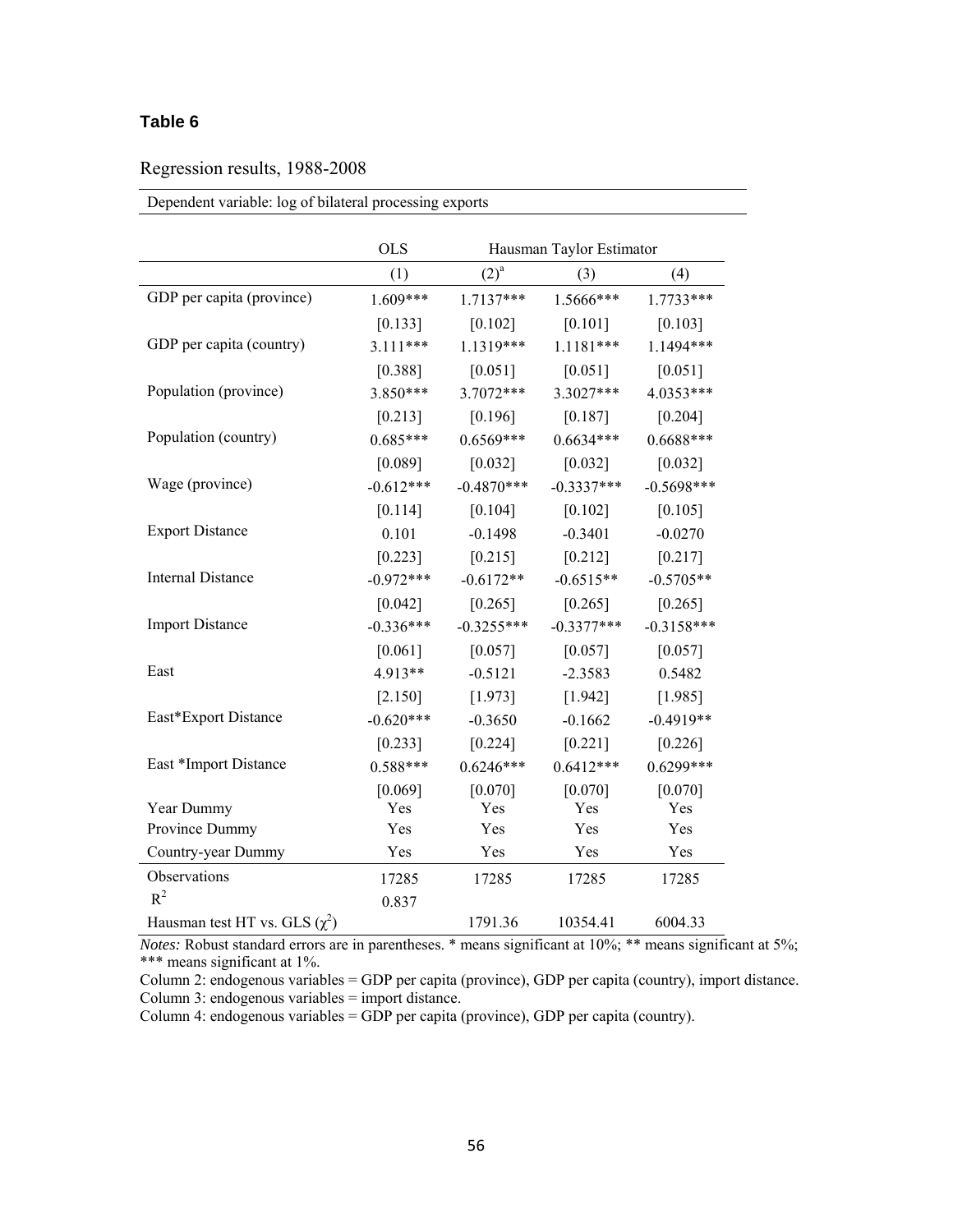| Table |  |
|-------|--|
|-------|--|

| Dependent variable:           | log of bilateral processing exports |             |             | log of share of processing exports |             |             |
|-------------------------------|-------------------------------------|-------------|-------------|------------------------------------|-------------|-------------|
|                               | (1)                                 | (2)         | (3)         | (4)                                | (5)         | (6)         |
| GDP per capita (province)     | $1.601***$                          | 1.309***    | $1.279***$  | $-0.007$                           | $-0.070$    | $-0.080$    |
|                               | $[0.133]$                           | $[0.132]$   | [0.133]     | [0.079]                            | [0.080]     | [0.080]     |
| GDP per capita (country)      | 1.928***                            | $1.828***$  | 1.839***    | $0.411***$                         | $0.365***$  | $0.378***$  |
|                               | $[0.229]$                           | $[0.231]$   | $[0.231]$   | $[0.123]$                          | $[0.123]$   | $[0.123]$   |
| Population (province)         | 3.866***                            | $2.753***$  | 2.785***    | $1.280***$                         | $0.973***$  | $1.014***$  |
|                               | $[0.214]$                           | [0.230]     | [0.236]     | [0.124]                            | [0.141]     | [0.145]     |
| Population (country)          | $1.148***$                          | $1.124***$  | $1.124***$  | $-0.125**$                         | $-0.135**$  | $-0.135**$  |
|                               | $[0.150]$                           | [0.150]     | [0.149]     | $[0.062]$                          | [0.061]     | $[0.061]$   |
| Wage (province)               | $-0.608***$                         | $-0.826***$ | $-0.851***$ | $-0.543***$                        | $-0.619***$ | $-0.634***$ |
|                               | [0.114]                             | [0.115]     | [0.117]     | $[0.071]$                          | $[0.072]$   | $[0.073]$   |
| <b>Export Distance</b>        | $-0.512***$                         | $-0.272***$ | 0.492       | $0.048**$                          | $0.169***$  | 0.908***    |
|                               | $[0.042]$                           | [0.103]     | [0.332]     | [0.024]                            | $[0.060]$   | $[0.192]$   |
| <b>Internal Distance</b>      | $-0.975***$                         | $-0.872***$ | $-1.041***$ | $-0.312***$                        | $-0.262***$ | $-0.305***$ |
|                               | $[0.042]$                           | $[0.044]$   | $[0.082]$   | $[0.027]$                          | $[0.029]$   | [0.044]     |
| <b>Import Distance</b>        | $-0.160***$                         | $0.785***$  | $1.654***$  |                                    |             |             |
|                               | $[0.057]$                           | [0.117]     | [0.325]     |                                    |             |             |
| Oil Price                     |                                     | $-4.221***$ | 0.885       |                                    | $-1.938***$ | 0.378       |
|                               |                                     | [0.618]     | [1.554]     |                                    | $[0.340]$   | [0.685]     |
| Oil Price * Export Distance   |                                     |             | $-0.307**$  |                                    |             | $-0.299***$ |
|                               |                                     |             | [0.128]     |                                    |             | [0.076]     |
| Oil Price * Internal Distance |                                     |             | $0.061***$  |                                    |             | 0.014       |
|                               |                                     |             | $[0.023]$   |                                    |             | $[0.011]$   |
| Oil Price * Import Distance   |                                     |             | $-0.352***$ |                                    |             |             |
|                               |                                     |             | $[0.131]$   |                                    |             |             |
| Trend                         |                                     | $1.341***$  | $0.962***$  |                                    | $0.401***$  | $0.239***$  |
|                               |                                     | $[0.123]$   | [0.165]     |                                    | [0.057]     | $[0.071]$   |
| Trend * Export Distance       |                                     | $-0.021***$ | 0.001       |                                    | $-0.011**$  | 0.011       |
|                               |                                     | [0.008]     | [0.012]     |                                    | [0.005]     | [0.007]     |
| Trend * Internal Distance     |                                     | $-0.008***$ | $-0.012***$ |                                    | $-0.004***$ | $-0.005***$ |
|                               |                                     | [0.001]     | [0.002]     |                                    | [0.001]     | [0.001]     |
| Trend * Import Distance       |                                     | $-0.073***$ | $-0.045***$ |                                    |             |             |
|                               |                                     | [0.009]     | [0.014]     |                                    |             |             |
| Year Dummy                    | Yes                                 | Yes         | Yes         | Yes                                | Yes         | Yes         |
| Province Dummy                | Yes                                 | Yes         | Yes         | Yes                                | Yes         | Yes         |
| Country-year Dummy            | Yes                                 | Yes         | Yes         | Yes                                | Yes         | Yes         |
| Observations                  | 17285                               | 17285       | 17285       | 19605                              | 19605       | 19605       |
| R-squared                     | 0.836                               | 0.839       | 0.839       | 0.426                              | 0.427       | 0.428       |

# Regression results, 1988-2008

*Notes:* Robust standard errors are in parentheses. \* means significant at 10%; \*\* means significant at 5%;

\*\*\* means significant at 1%.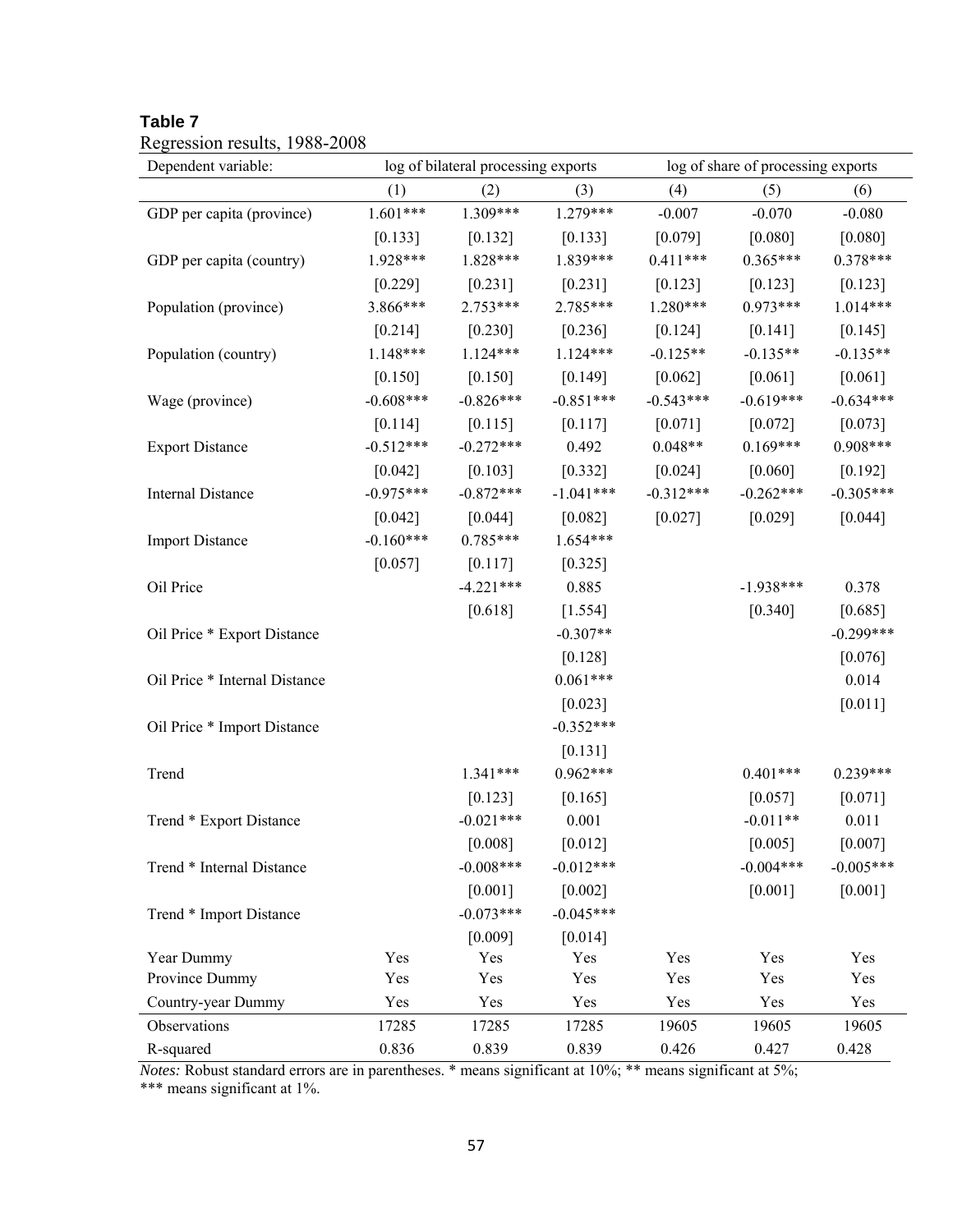# **Table 8**

| Technology category    |       | Exports value (US\$ billion) | Growth rate $(\% )$ |       | Share of exports $(\% )$ | Contribution to total<br>export growth $(\% )$ |
|------------------------|-------|------------------------------|---------------------|-------|--------------------------|------------------------------------------------|
|                        | 08Q1  | 09Q1                         | 08Q1-09Q1           | 08Q1  | 09Q1                     | 08Q1-09Q1                                      |
| High technology        | 94.6  | 71.8                         | $-24.1$             | 31.1  | 29.5                     | 37.6                                           |
| Medium-high technology | 70    | 54.6                         | $-22.0$             | 23.0  | 22.5                     | 25.4                                           |
| Medium-low technology  | 44.9  | 35.2                         | $-21.6$             | 14.8  | 14.5                     | 16.0                                           |
| Low technology         | 73.8  | 67.2                         | $-8.9$              | 24.3  | 27.6                     | 10.9                                           |
| Other                  | 20.5  | 14.4                         | $-29.8$             | 6.7   | 5.9                      | 10.1                                           |
| Total                  | 303.8 | 243.2                        | $-19.9$             | 100.0 | 100.0                    | 100.0                                          |

Authors' calculations using China's Customs Statistics Data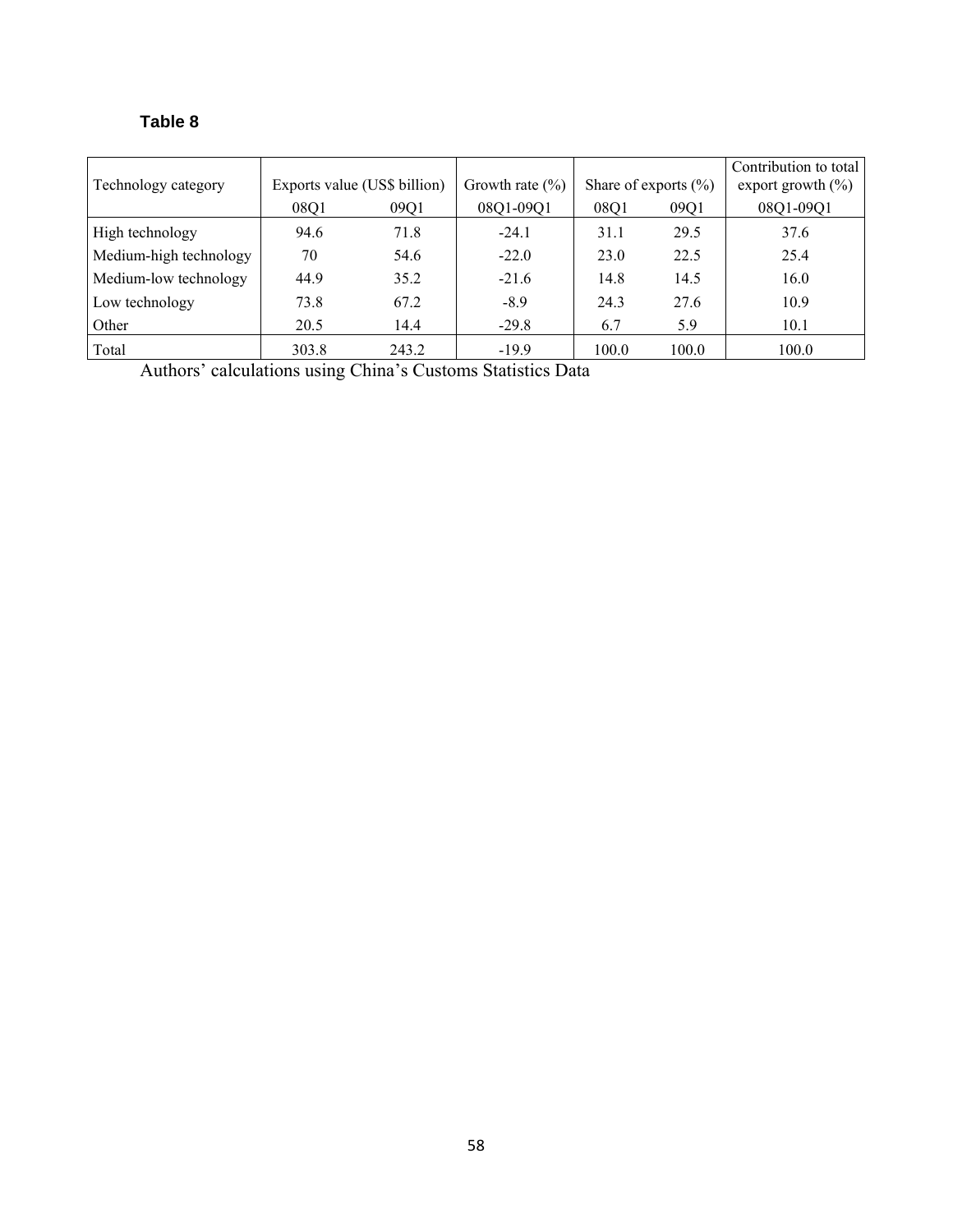# **Table 9**

|                                |                               |            | <b>Standard</b> |
|--------------------------------|-------------------------------|------------|-----------------|
| <b>Variables</b>               | <b>Number of observations</b> | Mean       | error           |
| Share of processing exports in |                               |            |                 |
| total exports, 08Q1            | 4760                          | 0.31       | 0.004           |
|                                |                               |            |                 |
| Share of processing exports in |                               |            |                 |
| total exports, 09Q1            | 4760                          | 0.29       | 0.004           |
| <b>Difference</b>              | 9520                          | $0.020***$ | 0.003           |

*Notes:* \* means significant at 10%; \*\* means significant at 5%; \*\*\* means significant at 1%.